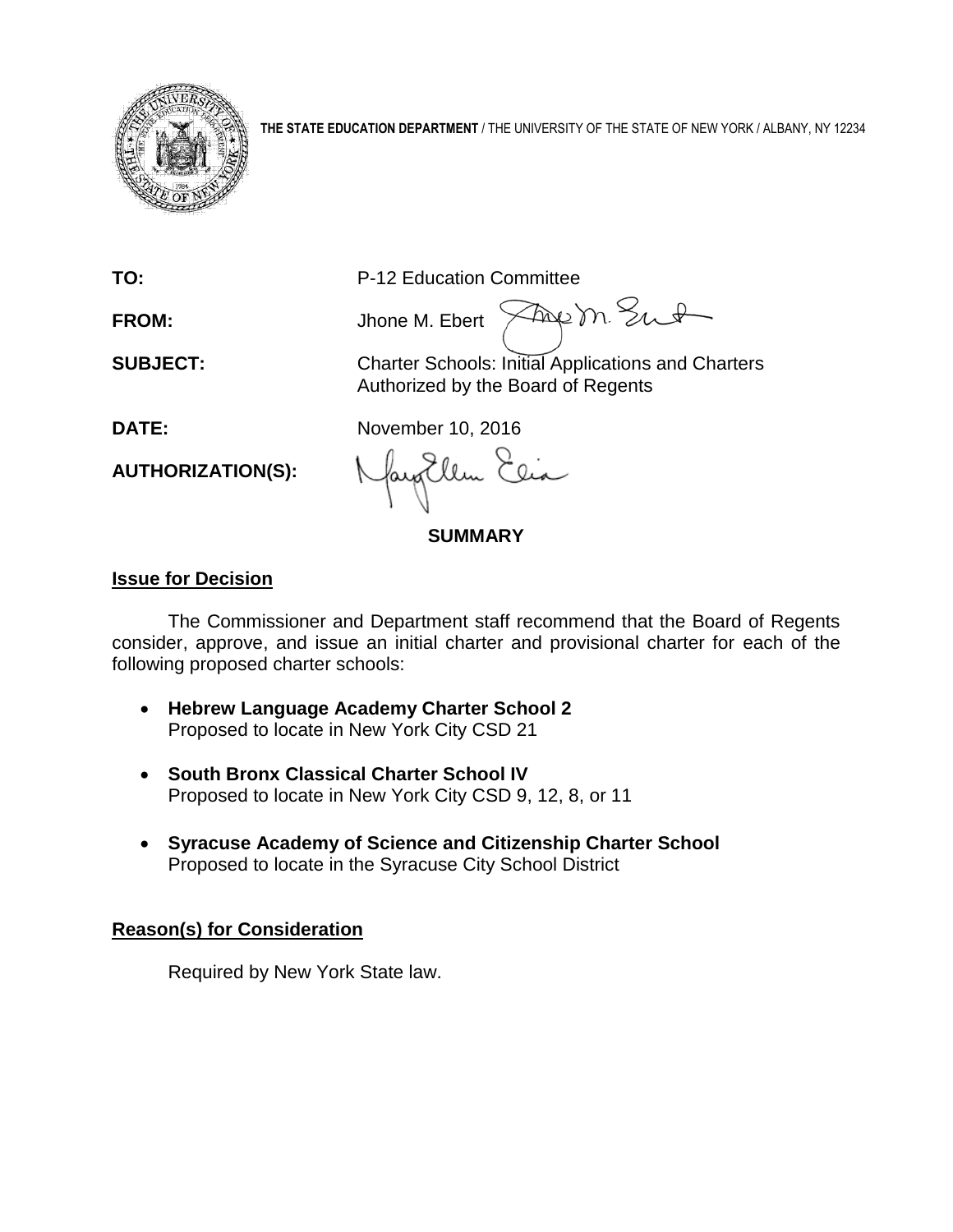# **Proposed Handling**

This issue will be before the Board of Regents P-12 Education Committee and the full Board for action at the November 2016 Regents meeting.

# **Procedural History**

Under the New York Charter Schools Act of 1998, the Board of Regents is authorized to approve applications for initial charters.

# **Background Information**

Education law §2852(9) sets forth the number of charters issued. The numerical limit for charter schools is currently 460 charters. New charters may be issued on the recommendation of the State University of New York (SUNY) or the Board of Regents (BOR); however, no more than 50 charters can be issued in NYC on or after July 1, 2015. Based on the original 460 cap, there are 168 charters remaining under the cap.

A Charter School Fact Sheet outlining the number of charters issued and those currently remaining can be found at [http://www.p12.nysed.gov/psc/documents/nyscsfactsheet101916.pdf.](http://www.p12.nysed.gov/psc/documents/nyscsfactsheet101916.pdf)

A Summary of the 2010-2016 charter school application cycles is included below as **Attachment A.** The Charter School Application Summary, Findings and Recommendation for each proposed new school are included below as **Attachments B, C and D.**

# *2016 Request for Proposal Timeline*

The 2016 RFP timeline for applicants seeking to establish new charter schools authorized by the Board of Regents is as follows:

| <b>2016 Application Cycle</b> |                  |                         |                       |  |
|-------------------------------|------------------|-------------------------|-----------------------|--|
| <b>Submission Rounds</b>      | Letter of Intent | <b>Full Application</b> | <b>Regents Action</b> |  |
|                               | Due              | <b>Due</b>              |                       |  |
| Round 1                       |                  |                         |                       |  |
| <b>Charter School</b>         | February 29      | April 7                 | June 13-14            |  |
| Applications                  |                  |                         |                       |  |
| Round 2                       |                  |                         |                       |  |
| <b>Charter School</b>         | June 28          | August 16               | November 14-15        |  |
| Applications                  |                  |                         |                       |  |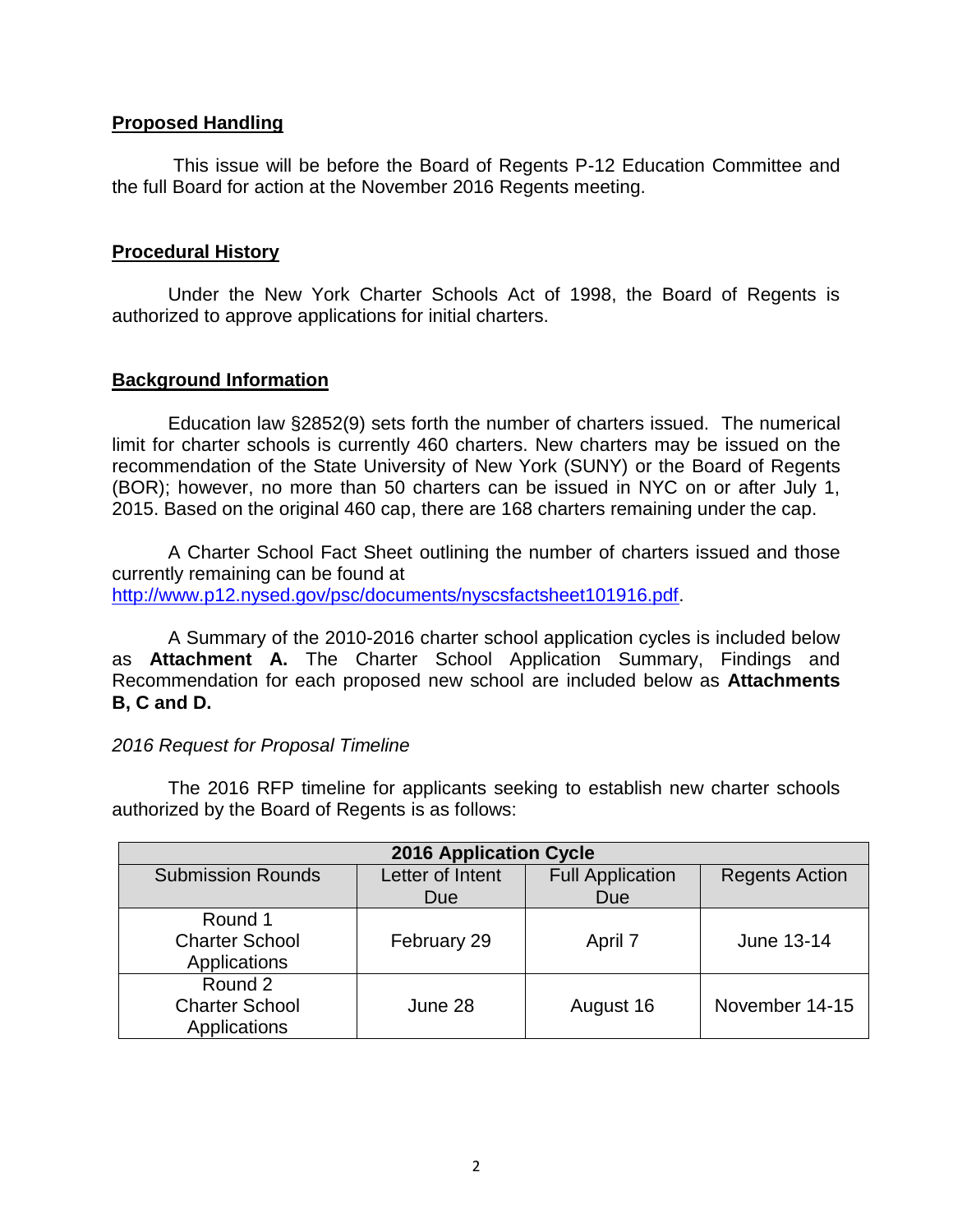# *2016 New School Application Process – Round 2*

In Round 2 of the 2016 application and review process, the Charter School Office received:

- Twenty-five applicant group Letters of Intent submitted by June 28, 2016;
- Fifteen applicant groups were invited to submit full applications by August 16, 2016 (14 applicant groups submitted timely applications);
- Nine applicant groups were invited to a Capacity Interview (held in October 2016); and
- Three applicant groups are being recommended to the Board of Regents for approval at the November 14-15, 2016 meeting.

# *2016 Round 2 New School Recommendations*

The Commissioner and Department staff recommend that the Board of Regents issue an initial charter and provisional charter for the above listed new charter schools, which will add 1,386 high-quality seats for families in New York City (861 seats) and Syracuse (525 seats) when the proposed schools are fully expanded, as follows:

- Hebrew Language Academy Charter School 2 Grades K-5 – 489 high-quality seats
- South Bronx Classical Charter School IV Grades K-5 – 372 high-quality seats
- Syracuse Academy of Science and Citizenship Charter School Grades K-6 – 525 high-quality seats

# *Request for Proposals Submission Process*

• Phase I – Letter of Intent:

Each applicant group must submit a letter of intent that provides a brief description of the school mission and design, the proposed student population (including plans to meet enrollment and retention targets), evidence of community outreach efforts and community support, a proposed school district and/or proposed facility, information about the founding group, and anticipated members of the initial board of trustees.

• Phase II – Full Application:

Each applicant group must submit a written application that provides the full design of the proposed school, including instructional model and approach, targeted student population, organizational structure, and financial plan. The Full Application is structured to objectively evaluate the proposed school's educational alignment and operational compliance to the requirements and the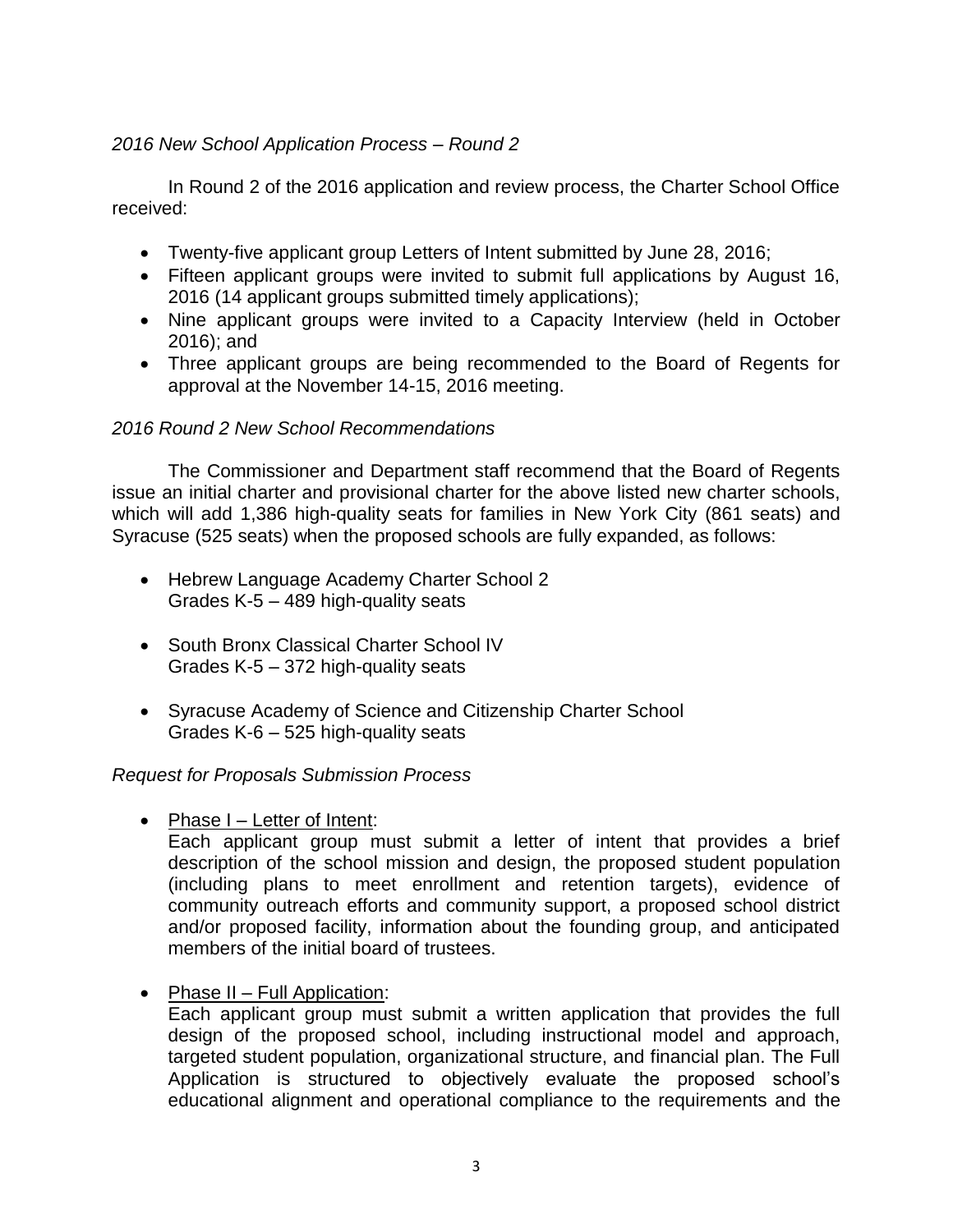educational priorities of the Charter Schools Act. Each accepted application is rigorously evaluated through a peer-review process by a three member expert panel including national consultants, reviewers who are current educators in public schools or universities within New York State and across the nation, and experienced Department staff.

- Phase III Capacity Interviews: Each applicant group attends an interview to discuss the application and to demonstrate that they have the will, skill, knowledge, and capacity to successfully launch and operate the proposed school.
- Phase IV Request for Modifications: Each applicant group makes technical modifications to their applications, as necessary and as requested by the Department.

In addition to the above, throughout the chartering process, the Department reviews public comments provided through formal public hearings (required to be conducted by the school district of location for the proposed school) and through direct communication with the Department's Charter School Office. Recommendations to award new charters are made to the Board of Regents by the Commissioner. These recommendations are given to groups with a strong educational plan and a presentation that demonstrates their readiness to launch and operate a highly effective public school. Based on a synthesis of information gathered throughout all stages of the process, the Department presents its recommendations to the Board.

# **Related Regents Items**

New Schools Item for 2016 RFP Round 1: <https://www.regents.nysed.gov/common/regents/files/616p12a2.pdf> .

# **Recommendation**

VOTED: That the Regents find that: (1) the proposed charter schools meet the requirements set out in Article 56 of the Education Law, and all other applicable laws, rules and regulations; (2) the applicant can demonstrate the ability to operate the school in an educationally and fiscally sound manner; (3) granting the application is likely to improve student learning and achievement and materially further the purposes set out in subdivision two of section twenty-eight hundred fifty of Article 56 of the Education Law; and (4) granting the application will have a significant educational benefit to the students expected to attend the charter school, and the Board of Regents therefore approves and issues a charter and provisional charter to the **Hebrew Language Academy Charter School 2**, for a term of five years in accordance with §2851(2)(p) of the Education Law.

VOTED: That the Regents find that: (1) the proposed charter schools meets the requirements set out in Article 56 of the Education Law, and all other applicable laws,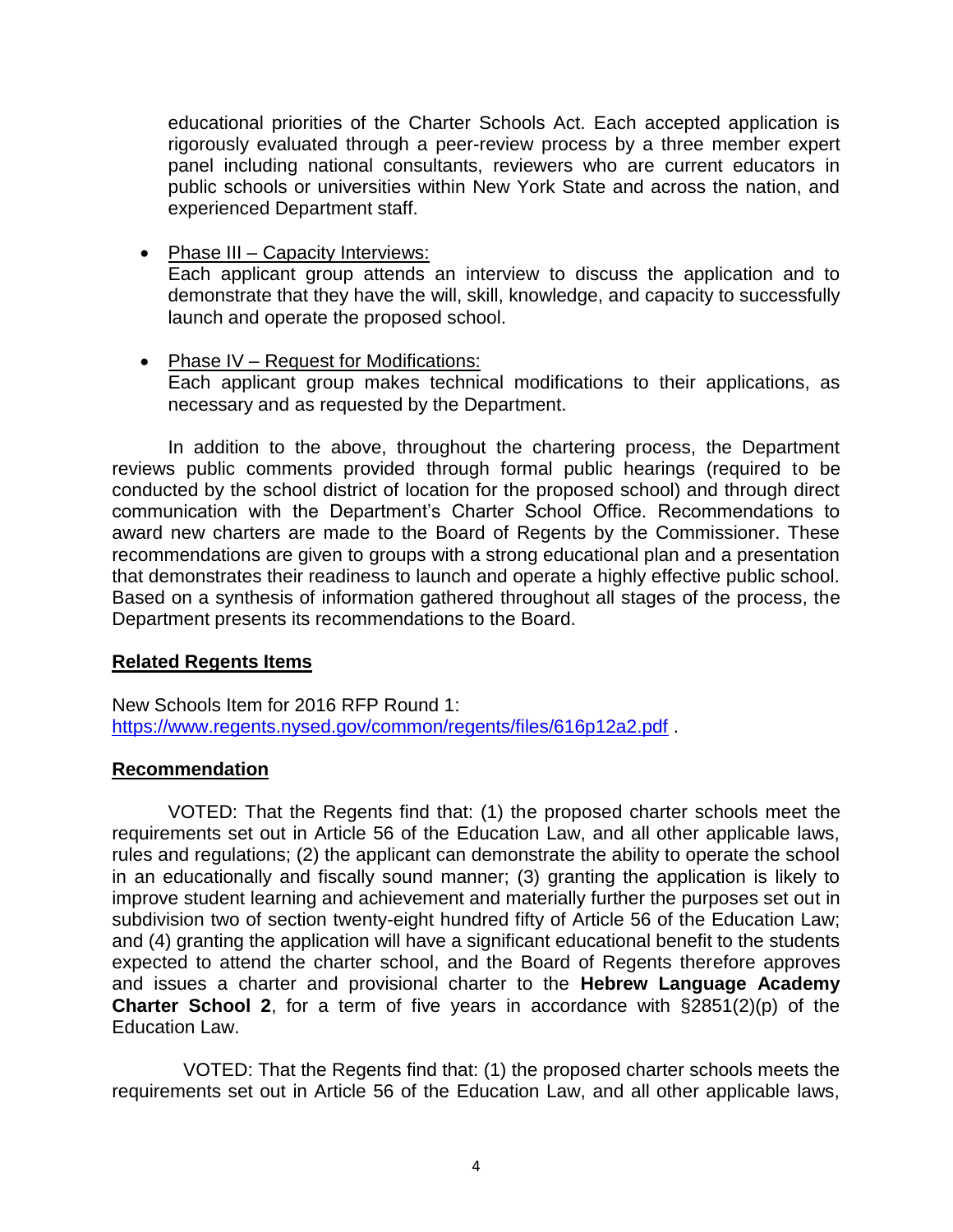rules and regulations; (2) the applicant can demonstrate the ability to operate the school in an educationally and fiscally sound manner; (3) granting the application is likely to improve student learning and achievement and materially further the purposes set out in subdivision two of section twenty-eight hundred fifty of Article 56 of the Education Law; and (4) granting the application will have a significant educational benefit to the students expected to attend the charter school, and the Board of Regents therefore approves and issues a charter and provisional charter to the **South Bronx Classical Charter School IV**, for a term of five years in accordance with  $\S2851(2)(p)$  of the Education Law.

VOTED: That the Regents find that: (1) the proposed charter schools meets the requirements set out in Article 56 of the Education Law, and all other applicable laws, rules and regulations; (2) the applicant can demonstrate the ability to operate the school in an educationally and fiscally sound manner; (3) granting the application is likely to improve student learning and achievement and materially further the purposes set out in subdivision two of section twenty-eight hundred fifty of Article 56 of the Education Law; and (4) granting the application will have a significant educational benefit to the students expected to attend the charter school, and the Board of Regents therefore approves and issues a charter and provisional charter to the **Syracuse Academy of Science and Citizenship Charter School** for a term of five years in accordance with §2851(2)(p) of the Education Law.

#### **Timetable for Implementation**

The Regents action is effective immediately.

**Attachments**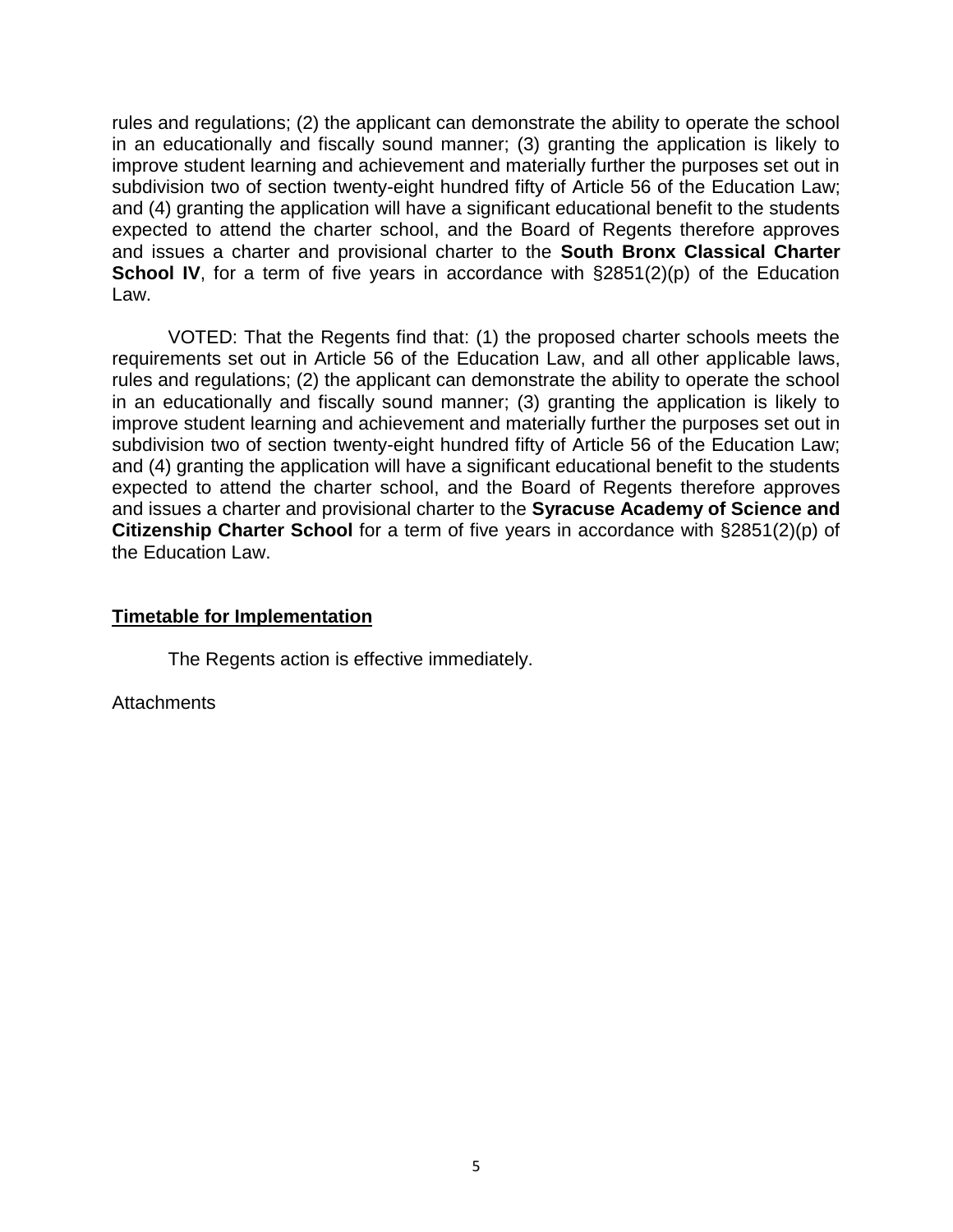#### **SUMMARY OF 2010-2016 CHARTER SCHOOL APPLICATION CYCLES**

| <b>Regents RFP</b><br>Cycle | <b>Letters of</b><br><b>Intent</b><br><b>Submitted</b> | <b>Full Applications Submitted</b>                                                                                                              | <b>Charters Issued By BOR</b><br>$(\#$ in NYC $)^1$ |
|-----------------------------|--------------------------------------------------------|-------------------------------------------------------------------------------------------------------------------------------------------------|-----------------------------------------------------|
| 2010                        | 39                                                     | 35 prospectuses were submitted; 16<br>applicants were invited to submit full<br>applications;<br>15 full applications were submitted            | 7(5)                                                |
| 2011                        | 100                                                    | 80 prospectuses were submitted; 37<br>applicants were invited to submit full<br>applications;<br>36 full applications were submitted            | 9(7)                                                |
| 2012 Round 1                | 30                                                     | 20 applicants were invited to submit<br>full applications;<br>14 full applications were submitted                                               | 3(3)                                                |
| 2012 Round 2                | 54                                                     | 37 applicants were invited to submit<br>full applications;<br>25 full applications were submitted                                               | 10(8)                                               |
| 2012 Round 3                | 24                                                     | 24 applicants were invited to submit<br>full applications;<br>12 full applications were submitted                                               | 0(0)                                                |
| 2013                        | 99                                                     | 60 applicants were invited to submit<br>full applications;<br>55 full applications were submitted                                               | 8(6)                                                |
| 2014<br>Round 1             | 31                                                     | 15 applicants were invited to submit<br>full applications in either Round 1 or<br>Round 2;<br>11 full applications were submitted<br>in Round 1 | 2(1)                                                |
| 2014<br>Round 2             | 51                                                     | 18 applicants were invited to submit<br>full applications<br>15 full applications were submitted                                                | 3(3)                                                |

<sup>&</sup>lt;sup>1</sup> The 2015 legislative amendments to the Charter Schools Act takes the cap remaining under the 2007 and 2010 legislation (159) and provides for the reissuance of 22 charters, for a total of 181 charters to be used by either the Regents or SUNY. Chapter 20 of the Laws of 2015 imposed a limit of 50 new charters in New York City.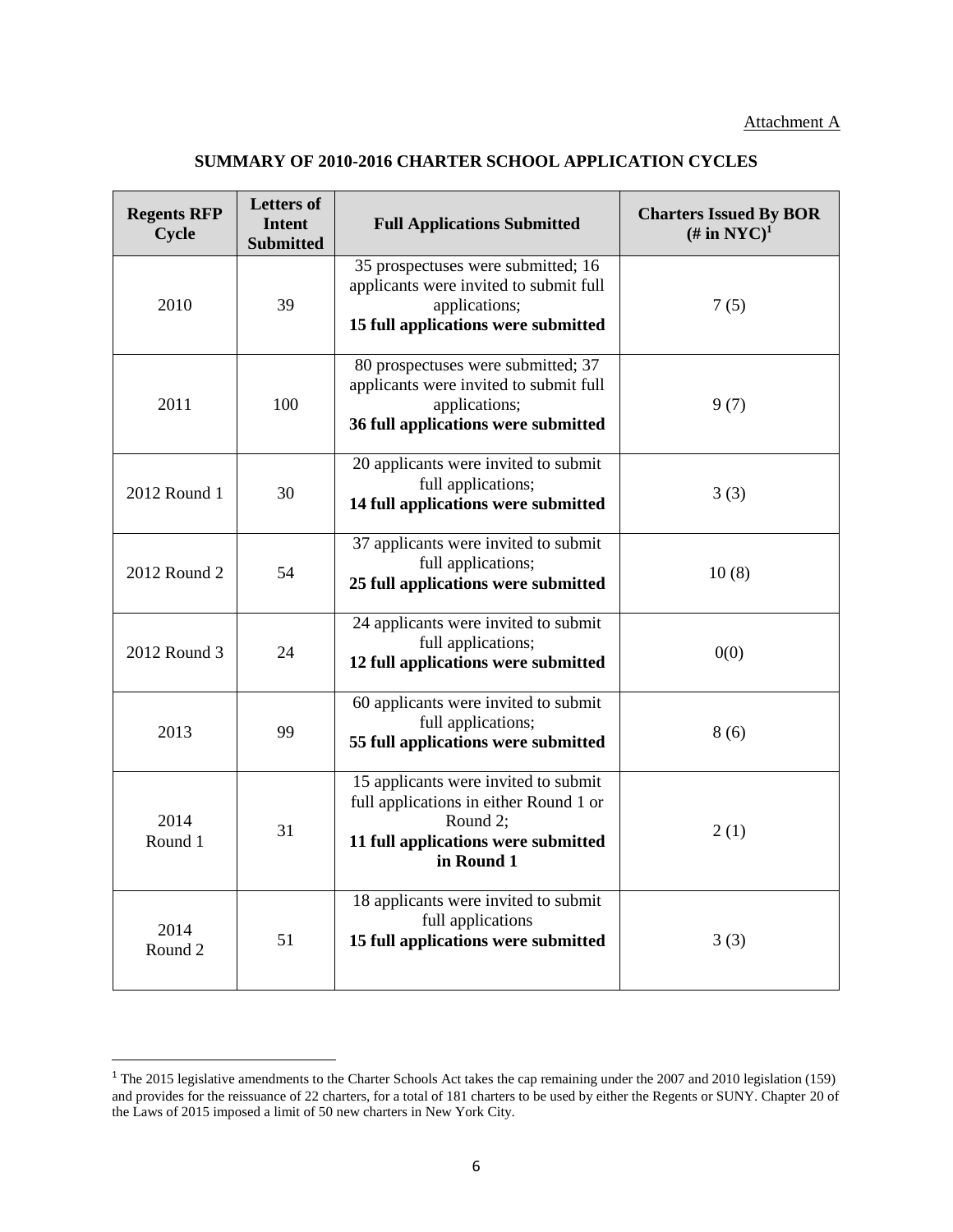| <b>Regents</b><br><b>RFP Cycle</b> | <b>Letters of</b><br>Intent<br><b>Submitted</b> | <b>Full Applications Submitted</b>                                                               | <b>Charters issued by BOR</b><br>$(\# \text{ in } \text{NYC})$ |
|------------------------------------|-------------------------------------------------|--------------------------------------------------------------------------------------------------|----------------------------------------------------------------|
| 2015<br>Round 1                    | 38                                              | 15 applicants were invited to submit<br>full applications<br>15 full applications were submitted | Regents: $0(0)$                                                |
| 2015 Round 2                       | 51                                              | 17 applicants were invited to submit<br>full applications<br>11 full applications were submitted | Regents: $3(2)$                                                |
| 2015<br>Round 3                    | N/A                                             | Letters of Intent Waived<br>15 full applications were submitted                                  | Regents: $1(1)$                                                |
| 2016 Round 1<br>(June)             | 11                                              | 11 applicants were invited to submit<br>full applications<br>11 full applications were submitted | Regents: $3(2)$                                                |
| 2016 Round 2<br>(November)         | 25                                              | 15 applicants were invited to submit<br>full applications<br>14 full applications were submitted | 3 Pending Board of Regents                                     |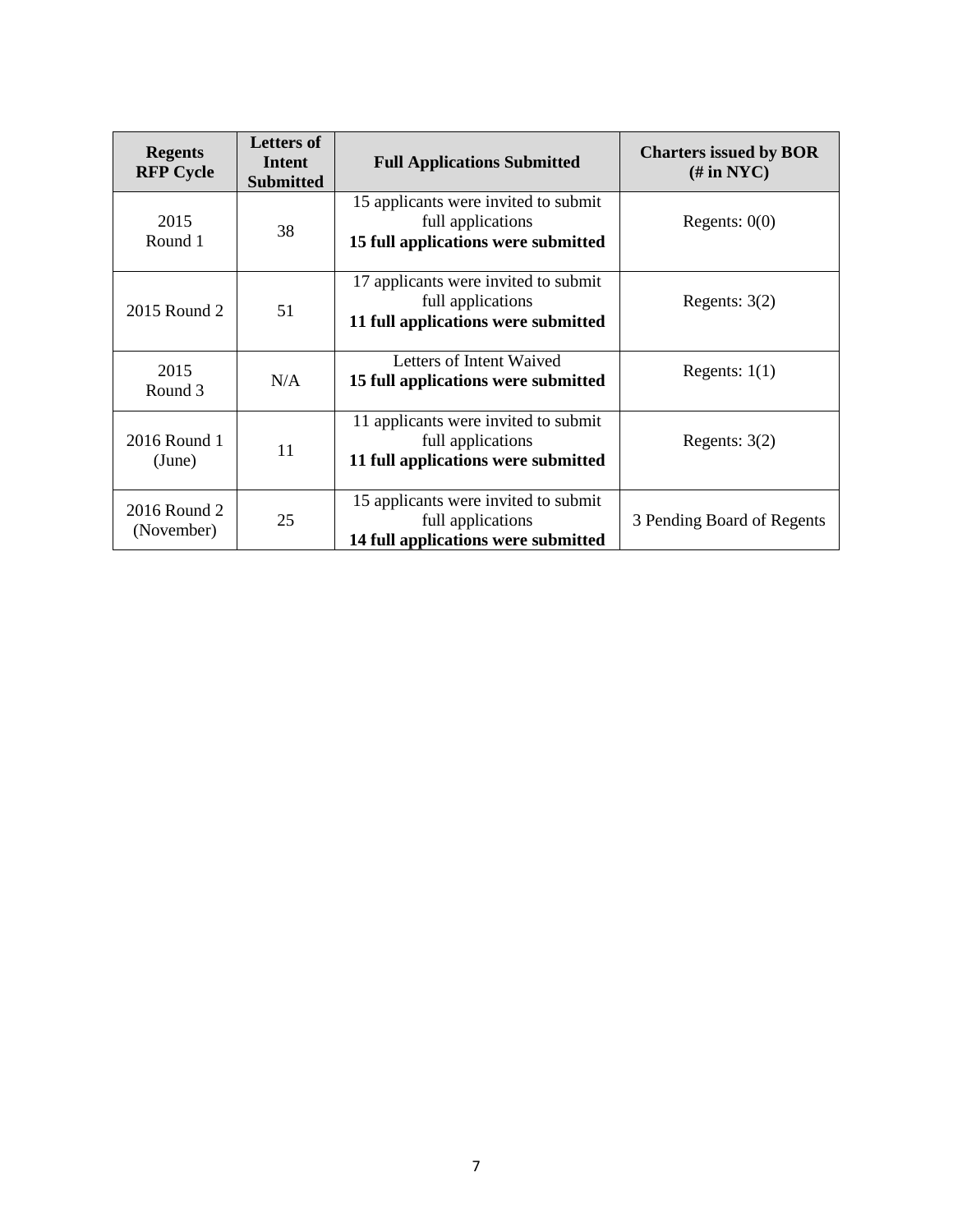Attachment B



# New York State Education Department Charter School Office

Charter School Application Summary, Findings and Recommendation

Application in response to the New York State Education Department 2016 Round 2 Request for Proposals to Establish Charter Schools Authorized by the Board of Regents to establish the proposed:

# **Hebrew Language Academy Charter School 2**

November 2016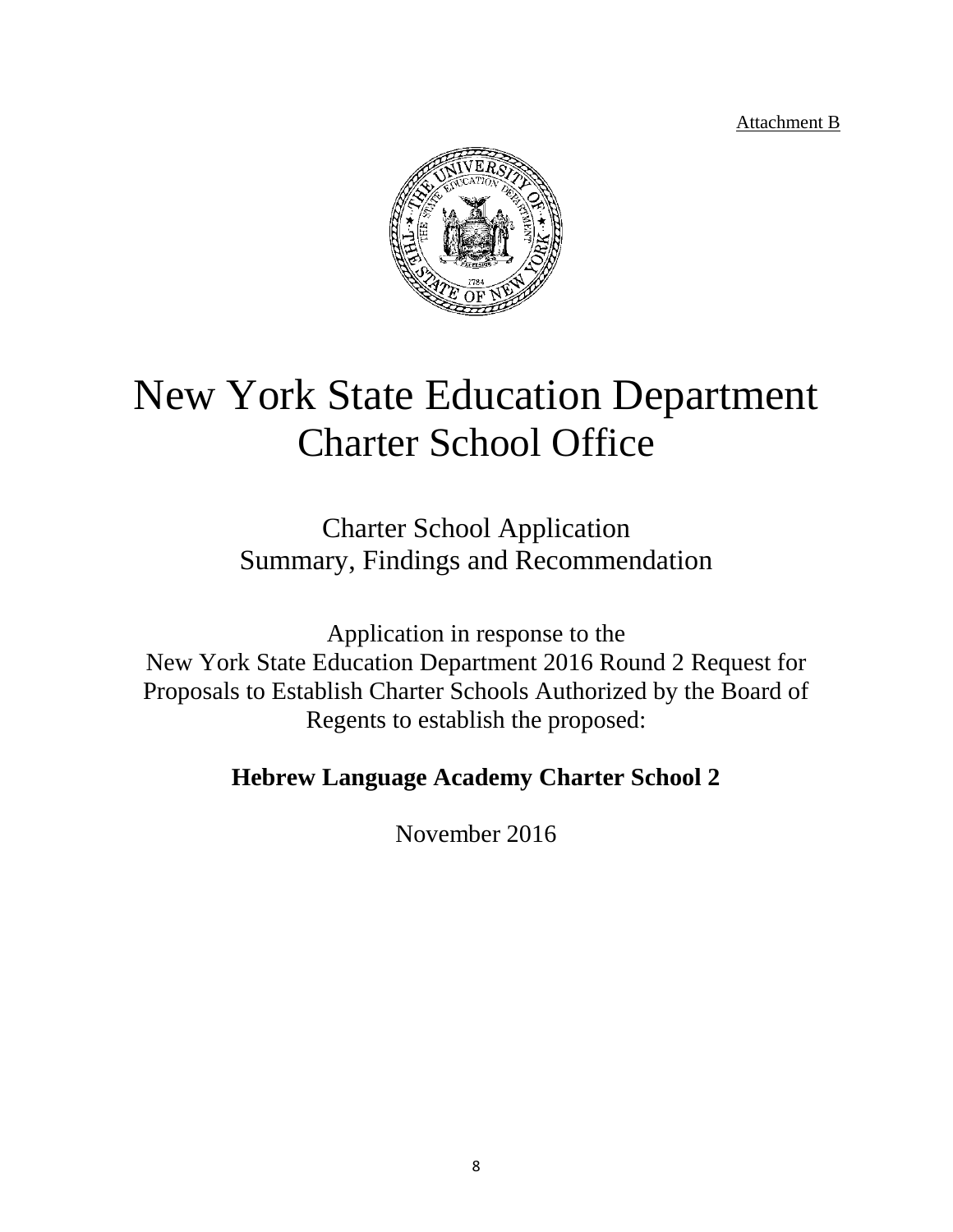#### **Table 1: Summary of the Proposed School**

#### Hebrew Language Academy Charter School 2

| <b>Name of Charter School</b>                                               | Hebrew Language Academy Charter School 2 (HLA2)                                                                                                                                                                                                   |  |  |
|-----------------------------------------------------------------------------|---------------------------------------------------------------------------------------------------------------------------------------------------------------------------------------------------------------------------------------------------|--|--|
| <b>Lead Applicant(s)</b>                                                    | Adam Miller                                                                                                                                                                                                                                       |  |  |
| <b>District of Location</b>                                                 | Brooklyn, CSD 21                                                                                                                                                                                                                                  |  |  |
| <b>Opening Date</b>                                                         | September, 2017                                                                                                                                                                                                                                   |  |  |
| <b>Projected Charter Term</b>                                               | July 2017 to June 2022                                                                                                                                                                                                                            |  |  |
| <b>Management Company</b>                                                   | Hebrew Public (HP)                                                                                                                                                                                                                                |  |  |
| <b>Partners</b>                                                             | None                                                                                                                                                                                                                                              |  |  |
| <b>Facility</b>                                                             | Seeking NYCDOE co-location or private space                                                                                                                                                                                                       |  |  |
| <b>Projected Enrollment and</b><br><b>Grade Span during Charter</b><br>Term | Year 1 (SY 2017-18): grades K-1, 162 students<br>Year 2 (SY 2018-19): grades K-2, 249 students<br>Year 3 (SY 2019-20): grades K-3, 333 students<br>Year 4 (SY 2020-21): grades K-4, 413 students<br>Year 5 (SY 2021-22): grades K-5, 489 students |  |  |
| <b>Planned Grade Span</b><br>(beyond Initial Charter<br>$Term)^2$           | K-8 (See footnote 4)                                                                                                                                                                                                                              |  |  |
| <b>Mission Statement</b>                                                    | Hebrew Language Academy Charter School 2 (HLA2) will<br>provide its students with the foundation necessary to<br>successfully pursue advanced studies and achieve continued<br>personal growth as ethical and informed global citizens.           |  |  |

The Hebrew Language Academy Charter School 2 (HLA2) plans to accomplish its mission by offering an academically rigorous K-5 curriculum, which includes immersive instruction in modern Hebrew. A diverse student body will also develop a strong sense of social and civic responsibility through the integration of service learning across the curriculum. The fundamental objective of HLA2 is to prepare its students academically and personally to reach their full potential in life. In order to achieve this overarching objective, HLA2 will ensure that:

Students will be proficient readers, writers and speakers of the English language.

 $2$  The charter school will need to request a subsequent material charter revision in order to serve grade levels beyond those authorized during their initial charter term (K-5).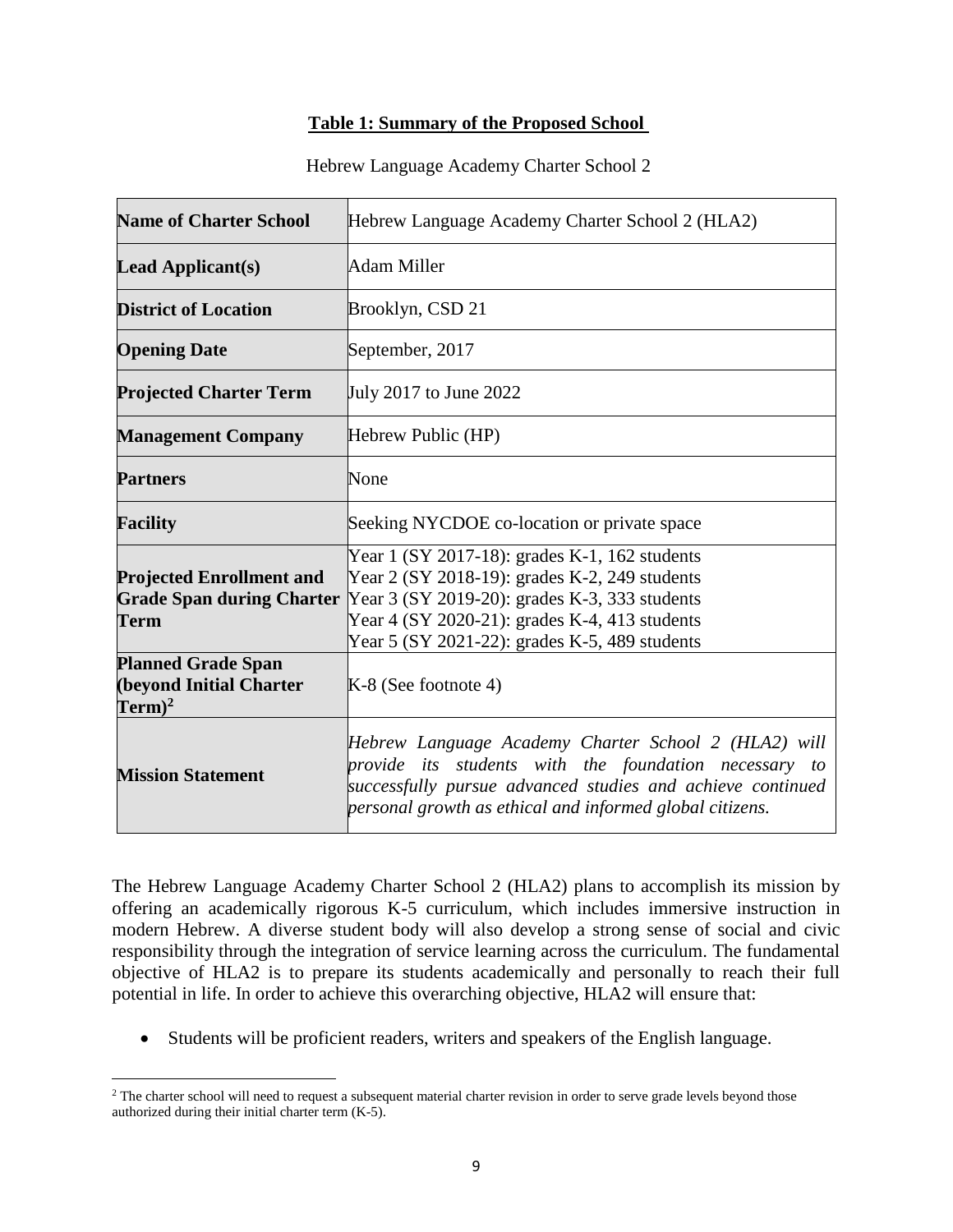- Students will demonstrate competency in their understanding and application of mathematical computation and problem solving.
- Students will be knowledgeable about U.S. History, N.Y. History, World History and Geography and the fundamental concepts of our democracy.
- Students will become proficient in their understanding and use of science, including physical and life sciences, and scientific concepts, including analysis, inquiry and design.
- To promote mastery in foreign language acquisition, students will become proficient speakers, readers and writers of Hebrew.
- Students will embody the principles of good citizenship, responsibility, respect for self and others, and service to others.

# **Key Design Elements**

HLA2 is modeled after two existing dual language NYC charter schools: the NYCDOEauthorized Hebrew Language Academy Charter School (HLA) in Brooklyn CSD 22 and the BOR-authorized Harlem Hebrew Language Academy Charter School (HHLA) in Manhattan, CSD 3. As with both of existing schools, HLA2 will be managed and supported by Hebrew Public (HP), a charter management organization (CMO).

To achieve its mission, the school will offer: Rigorous instruction, including increased time on task, a readers/writers workshop/gradual release of responsibility approach, co-teaching, targeted instructional supports for students at risk, and modern Hebrew language instruction through a partial immersion approach; Socio-economic, racial/ethnic, and linguistic diversity; High-quality professional development (PD) and career pathways to support the effectiveness and retention of instructional staff members; and Service learning across the curriculum to reinforce values of cross-cultural communication, empathy, citizenship, community and social responsibility. HLA2 is committed to ensuring academic and social success for English-language learners (ELLs) through the use of Sheltered English Immersion (SEI) strategies in both a push in and pull-out model. HLA2 will ensure that the unique cultural perspectives and strengths ELLs bring to the school community are celebrated, encouraged, and contribute to the development of the overall school culture and climate.

The key design elements for HLA2 are:

- **Increased Time on Task:** The school has developed a calendar with a longer school day and year designed to ensure that students, especially those at-risk of academic failure, can meet proficiency standards. HLA2 will use the additional instructional time to maximize the amount of, and vary the approaches to, academic learning in core subjects and enrichment courses. Supplementary academic interventions will be provided in addition to, rather than instead of, core and enrichment subjects, and longer learning blocks will immerse students more deeply and engage them more experientially in learning content.
- **Gradual Release of Responsibility/Workshop Model**: The school will implement Graduate Release of Responsibility (GRR) as the overarching instructional model and Columbia University's Teachers College Readers and Writers Workshop (RWW), a balanced literacy approach, as the core model for English Language Arts (ELA)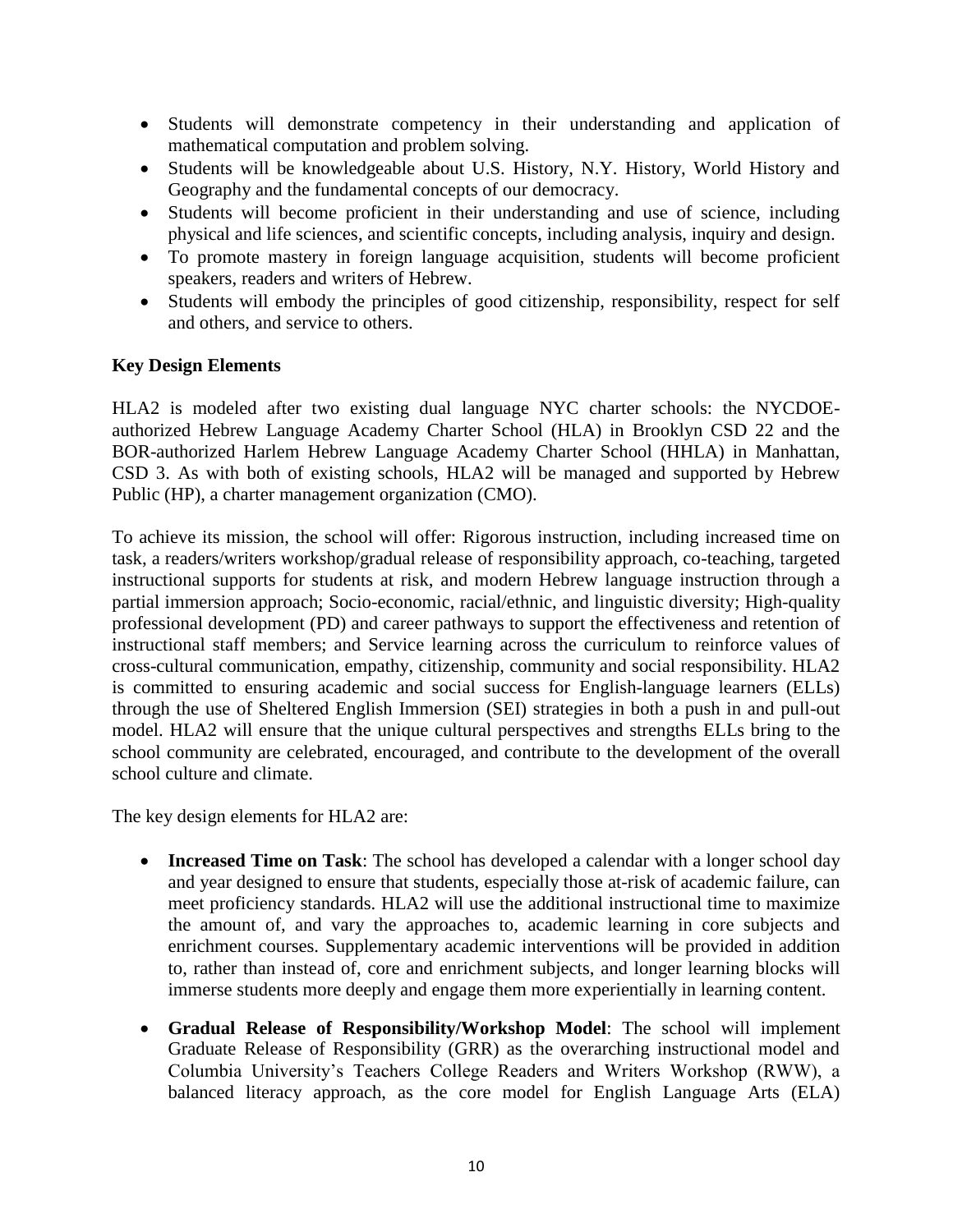instruction. Both encourage higher level thinking by challenging students to engage in analyzing, evaluating and creating. Both models also support the underlying premise of teaching for understanding, promoted by Wiggins and McTighe's *Understanding by Design* approach. GRR and RWW shift the cognitive load slowly and purposefully so students gradually assume increasing responsibility for their learning and become competent, independent learners.

- **Co-Teaching**: Co-teaching will manifest itself through strategic scheduling at the school level that ensures Readers Workshop (RW) and Math is co-taught. This will either take the form of Integrated Co-Teaching (ICT) classes, with a team of general studies teachers and special education teachers, or a non-ICT classroom with general studies teachers. In Hebrew class, designed to promote foreign language mastery, students will benefit from a Hebrew instructional team supporting small-group differentiated instruction in Hebrew. This co-teaching model, which allows teachers to work together in a variety of formats, facilitates a greater level of differentiated instruction and small group instruction in classes of heterogeneous learners.
- **Instructional Supports for Students at Risk**: GRR, RWW and the co-teaching model support differentiated instruction addressing the needs of all students, including at-risk students. However, HLA2 will also have dedicated instructional personnel, strategies and resources to support at-risk students and a strong Response to Intervention (RtI) process to identify struggling students through data and classroom observations. This will establish collaborative, evidence-based interventions supported by special education staff, reading specialists, and social workers. English language learners (ELL) will also be supported through additional resources and the RtI process, in order to promote mastery in all subject areas while being mindful of the unique strengths these students bring to the HLA2 community. HLA2's schedule is designed for intervention services to occur in addition to, rather than in lieu of, core instruction. More time has been built into HLA2's schedule to support struggling students in other content areas as well.
- **Hebrew Language Instruction:** An integral part of HLA2's mission is the study of modern Hebrew. Studying modern Hebrew offers students the opportunity to learn, understand, and gain mastery of a second language. Research points to the advantages children gain when they begin the study of a foreign language at an early age. This includes their development as multilingual, multi-literate, and cross-culturally competent, persons, which better prepares them to be active participants in the global community. Learning a foreign language as a cohort also allows students to enjoy the process of language acquisition as equals, and fosters collaboration for all students.
- **Socio-Economic, Racial/Ethnic, and Linguistic Diversity**: Core to HLA2's mission is to create a school that is racially and economically integrated, with significant linguistic and special needs diversity. As schools of choice, when thoughtfully designed, located, and marketed, charter schools can achieve levels of integration and diversity that are difficult for district schools to achieve.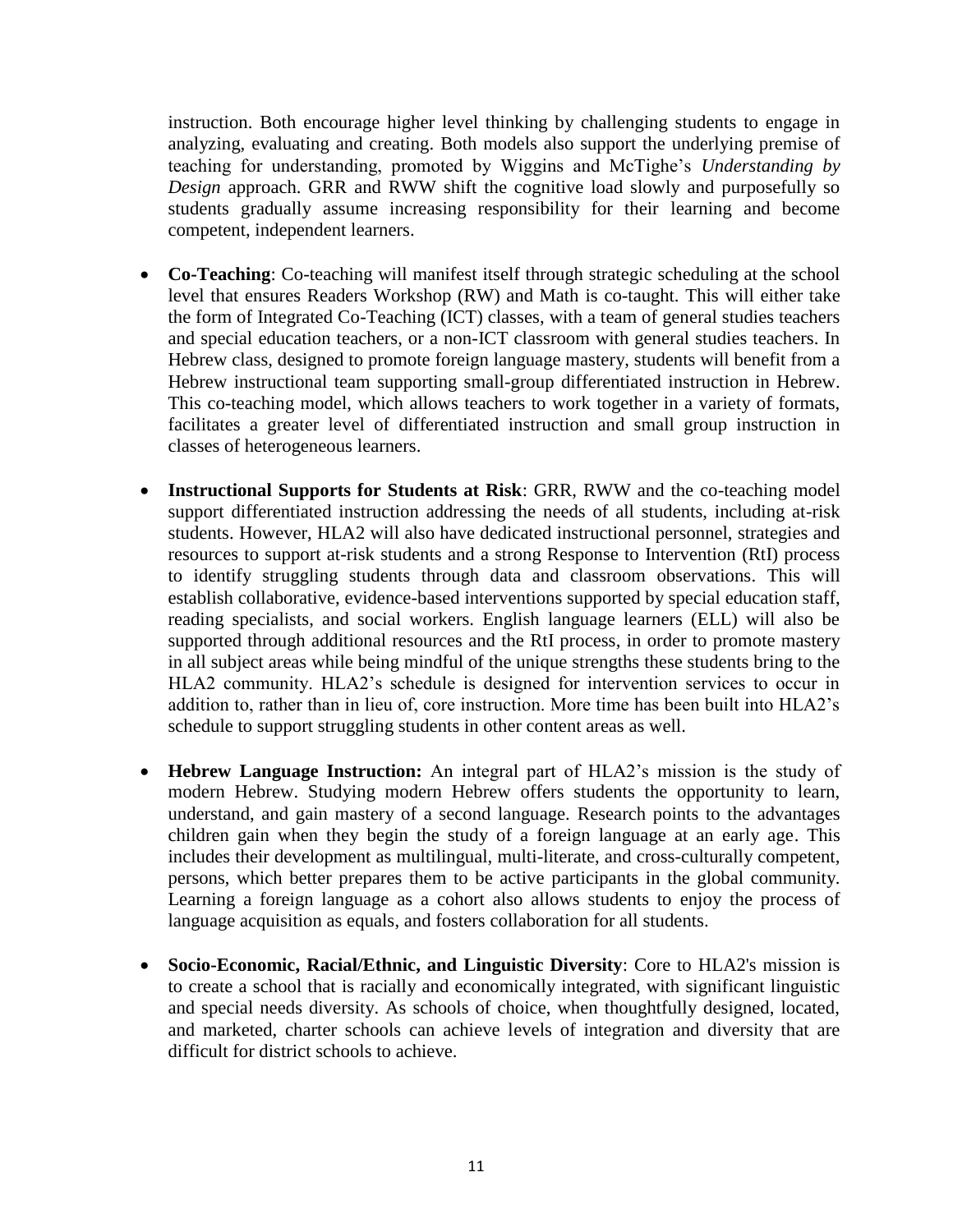- **Professional Development (PD) and Career Pathways**: Recruiting and retaining high quality leadership and staff and continuing to build their leadership and instructional capacities are critical to ensure successful student outcomes. Hebrew Public (HP) will support the instructional leadership in identifying, designing and implementing HLA2's PD. At HLA2, this means that the Director of General Studies Curriculum & Instruction (DCI), the Director of Hebrew Curriculum & Instruction (DHCI), and the Director of Special Student Services (DSSS) work on a daily basis coaching teachers and providing training and guidance in the way teachers work with all learners, including at-risk students and accelerated learners. HLA2 has set aside resources and time in the school day, in addition to pre-opening PD and designated full and half-day PD sessions during the school year, for teachers to engage in reflective practice, individual planning and collaboration with their colleagues within and across grade levels.
- **Service Learning**: HLA2 will expose students to the values of understanding and respect for others through the integration of an experiential service-learning curriculum that promotes social responsibility through a cycle of action and reflection. Students will work collaboratively to apply what they are learning to community problems, while learning about the value of improving the world and being responsible members of society by identifying problems and creating and implementing plans that they have developed.

# **Education Plan**

Students will receive about an additional hour of instruction per day and about 5 more days of instruction than traditional elementary schools. Beginning in the summer after the first year of operation and every summer thereafter, HLA2 will hold a 4-week summer academic intervention program for struggling students. Once HLA2 has testing grades, it will also offer a 4-day full day Learning Review Program (LRP) for struggling students during the winter break.

Prior to the first year of operation and each subsequent year, there will be ten full days of summer professional development for staff. In addition, there are one full day and five half-day PD sessions scheduled throughout the school year as well as daily designated staff development time following student dismissal, Monday through Thursday, between 3:40 and 4:30 and preparation time embedded within the school day.

HLA2 has chosen curriculum that is aligned to NYS Learning Standards and that is designed to prepare students to master the skills and understanding required for college and career readiness. All staff will have ongoing PD to understand how the HLA2 standards are aligned with NYS Learning Standards and include rigorous content and application of knowledge through highorder skills.

To ensure curricular and instructional alignment with NYS Learning Standards, teachers will use a scope and sequence for each subject to determine the content and progression of instruction. During the pre-opening PD (Induction Weeks) and throughout the year, teachers will map and align the curriculum to NYS learning standards under the direction of their respective DCI (general studies teachers) or DHCI (Hebrew teachers) who are supported by HP's Director of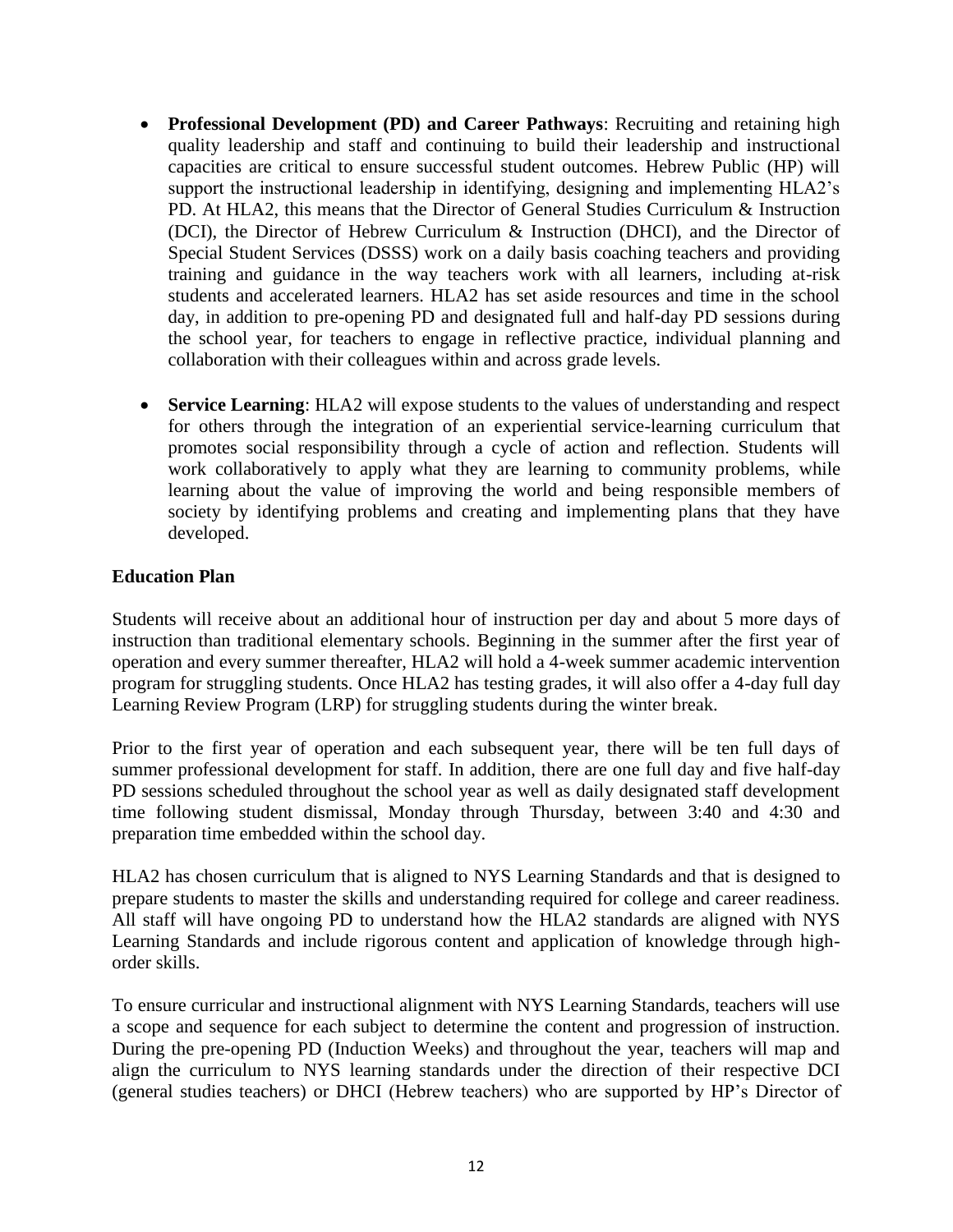Educational Support (DES) and Director of Hebrew Studies (DHS), respectively. The scopes and sequences will be flexible documents and will be reviewed and honed during the school year through a collaborative process between teachers and instructional leaders supported by the HP instructional team. During designated common planning periods, teachers will refine the sequence based on their experience in the classroom and information gathered from assessment data. All refinements will be guided by NYS Learning Standards.

HLA2 will implement a rigorous and balanced ELA curriculum beginning in Grade K. The priority to develop strong readers, writers and communicators is reflected in a daily 2-hour block devoted to ELA instruction. Literacy is also integrated in all other subject areas. ELA instruction is conducted within the Teachers College Reading and Writing Workshop (RWW) model and teachers will plan lessons based on their assessments of students' reading and writing abilities. During RWW, the teacher will vary between whole class mini-lessons including shared reading and shared writing, read-alouds of mentor texts, interactive writing, small group guided reading and writing lessons, and focused independent reading and writing. RWW provides strategy lessons that are supported with mentor texts that exemplify a specific reading skill or strategy that is modeled in both the reading and writing workshops. Children are then able to practice the specific skill or strategy with leveled texts that are appropriate for their abilities. The Teachers College RWW Units of Study are directly aligned with NYS Learning Standards. HLA2 also relies heavily on the EngageNY Curriculum Modules for its K-5 elementary ELA program, purposefully integrating these modules, as appropriate, into the hour designated for Readers Workshop (RW).

At HLA2, the teaching of math carries equal weight to the teaching of reading and writing. To compete in almost every aspect of life, HLA2's students will have to exhibit confidence and proficiency in mathematical skills. The competencies that arise from mastery of math—aptitude in problem-solving; facility with numbers; clear communication; logic and reasoning, argument and proof; mental discipline; and strategic and analytical thinking—are skills that deepen one's ability and effectiveness in areas beyond the math discipline. The study of math involves incremental steps that build on each other, allowing for the development of a solid foundation. As with ELA, HLA2 draws heavily from the EngageNY Math Curriculum Modules. In addition, HLA2 uses the Scott Foresman-Addison Wesley enVisionMATH Common Core (2013) text to support EngageNY learning modules.

HLA2 plans to use the NYS Social Studies framework as the context for its social studies curriculum. The Scott Foresman Social Studies program for grades K-5 is HLA2's primary text for instruction. This series is directly aligned with the NYS Social Studies Standards. The content covers key strands: citizenship, culture, economics, geography, government, history and science/technology. Students will engage with primary source materials: (1) original documents and letters; (2) trips to museums, exhibits and historical sites; (3) documentaries integrated into classroom instruction; and (4) art and literature. HLA2 will incorporate service learning in social studies to reinforce values of empathy, citizenship, community and social responsibility in the context of inquiry-based learning that hones students' analytical skills; and an Israeli Studies curricular component to authentically augment Hebrew language instruction.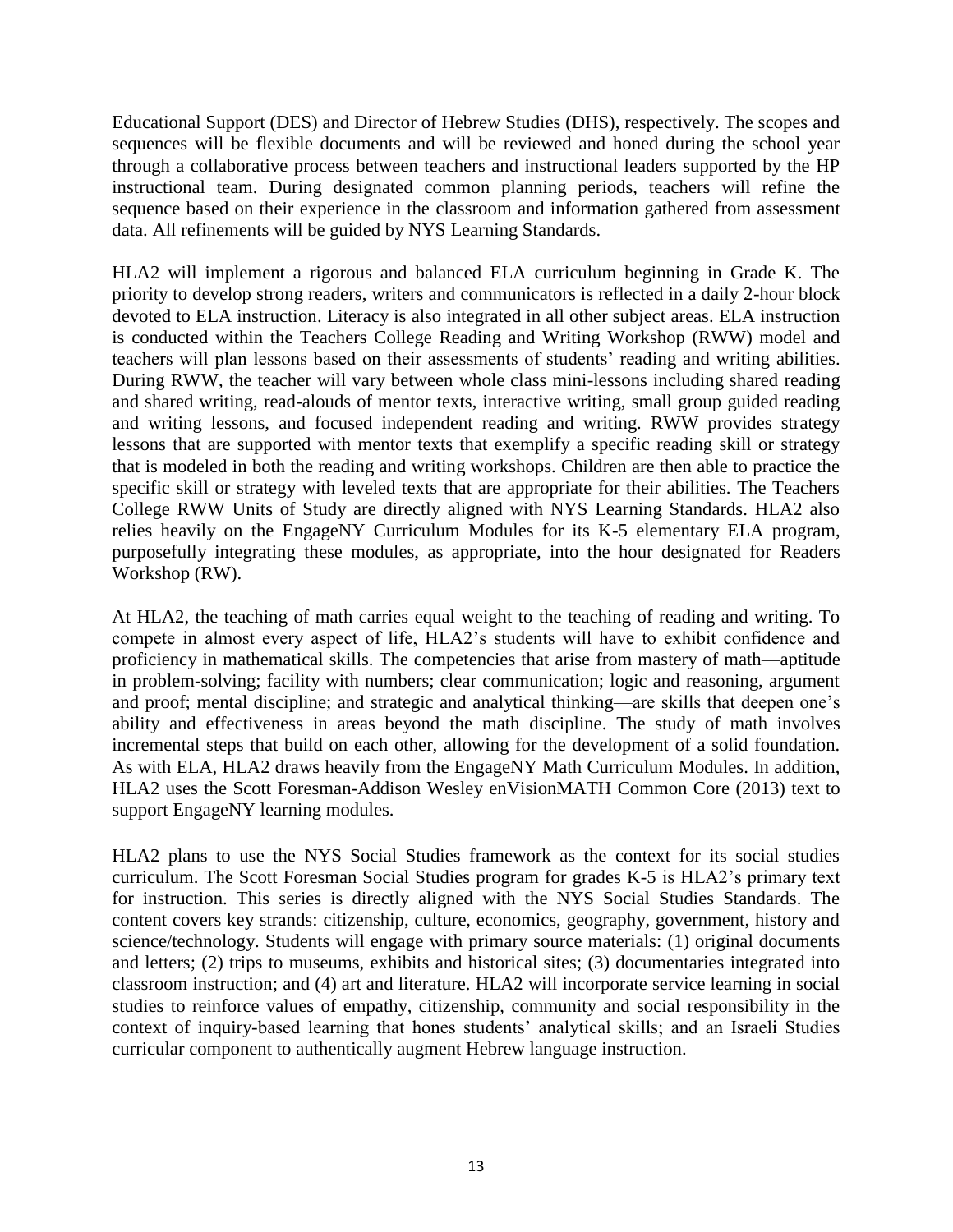**Hebrew Language**: HLA2 will provide instruction in modern Hebrew beginning in Kindergarten, better preparing students to be global citizens. The school's focus on foreign language learning will be a springboard for students to have more facility in their pursuit of additional languages in the future, in addition to becoming proficient in Hebrew. Studying foreign languages also helps foster a greater depth of understanding of their own native language with reinforcement of concepts such as grammatical construction, noun-verb agreement, and vocabulary expansion.

HLA2 students will explore life science, physical science, earth science and the human body. The science curriculum allows students to build connections to technology and societal impacts. These are strongly connected to community health, population, natural resources, environmental quality, natural and human-induced hazards, and other global challenges. The study of science in connection with technology and health provides the foundation for developing conscientious and service-oriented learners. HLA2 will use the Houghton Mifflin Science Fusion curriculum for grades 3-5 and FOSS kits for grades K-2. Leveled-books allow for differentiated instruction by introducing and exploring identical science concepts at each student's reading level with an emphasizes on active, hands-on explorations. This will enable students to understand key concepts, and invites them to develop and explain concepts in their own words.

HLA2 will employ a co-teaching approach to instruction. Co-teaching will manifest itself through strategic scheduling at the school level that ensures RW and Math are co-taught. In Hebrew classes, a Hebrew instructional team will support small-group differentiated instruction in Hebrew. As often as possible, general studies and Hebrew teachers will co-plan and co-teach, to integrate Hebrew into other content areas, such as science and social studies. The model creates a student to teacher ratio of about 14 to 1. Co-teaching allows teachers to work together in a variety of formats, which facilitates a greater level of differentiated instruction and small group instruction in classes of heterogeneous learners.

Gradual Release of Responsibility (GRR) is HLA2's overarching instructional model, within which teachers provide targeted, individualized instruction. GRR requires that the teacher transitions from assuming all the responsibility for performing a task to ensuring students are able to assume all of the responsibility. The model is aligned to the NYS Learning Standards and ensures that students develop the skills to analyze, synthesize and apply information in a variety of environments and experiences across all disciplines. The following describes the four interrelated components of GRR: *Focus Lessons*—Teachers model their own meta-cognitive processes while modeling an academic task. Modeled strategies focus on increasing understanding of content-area material. Focus lessons establish purposes of the task and clue students into important learning objectives; *Guided Instruction*—Teachers prompt, question, facilitate, or lead students through tasks that increase understanding of a particular concept or idea; *Collaborative Learning*—Students consolidate their understanding of the content, concept or idea, and explore opportunities to problem solve, discuss, negotiate, and think with their peers. Collaborative learning is a time for students to apply information learned during focus lessons and guided instruction, or to engage in a spiral review of previous knowledge. Each student is asked to summarize the activity individually; and *Independent Learning*—This component addresses good instruction, and provides students with practice in applying skills and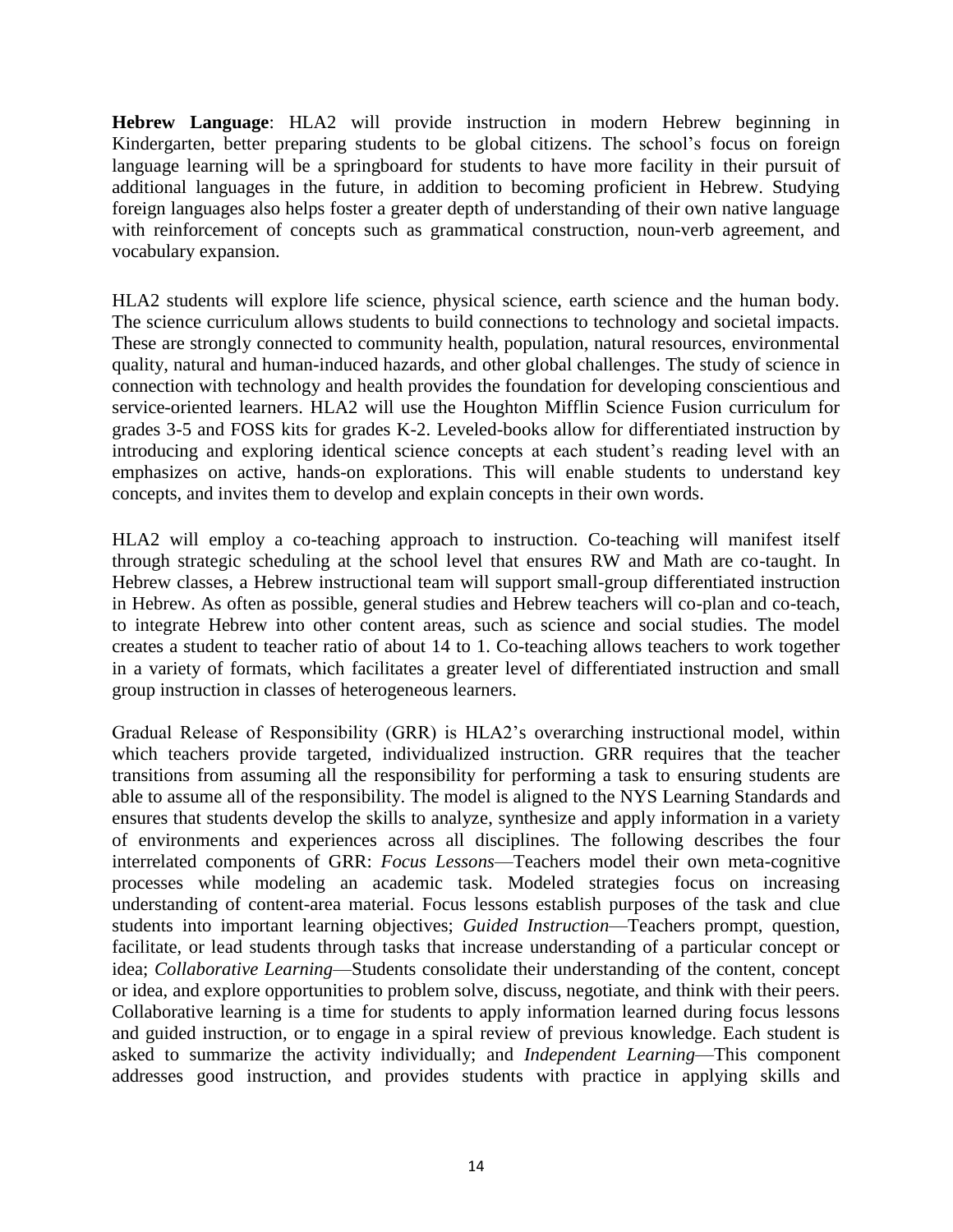information in new ways. As students transfer their learning to subsequent tasks, they synthesize information, transform ideas, and solidify their understanding.

#### **Assessment**

Assessment choices are based on validity, reliability and alignment with NYS Learning Standards. HLA2's assessment protocol consists of all NYS-mandated assessments, teacherdeveloped and commercially developed formative and summative assessments, and Hebrew Public assessments.

School based data teams will work under the direction of the Head of School (HOS) and the Director of Curriculum and Instruction (DCI). The HP Data Scientist will compile the data, analyze it, and provide feedback to HLA2 personnel. HLA2 senior leadership will be responsible for instructing coaching teachers on the appropriate use of data to drive instructional next steps.

#### **School Culture**

HLA2 will cultivate a safe, secure and orderly environment for all students. HLA2 will create and maintain a school community grounded in mutual respect and fairness, the core tenets of a successful democracy. HLA2 is committed to creating a socioeconomically integrated school, as there is great benefit to all students who attend diverse schools in terms of social capital, crosscultural communication, empathy, and appreciation of difference.

#### **Special Populations and Related Services**

Special student populations will be provided with full and meaningful access to progress in the general education curriculum. HLA2 will implement specific programs and supports to provide instructional intervention to special populations of students. All specialized instructional support personnel who implement these services (including special education teachers, the DSSS, ELL support specialists, reading specialist, and social worker) will be NYS certified and highly qualified. HLA2's overarching educational approach is designed to ensure that all children, including those children most at-risk of academic failure, will be able to meet NYS Learning Standards.

The daily common planning time available for HLA2 teachers is also an important factor in supporting special student populations' achievement of NYS Learning Standards. HLA2's embedded PD model provides additional time for ongoing training, planning and collaboration between general studies teachers, and Hebrew teachers and intervention specialists (reading specialists, special education teachers and ELL teachers). This ensures there is effective coordination and communication among all instructional staff working with special student populations, whether delivering instruction as co-teachers in the classroom, in a push-in or pullout setting or as general education teachers incorporating intervention strategies within their own classroom teaching.

HLA2 will provide instruction to SWDs in the least restrictive environment possible, subject to the requirements included in each student's IEP, and in accordance with all applicable federal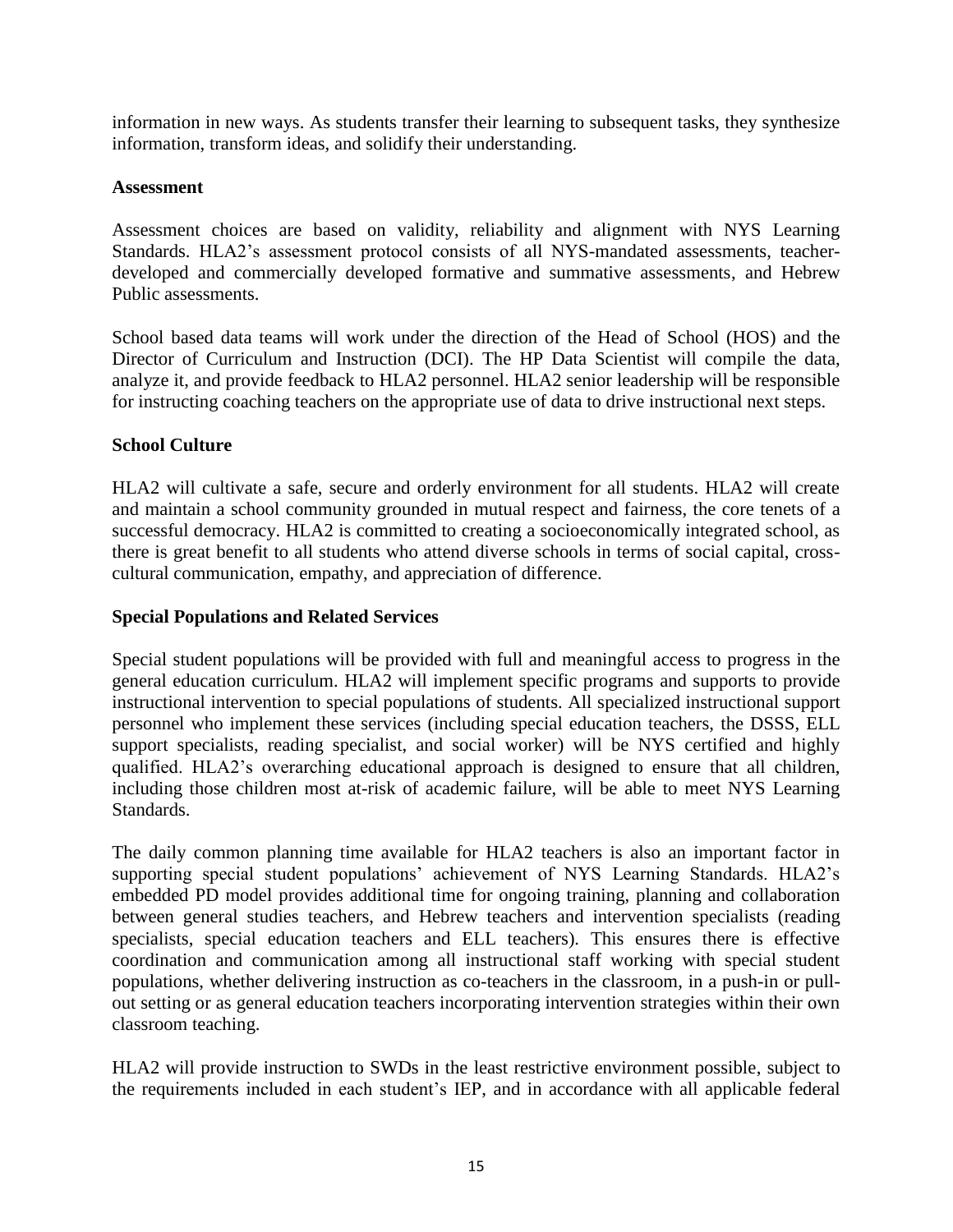and state laws and regulations (e.g. IDEA). SWDs will also be expected to participate in, and receive credit for, nonacademic, extracurricular and ancillary programs and activities with all other students to the extent allowed by the IEP. SWDs will receive all notices concerning schoolsponsored programs, activities, and services.

# **Recruitment**

HLA2 is committed to meeting the high expectations of enrollment and retention targets established by the Board of Regents. HLA2 will work with various community leaders, organizations and parent groups to seek out, enroll and successfully retain a cross-section of students mirroring the demographics of CSD 21, with particular attention to SWDs, ELLs, and students who qualify for the Free and Reduced Price Lunch Program. HLA2 will continue with its media campaign to promote the school's mission, academic program, curriculum, inclusive school culture, academic support and intervention services. Marketing materials will be widely distributed throughout the community.

# **Retention**

The founders have made a commitment to parental support and engagement in HLA2's academic and school life to enable the school to retain all students. All parents, particularly parents of atrisk students, will feel welcome as integral community members. The school will be sensitive to the needs of parents (for instance who may have work or have childcare constraints due to their socioeconomic circumstances) by offering a flexible schedule to attend parent teacher conferences, Parent Organization (PO) meetings and other events that engage them in the school community. All meetings and events will be accessible to non-English speaking parents through translators. The HLA2 responsive school model includes specialized staff and instructional supports that will promote academic growth and achievement of all students including, ELLs, SWDs and Title I students. As children experience success at the school they will remain there, and parents' confidence in the program will continue to be bolstered. A commitment to parent support and engagement coupled with an educational program with robust intervention staffing, supports and services will help HLA2 to meet or exceed the enrollment and retention targets established by the Board of Regents.

# **Community Outreach**

Since late 2013, members of the Applicant Group and HP staff have been engaged in a thoughtful community engagement process to inform a wide variety of CSD 21 stakeholders about HLA2. HLA2 has sought stakeholder input regarding the educational and programmatic needs of students in the community. Hebrew Public (HP) staff will conduct targeted outreach to Black, Hispanic and Asian families via public information sessions at the Coney Island branch of the New York Public Library and the Kings Bay YMCA. An applicant Group member met with leaders in the Asian-American community to gain their support and to facilitate entree into the Asian communities within CSD 21. These efforts have resulted in a better understanding of HLA's mission to create a racially and socioeconomically integrated school community.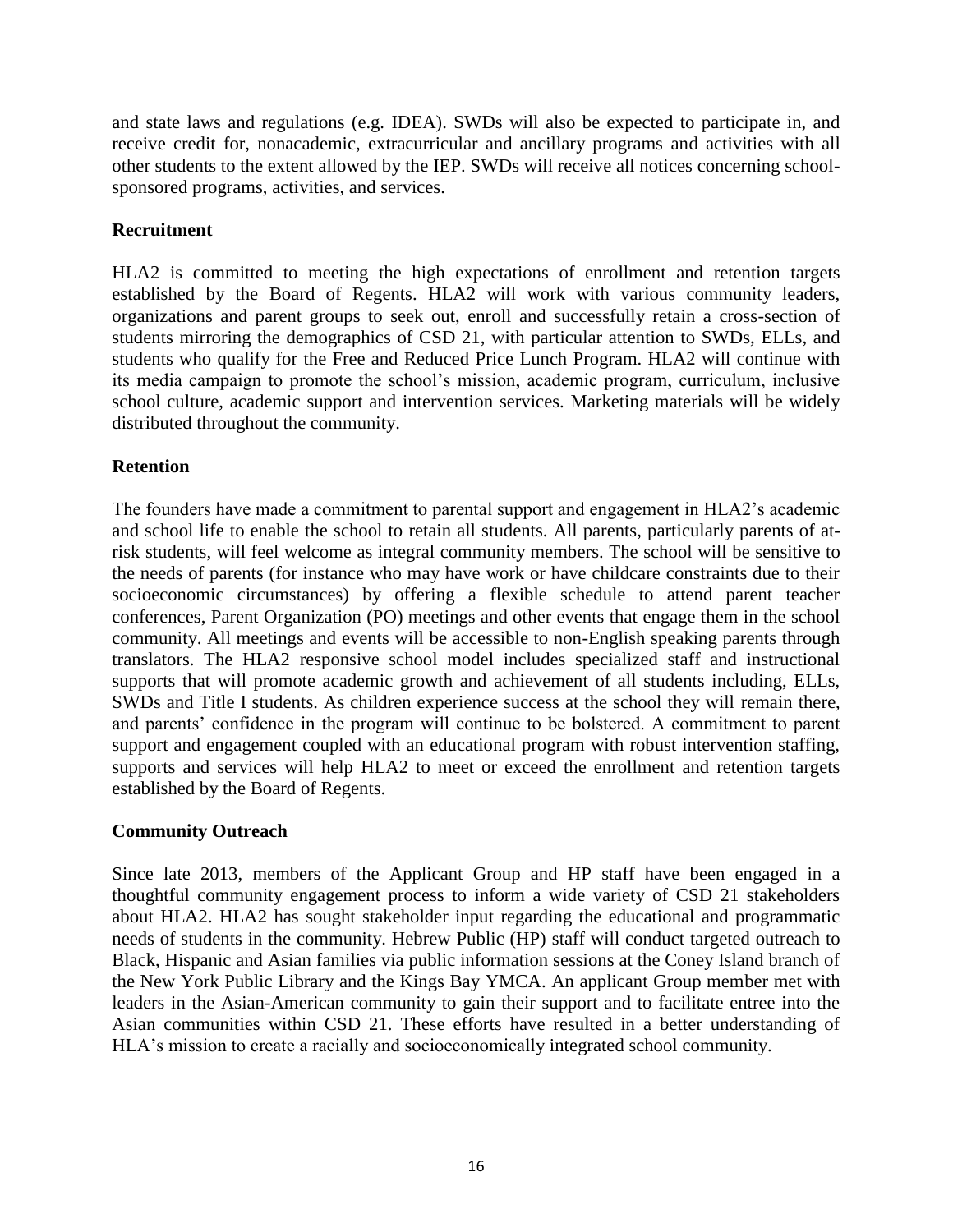HLA2's key design elements resonated with the community based on the feedback received from information sessions, general community meetings, meetings with elected officials and survey responses. On the survey, parents were asked to indicate what school elements or features were important and the vast majority of suggestions are already existing elements of the HLA2 school model and culture (e.g., Chess, Music, instructional strategies and staffing for ELLs, a school community that promotes cultural diversity and promotes tolerance and mutual understanding).

Some stakeholders expressed an interest in having HLA2 offer: (1) a school program after regular school dismissal; (2) middle school grades with the dual language Hebrew focus; and (3) an additional foreign language choice (French, Russian, and Spanish). In response to the interest in after school programs, HLA2 will look to identify after school partners, like the Shorefront Y. With regard to the latter two suggestions, HLA2 will not be able to support these modifications in the first charter term. However, HLA2 may request an expansion to include the middle school grades and may offer students an opportunity to explore a language in addition to Hebrew. The existing HLA middle school currently offers Spanish to students interested in pursuing a language in addition to Hebrew. Should the opportunity to expand to middle school be granted at renewal, HLA2 would select a second language that is responsive to student/parent interests.

#### **School Governance and Leadership**

The Board of Trustees will have no fewer than 7 and no more than 15 members at any time. The founding board members will serve staggered initial terms of 1, 2 or 3 years. The Board of Trustees will conduct its monthly meetings in accordance with the Open Meetings Law and its By-laws. The Board of Trustees will engage in professional development. Parents and the public will be welcome to attend meetings and will be provided an opportunity to comment during meetings and address the Board of Trustees directly with concerns.

| <b>Proposed Board Member</b> | <b>Proposed Role on Board</b> |
|------------------------------|-------------------------------|
| Adam Miller, Esq.            | <b>Board President</b>        |
| Stella Binkevich             | Treasurer                     |
| Susan Fox                    | Secretary                     |
| Aaron Listhaus               | Trustee                       |
| Michael Tobman               | Trustee                       |
| Ella Zalkind, Esq.           | Trustee                       |

The Board of Trustees includes the following individuals:

A School Trustee Background Information form, Statement of Assurance and resume or curriculum vitae was provided for each of the six members who will comprise the initial Board of Trustees. The applicant group has provided a set of draft by-laws and a draft code of ethics as required.

#### **School Staffing Plan**

The Board of Trustees will engage Hebrew Public (HP) as the school's CMO. The Board of Trustees appoints a Head of School (HOS) who is managed and supervised by the HP Chief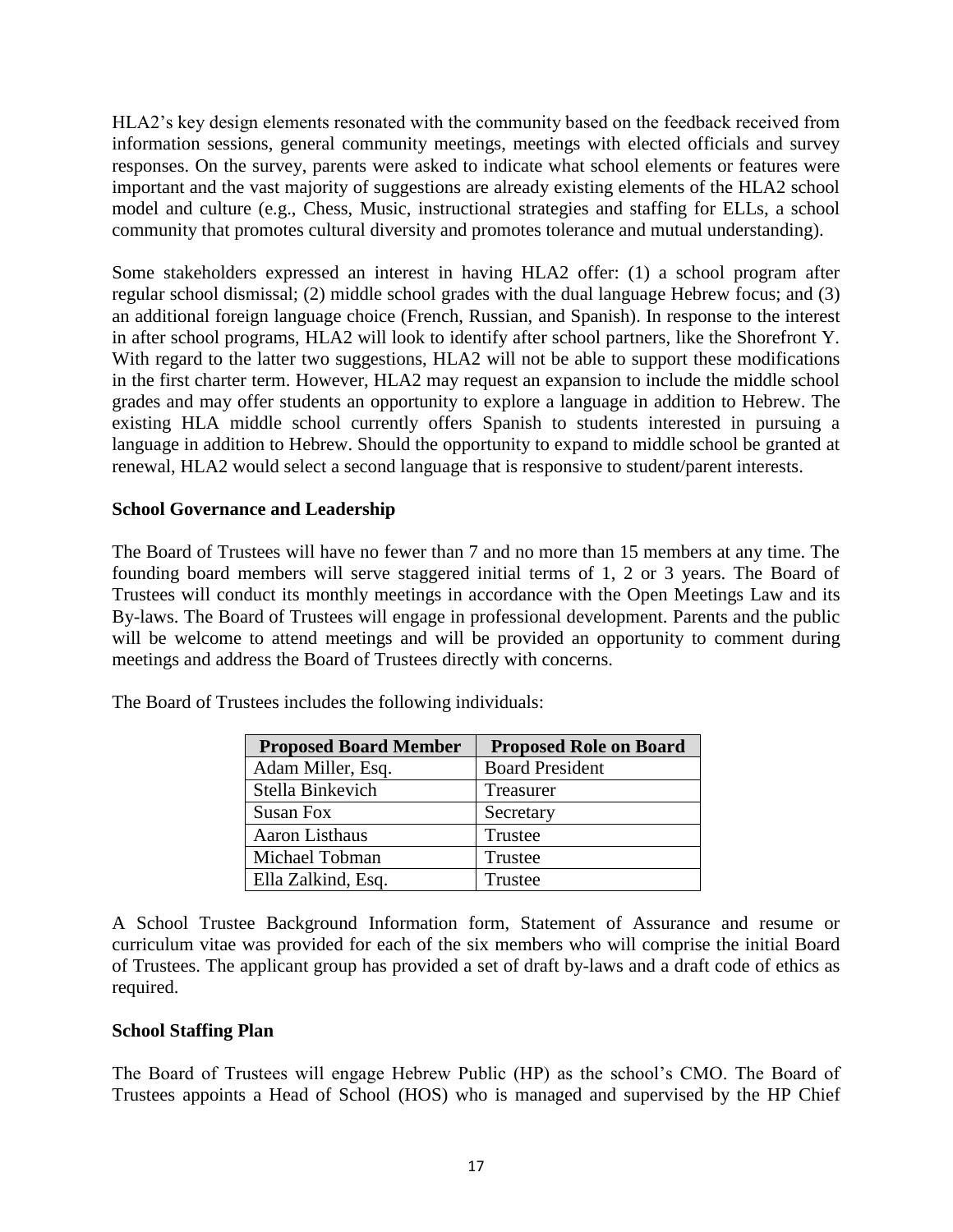School Officer. The HOS is responsible for management of the school's academic programs and fiscal and business operations. The HOS will oversee the administration of HLA2 and be supported by a leadership team composed of the Director of Curriculum and Instruction, Director of Hebrew Curriculum and Instruction, Director of Special Student Services, and Operations Manager.

The HOS and school staff, with support from the HP educational and operational staff, will be responsible for implementing the educational, operational and fiscal programs in accordance with the Board of Trustees' policies and HLA2's charter. The HOS is the school's leader, setting the academic and cultural expectations.

# **Facility**

HLA2 will submit a request to NYCDOE for co-located public space in Brooklyn CSD 21. If public space is not available, HLA2 will request rental assistance for private space, in accordance with the Education Law.

# **Projected Fiscal and Programmatic Impact on District of Location**

The applicant group provided an analysis of the fiscal and programmatic impact of the proposed school on public and non-public schools in New York City. This analysis indicates that the fiscal impact of the Hebrew Language Academy Charter School 2 on the New York City public schools is expected to be nominal.

| Year           | <b>Number of</b><br><b>Students</b><br><b>Enrolled</b> in<br><b>Charter</b><br><b>School</b><br>Per Year <sup>4</sup> | <b>Charter</b><br><b>School Basic</b><br><b>Tuition</b><br>Rate <sup>5</sup> | <b>Total</b><br><b>Charter</b><br><b>School Basic</b><br><b>Tuition</b> | <b>Total District</b><br><b>General Fund</b><br>Budget <sup>6</sup> | <b>Percent of</b><br><b>District</b><br><b>Budget</b> |
|----------------|-----------------------------------------------------------------------------------------------------------------------|------------------------------------------------------------------------------|-------------------------------------------------------------------------|---------------------------------------------------------------------|-------------------------------------------------------|
| $2017 -$<br>18 | 162                                                                                                                   | \$14,027                                                                     | \$3,104,545                                                             | \$28,428,000,000                                                    | 0.011%                                                |
| 2018-<br>19    | 249                                                                                                                   | \$14,027                                                                     | \$4,556,924                                                             | \$29,280,840,000                                                    | 0.016%                                                |
| 2019-<br>20    | 333                                                                                                                   | \$14,448                                                                     | \$6,262,354                                                             | \$30,159,265,000                                                    | 0.021%                                                |
| $2020 -$<br>21 | 413                                                                                                                   | \$14,448                                                                     | \$7,778,954                                                             | \$31,064,043,000                                                    | 0.025%                                                |
| $2021 -$<br>22 | 489                                                                                                                   | \$14,881                                                                     | \$9,464,627                                                             | \$31,995,964,000                                                    | 0.030%                                                |

| Table 2: Projected Fiscal Impact Upon District of Location, 2017-18 to 2021-22 <sup>3</sup> |  |  |
|---------------------------------------------------------------------------------------------|--|--|
|                                                                                             |  |  |

<sup>&</sup>lt;sup>3</sup> In order to conservatively estimate the fiscal impact upon the district of location, maximum enrollment figures for each year were used.

<sup>4</sup> Source: Hebrew Language Academy CS 2 Application

<sup>5</sup> Source: Education Law §2856(1)(a)(iii) and NYS Education Department Office of State Aid Charter School Basic Tuition Rate Analysis

<sup>6</sup> Source: NYCDOE 2016-17 Budget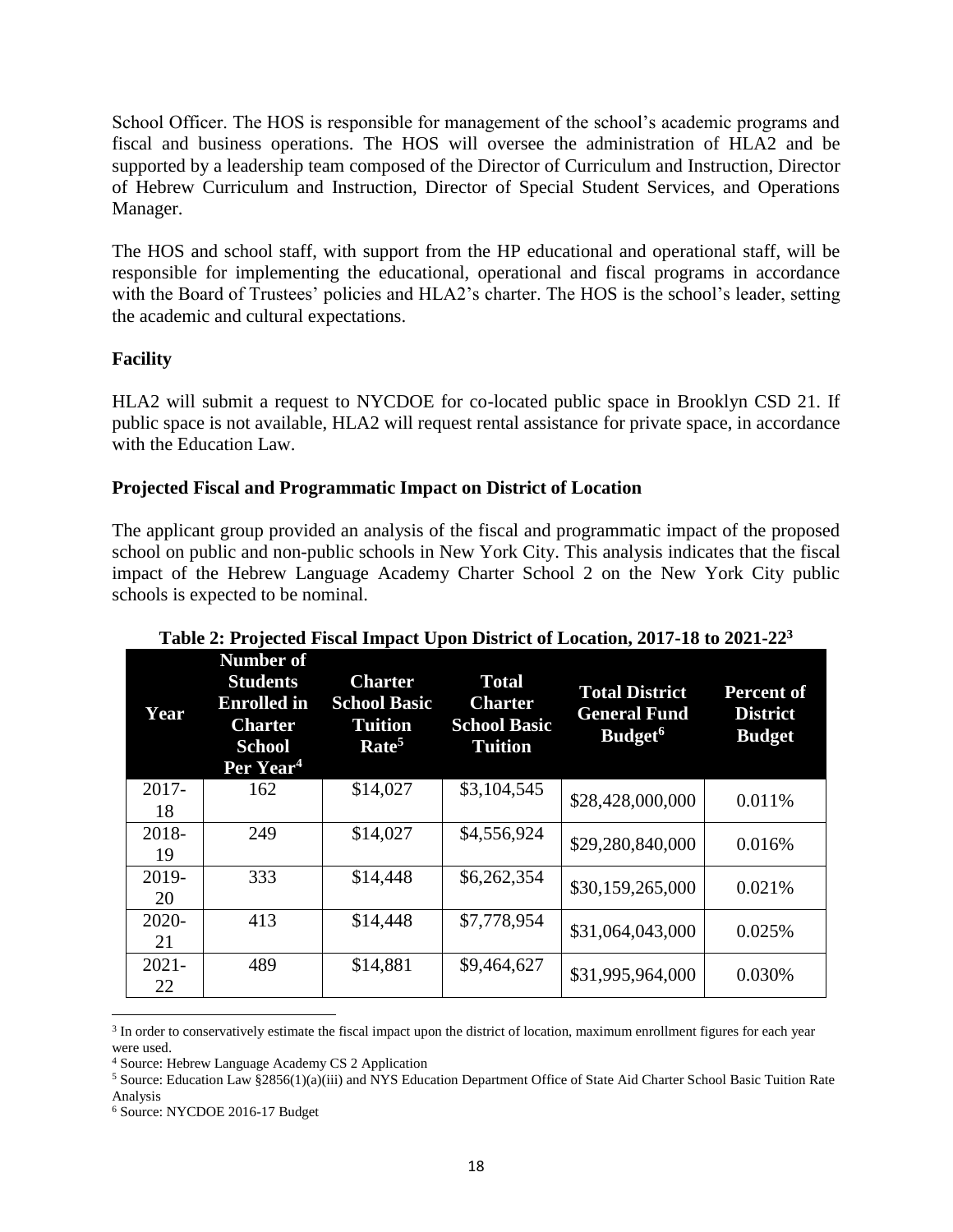HLA2 assumes the projected charter cost is equal to the total dollar amount transferred to the charter school from the following sources: AOE, the DYCD startup grant, Special Education Revenue and Facilities Funding in each year of the charter term. According to information on the NYCDOE website, the NYC school district budget will be \$27.6 billion for the 2016-17 school year. The fiscal impact calculation assumes the NYC School District budget grows at an annual 3% rate. The number of students in the first year of the charter term will be 162, and the financial impact on the NYCDOE will be 0.011%. Over the course of the first charter term, HLA2 will grow to serve 489 students in Grades K-5 and the financial impact remains minimal throughout this period.

For forecasting purposes, the fiscal impact of this charter school on the district in which it will be located assumes that:

- There will be no fluctuation in the grade levels served by existing charter schools over the course of the charter term;
- The charter school will be able to meet its projected maximum enrollment;
- All students will come from the district of location; and
- All students will attend every day for a 1.0 FTE.

The specifics of the school's enrollment composition are still unavailable; however, the Department acknowledges that the programmatic and fiscal impact of the proposed charter school on other public and private schools in the same area will also be influenced by the proportion of charter school enrollees that would have attended a same-district public or private school had it not been for the presence of this charter school.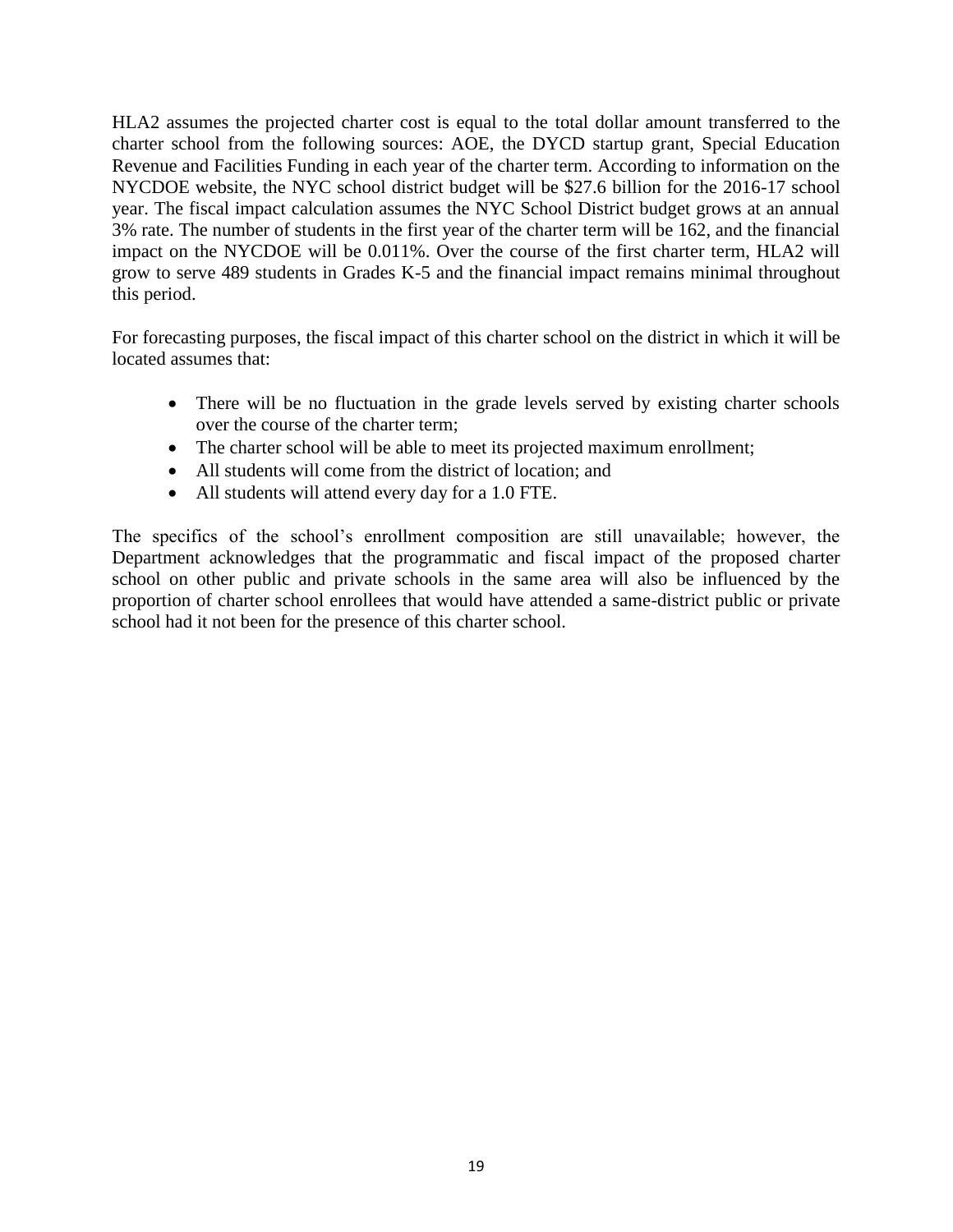|                                   | <b>Total District</b> |     |  |
|-----------------------------------|-----------------------|-----|--|
|                                   | Enrollment: NYC#21    |     |  |
| <b>All Students</b>               | 33,049                |     |  |
| <b>Economically Disadvantaged</b> | 23,124                | 70% |  |
| <b>English Language Learners</b>  | 5,282                 | 16% |  |
| <b>Students with Disabilities</b> | 6.099                 | 18% |  |

# **Table 3: 2014-15 Demographic Detail for Proposed District of Location: NYC CSD/District<sup>7</sup>**

#### **Table 4: 2014-15 Elementary/Middle School Academic Proficiency Rates on NYS Assessments Based on Grade Configurations for Proposed School<sup>8</sup>**

| Assessments               | NYC#21<br>Proficiency | <b>NYS</b><br>Proficiency |
|---------------------------|-----------------------|---------------------------|
|                           |                       |                           |
| ELA Grades 3-6 Aggregate  | 38%                   | 31%                       |
| Grade 3 ELA               | 33%                   | 31%                       |
| Grade 4 ELA               | 36%                   | 33%                       |
| Grade 5 ELA               | 34%                   | 30%                       |
| Grade 6 ELA               | 45%                   | 31%                       |
| Math Grades 3-5 Aggregate | 49%                   | 42%                       |
| Grade 3 Math              | 43%                   | 42%                       |
| Grade 4 Math              | 47%                   | 43%                       |
| Grade 5 Math              | 51%                   | 43%                       |
| Grade 6 Math              | 53%                   | 39%                       |

#### **Public Hearing and Public Comment**

As required by the Charter Schools Act, the New York City Department of Education conducted a public hearing on November 1, 2016 to solicit comments from the community concerning the proposed Hebrew Language Academy Charter School 2. Ten members of the community were present, and six individuals commented at the hearing or wrote letters in support of the proposed application. Comments in favor focused on the academic and social-emotional supports that the proposed school would provide students. Four comments in opposition were received.

 $\overline{a}$ <sup>7</sup>Source: New York State Report Card

<sup>8</sup>Source: New York State Report Card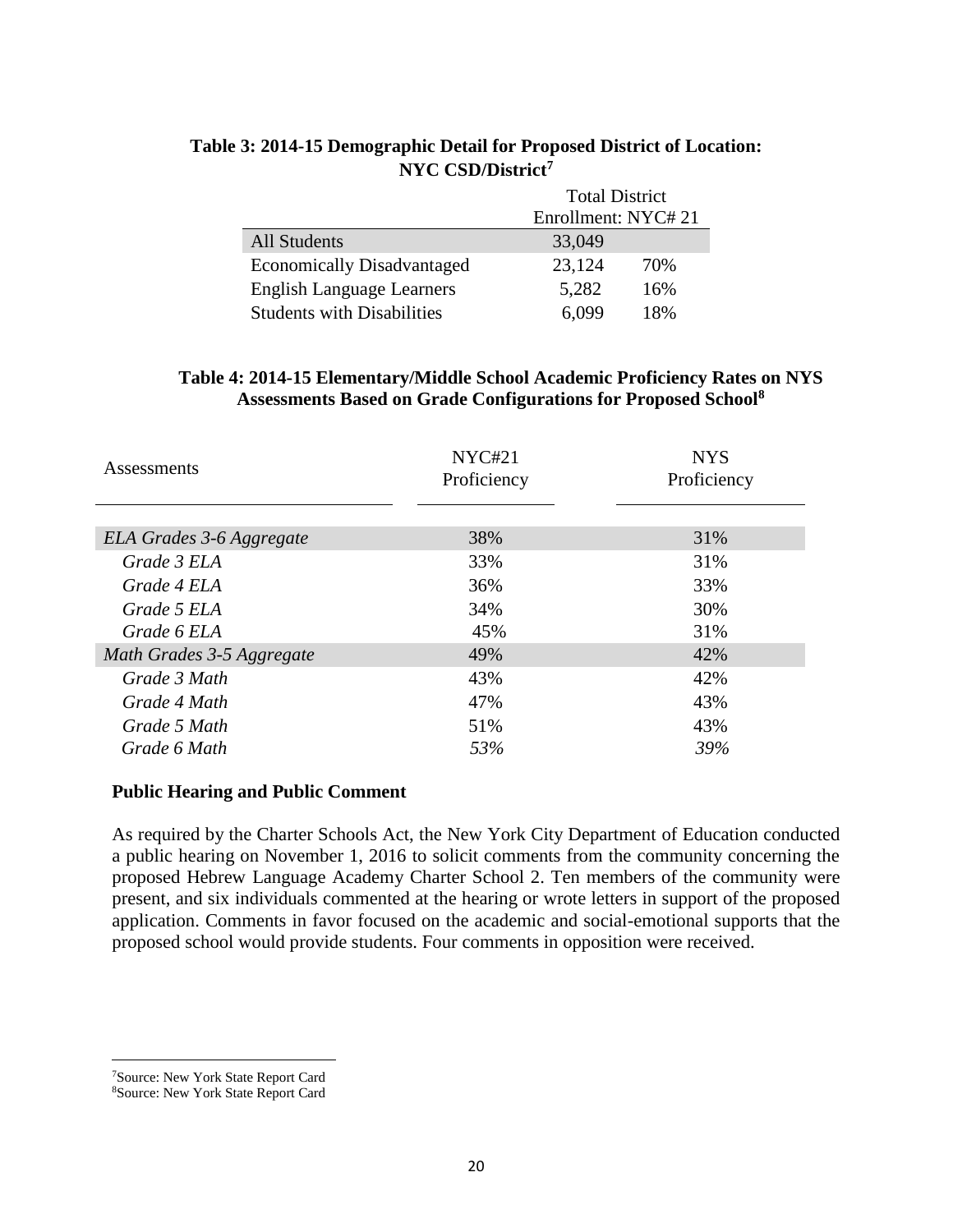# **Findings**

Based on the comprehensive review of the application and of the applicant, founding group, and proposed board of trustees, the Department makes the following findings:

- 1. The charter school described in the application meets the requirements of Article 56 of the Education Law (as amended) and other applicable laws, rules, and regulations.<sup>9</sup> This finding is based on the following, among other things:
	- i. The applicant has included in the application the information required by Education Law §2851(2).
	- ii. The proposed charter school would meet or exceed enrollment and retention targets, as prescribed by the NYS Board of Regents, of students with disabilities, English language learners, and students who are eligible applicants for the federal free and reduced price lunch program as required by Education Law §2852(9  $a)(b)(i)$ .
	- iii. The applicant has conducted public outreach to solicit community input regarding the proposed charter school and to address comments received from the impacted community concerning the educational and programmatic needs of students in conformity with Education Law §2852(9-a)(b)(ii).
- 2. The applicant has demonstrated the ability to operate the proposed charter school in an educationally and fiscally sound manner.<sup>10</sup> This finding is based on the following, among other things:
	- i. The presentation in the application of a sound description of key features that are core to the school's overall design, and which rigorously addresses the criteria outlined in the Department's RFP in the areas of mission; key design elements; enrollment, recruitment and retention; and community to be served.
	- ii. The presentation in the application of a sound educational plan, which rigorously addresses the criteria outlined in the Department's RFP in the areas of achievement goals; school schedule and calendar; curriculum and instruction; assessment; school culture and climate; and special student populations and related services.
	- iii. The presentation in the application of a sound organizational and fiscal plan, which rigorously addresses the criteria outlined in the Department's RFP in the areas of founding group capacity; board of trustees and governance; management and staffing; evaluation; professional development; facilities; insurance; health, food and transportation services; family and community involvement; financial management; budget and cash flow; pre-opening plan; and dissolution plan.
	- iv. An understanding of the New York State Charter Schools Act, and the skill, will and capacity to successfully launch and operate a high quality public charter school.

 $9$  Education Law §2852(2)(a).

<sup>10</sup> Education Law §2852(2)(b).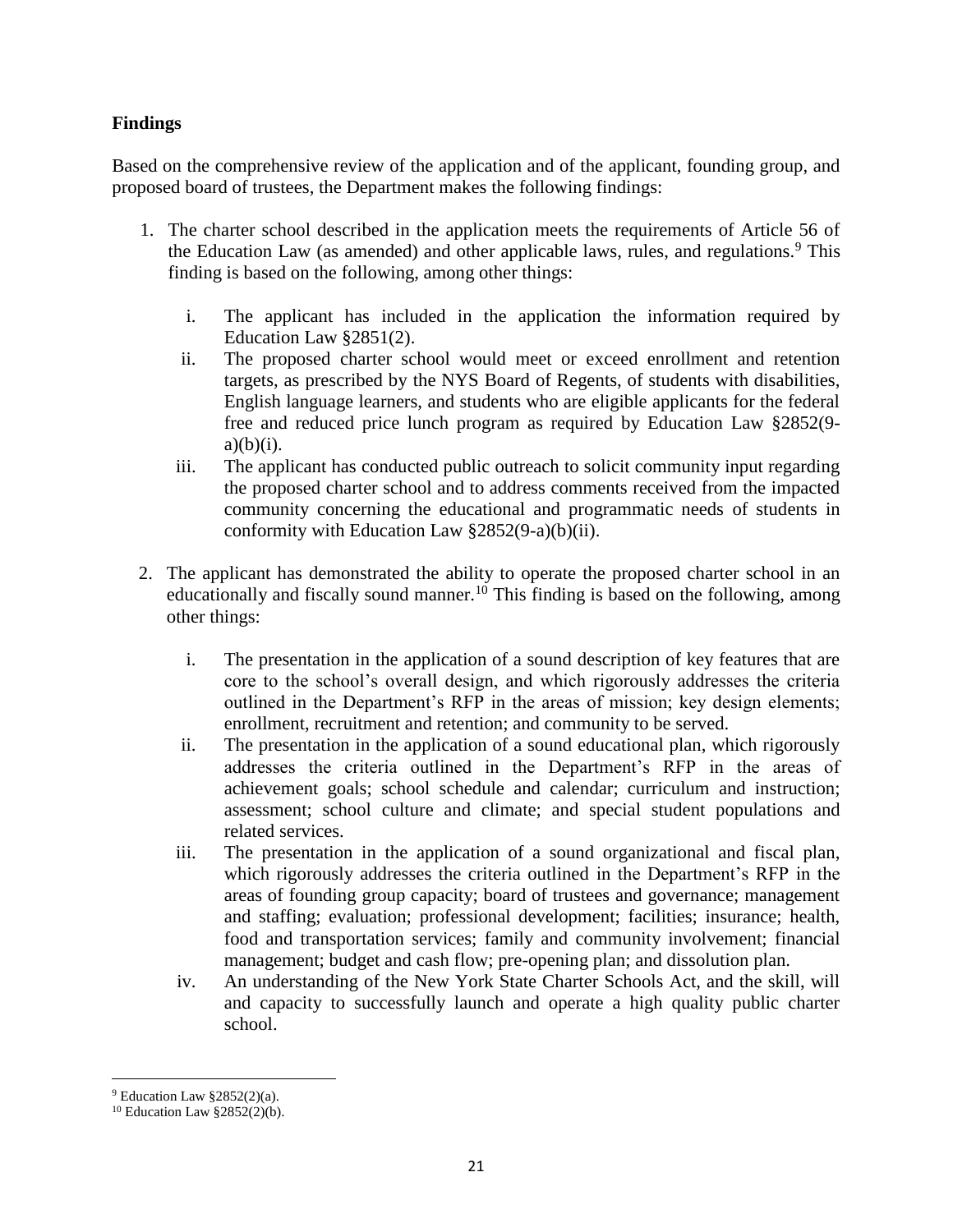3. Granting the proposed charter is likely to improve student learning and achievement, will materially further the purposes of the  $Act<sup>11</sup>$  and will have a significant educational benefit to the students expected to attend the charter school.<sup>12</sup> This finding is based on the totality of the information presented in the application and during the application review process, as summarized in this document.

#### **Recommendation**

Based on the Department's review and findings, the New York State Education Department recommends that the New York State Board of Regents approve the proposal to establish the Hebrew Language Academy Charter School 2 to open in 2017 in Brooklyn, CSD 21 in New York City.

<sup>&</sup>lt;sup>11</sup> Education Law  $§2852(2)(c)$ .

<sup>&</sup>lt;sup>12</sup> As applicable pursuant to Education Law  $\S 2852(2)(d)$ .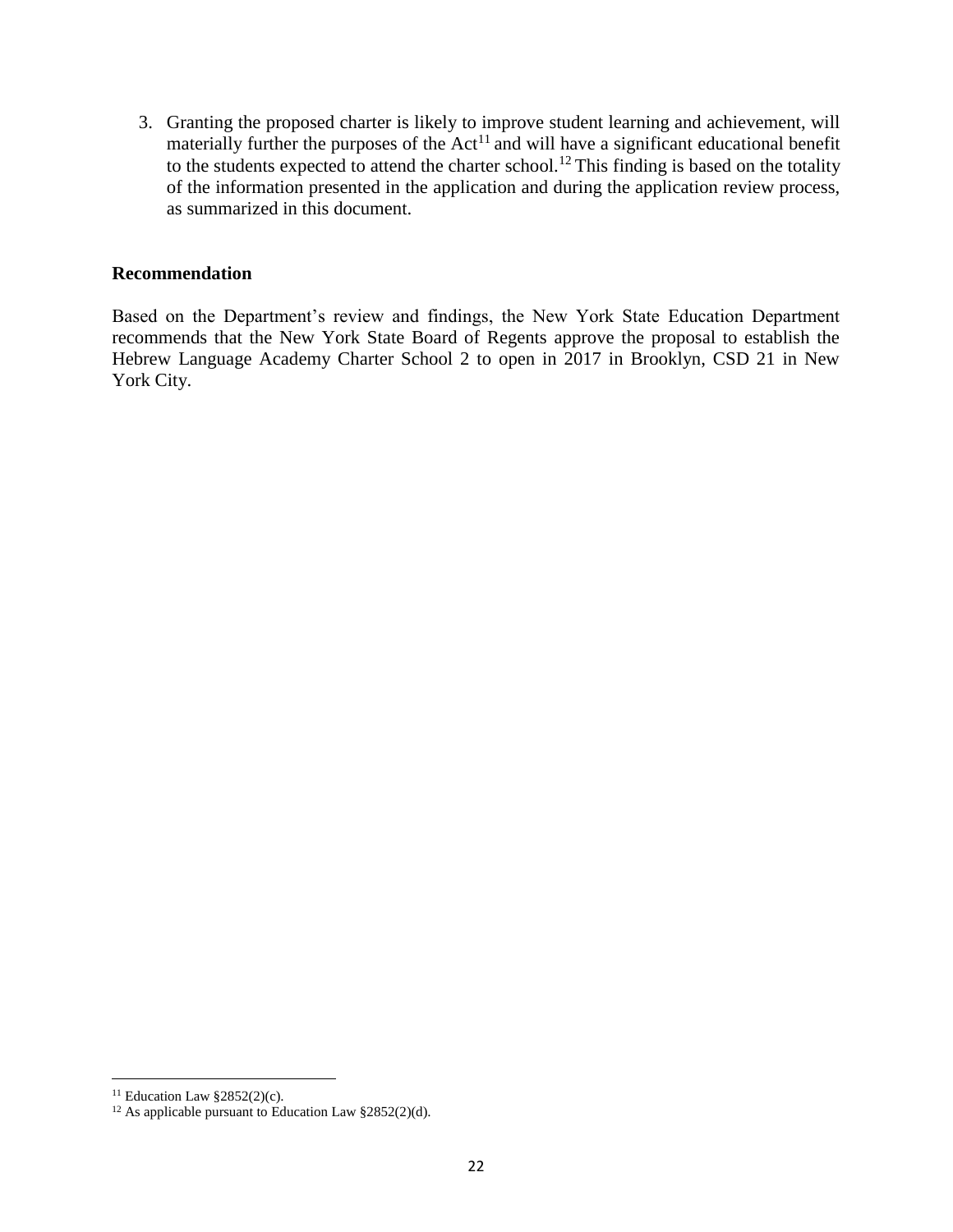Attachment C



# New York State Education Department Charter School Office

Charter School Application Summary, Findings and Recommendation

Application in response to the New York State Education Department 2016 Round 2 Request for Proposals to Establish Charter Schools Authorized by the Board of Regents to establish the proposed:

# **South Bronx Classical Charter School IV**

November 2016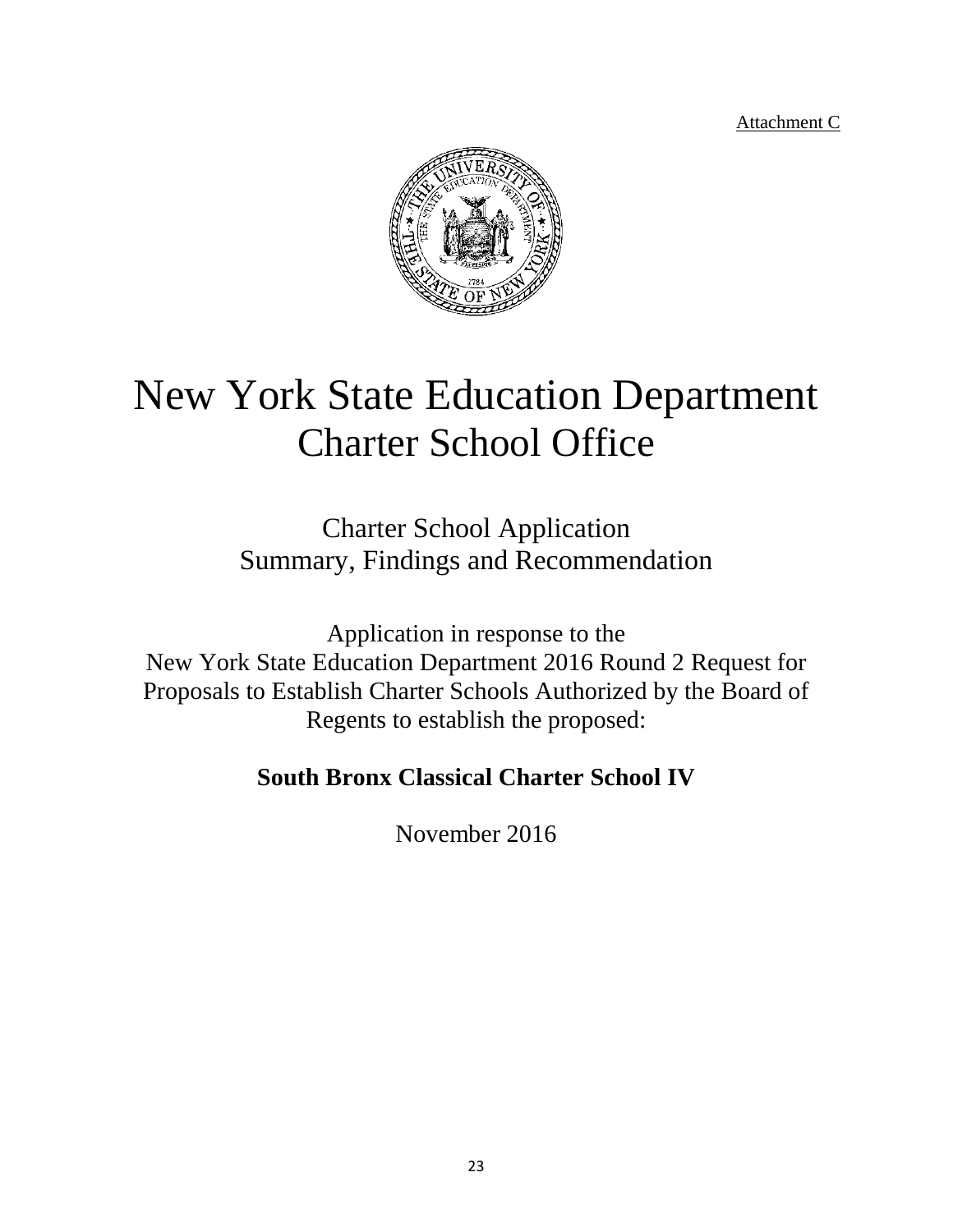#### **Table 1: Summary of the Proposed School**

#### South Bronx Classical Charter School IV

| <b>Name of Charter School</b>                                                      | South Bronx Classical Charter School IV (SBCCS IV)                                                                                                                                                                                                                                                                                                                       |  |  |
|------------------------------------------------------------------------------------|--------------------------------------------------------------------------------------------------------------------------------------------------------------------------------------------------------------------------------------------------------------------------------------------------------------------------------------------------------------------------|--|--|
| <b>Lead Applicant(s)</b>                                                           | Lester Long                                                                                                                                                                                                                                                                                                                                                              |  |  |
| <b>District of Location</b>                                                        | Districts 8, 9, 11, or 12                                                                                                                                                                                                                                                                                                                                                |  |  |
| <b>Opening Date</b>                                                                | August 2017                                                                                                                                                                                                                                                                                                                                                              |  |  |
| <b>Projected Charter Term</b>                                                      | July 2017 to June 2022                                                                                                                                                                                                                                                                                                                                                   |  |  |
| <b>Management Company</b>                                                          | Classical Charter Schools ("CCS")                                                                                                                                                                                                                                                                                                                                        |  |  |
| <b>Partners</b>                                                                    | South Bronx Classical Charter School (SBCCS); South Bronx<br>Classical Charter School II (SBCCS II); and South Bronx<br><b>Classical Charter School III</b>                                                                                                                                                                                                              |  |  |
| <b>Facility</b>                                                                    | Two-year incubation with SBCCS III with a plan to construct a<br>permanent private facility                                                                                                                                                                                                                                                                              |  |  |
| <b>Projected Enrollment and</b><br><b>Grade Span during Charter</b><br><b>Term</b> | Year 1 (SY 2017-18): grades K-1; 124 students<br>Year 2 (SY 2018-19): grades K-2; 186 students<br>Year 3 (SY 2019-20): grades K-3; 248 students<br>Year 4 (SY 2020-21): grades K-4; 310 students<br>Year 5 (SY 2021-22): grades K-5; 372 students                                                                                                                        |  |  |
| <b>Planned Grade Span</b><br><b>(beyond Initial Charter</b><br>$Term)^{13}$        | $K-8$ (See footnote 15)                                                                                                                                                                                                                                                                                                                                                  |  |  |
| <b>Mission Statement</b>                                                           | South Bronx Classical Charter School IV prepares students in the<br>South Bronx to excel in college preparatory high schools.<br>Through a classical curriculum and highly structured setting,<br>students become liberated scholars and citizens of impeccable<br>character who achieve proficiency in and advanced mastery of<br>New York State Performance Standards. |  |  |

The proposed school will be chartered under Classical Charter Schools, an Education Corporation authorized by the Board of Regents. It will partner with South Bronx Classical Charter School (SBCCS) in NYC CSD 12, South Bronx Classical Charter School II (SBCCS II) in NYC CSD 7, and South Bronx Classical Charter School III in district 9.

<sup>&</sup>lt;sup>13</sup> The charter school will need to request a subsequent material charter revision in order to serve grade levels beyond those authorized during their initial charter term (K-5).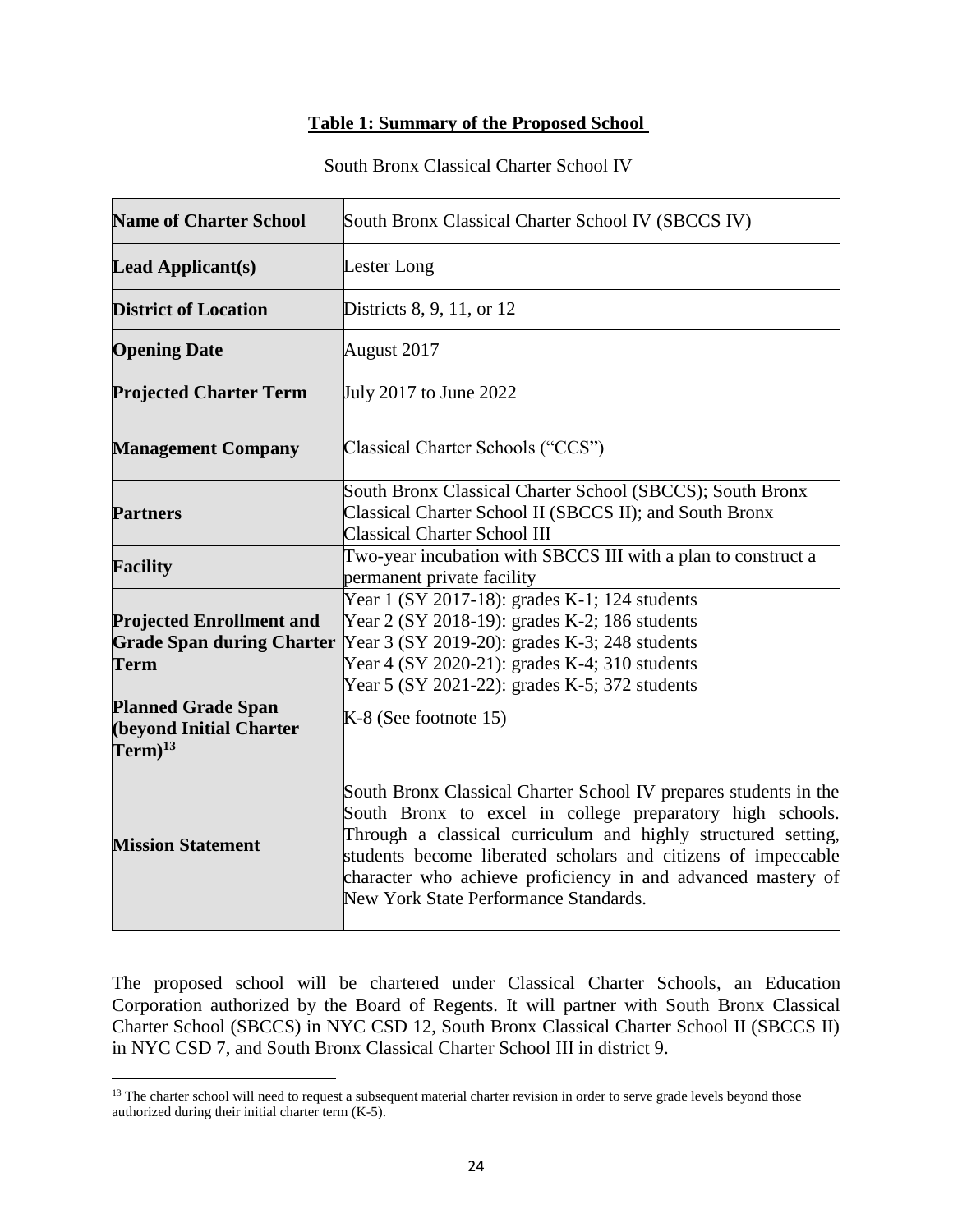SBCCS IV will closely resemble the school model of SBCCS, SBCCS II, and SBCCS III. In addition to the focus on the fundamentals of reading, writing, and math, the school also offers character education, Latin training beginning in third grade, and Debate training beginning in fourth grade. Finally, consistent with a liberal arts education, the school seeks to ensure that scholars graduate with a diverse array of skills, and with the appreciation of Art and Music.

Similar to its sister schools, the school's instructional leadership will include an Executive Director and School Director, as well as Instructional Coaches and Grade Team Leaders who will be in charge of curricular refinement, observing and improving each teacher, holding grade team meetings, and reporting to the Executive Director. This system provides organizational stability and a leadership pipeline for teachers to become Directors of Curriculum and Instruction, Principals, Literacy and Math coaches, or Deans of Students.

# **Key Design Elements**

The grades Key design elements for South Bronx Classical Charter School (SBCCS IV) are:

- **Classical Framework**: The academic program will focus on a core curriculum, the development of strong literacy skills along with numeracy skills, and the knowledge and understanding of elementary facts.
- **Rigorous and Organized Curriculum**: The SBCCS IV curriculum is fully aligned with New York State Learning Standards and focuses on literacy. All students are provided three hours of daily literacy instruction and two hours of daily math instruction. Consistent with the school's mission and with the tenets of a classical education, students will receive 45 minutes of character education instruction each week.
- **Effective Teaching**: SBCCS IV will hire teachers and leaders through their existing networks at SBCCS, SBCCS II and SBCCS III, as well as through organizations such as Teach for America, and New Leaders for New Schools. Teachers will receive over 100 hours of professional development annually through summer orientation, weekly grade level meetings, monthly school-wide meetings, and ongoing individual sessions. To attract and retain effective teachers, salaries will be 5% to 10% higher than teacher salaries in district Extended Time Schools.
- **Structured Environment**: SBCCS IV will create positive student behavior through modeling, explicit behavioral instruction, and a transparent set of expectations shared with families at orientations and throughout the year. These expectations are detailed in the Code of Conduct, which outlines the School's core values, and sets forth clear consequences for infractions. This document mirrors the Code of Conduct employed in CCS's existing schools and has been approved by NYSED.
- **Development of Respectful, Compassionate, and Productive Citizens**: SBCCS IV will instill a school-wide culture of positive behavior and character modeled on the culture of SBCCS, SBCCS II and SBCCS III. All scholars will perform age-appropriate community service based on themes such as the environment, and the care of senior citizens.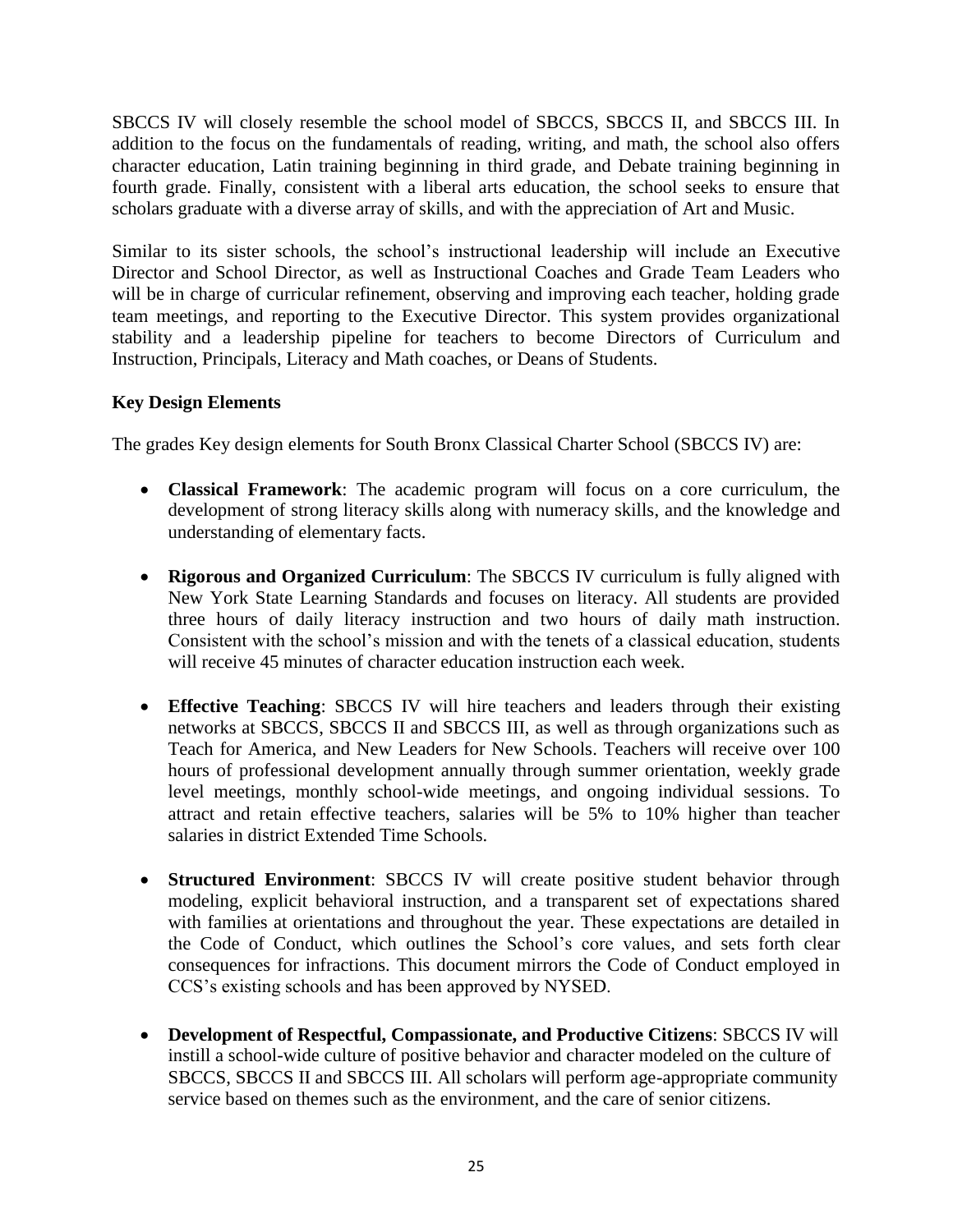**Family Engagement**: All families will receive regular communication regarding their scholars' academic and behavioral progress, using grades and test scores as benchmarks for discussion. A Family Advisory Council (FAC) will serve the bridge between parents and school administration and will provide monthly informational and educational opportunities for families.

#### **Education Plan**

South Bronx Classical Charter School IV will use and refine the already successful curricula developed and used by CCS. The SBCCS IV planning team has researched the proposed academic programs and teaching methods to assure alignment with the mission and goals of the replication school and to meet the needs of the community to be served. The core academic scope and sequence will be drawn from the commercial curricula including: Open Court Reading, Saxon Math, Core Knowledge History and FOSS Science. The curricula will be supplemented as necessary to best support struggling learners.

A school-wide, data-driven instructional model will help to inform decisions about curriculum and instruction. The school plans to use a combination of data derived from New York State tests, and interim teacher-developed assessments. Assessment data will be used to design and implement appropriate intervention strategies for at-risk students. Scholars spend over three hours a day focusing on ELA. Scholars receive instruction in the following blocks: phonics (K-1), grammar (1-5), writing (K-5), read aloud (K-5), guided reading (K-5), close reading (K-5), and textual analysis (3-5). Phonics, grammar, writing, read aloud/reading, and textual analysis are all scripted lessons taught in whole group settings.

With support from instructional coaches, grade teams are responsible for thoughtfully planning data‐driven guided reading and close reading instruction that is individualized for each small group and meets each scholar's individual learning needs. SBCCS IV will also work with the Lavinia Group to ensure close reading instruction is as powerful as possible.

In addition to core math and ELA blocks, scholars in grades K-5 receive instruction in both science and social studies. The science curriculum is based on Next Generation Science Standards. Scholars have the opportunity to execute numerous rigorous experiments in all grades, including Kindergarten.

Additionally, starting in 3rd grade, scholars start taking Latin. Scholars continue their study of Latin through 5<sup>th</sup> grade. In 4th grade, scholars begin debate, a block that develops both critical thinking and public speaking skills which continues through 5<sup>th</sup> grade.

SBCCS IV proposed school calendar proposes an extended school day and extended school year, providing more core instructional time over the course of the year than traditional public schools. The daily schedule is structured to offer a longer school day, beginning at approximately 8:00 a.m. and ending at approximately 4:30 p.m. Each day includes approximately 180 minutes of English Language Arts instruction and approximately 120 minutes of Mathematics instruction.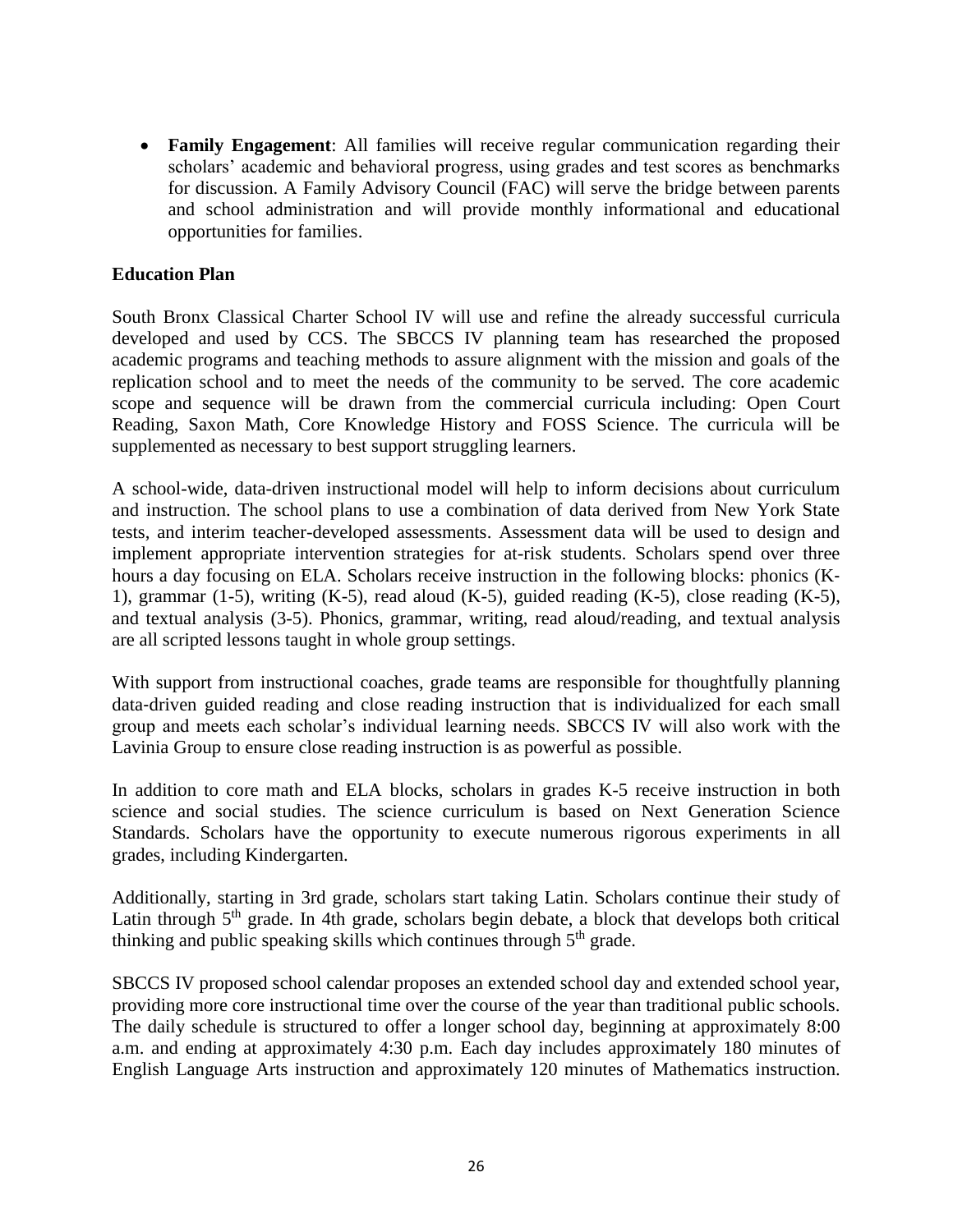The school will offer after-school supports designed to assist struggling students, challenge advanced students, and support behavior modification strategies.

#### **Assessment**

Assessment choices are based on strategic use of objective data (criterion‐referenced and norm‐ referenced, interim assessments) and will inform ongoing curriculum development, classroom instruction, and student support.

Scholars will take all State tests as currently required to obtain reliable testing data before the onset of other standardized assessments. Assessments will ensure that students are making strong progress in the most critical component of classical education – reading. All K‐2 scholars will take the Words Their Way spelling inventory – a reliable, validated, and research-based assessment, to measure baseline proficiency (in August), and then to measure longitudinal growth (in January and June). All scholars (including LEP students) will take the Fountas  $\&$ Pinnell Running Records in September, against which longitudinal growth can be measured by scholars, class, grade, and school.

The data such systems provide will inform the Board, Executive Director, and School Director on the real efficacy of the educational program. SBCCS IV will ensure that its Operations group includes those who will be charged with developing and refining the internal and external assessment requirements, and analyzing the resulting data.

#### **School Culture**

SBCCS IV will provide a safe and secure environment where all scholars can focus on their schoolwork and character development. SBCCS IV has set forth policies that support a culture of safety. The Accountability Plan and the Code of Conduct will ensure safety at the school, including not just physical safety but also emotional and mental safety as well.

#### **Special Populations and Related Services**

The Founding Board of SBCCS IV and CCS believes that all scholars, regardless of demographics, language, or disability, can achieve at high levels through a highly structured, disciplined environment in which expectations are clear and supports are ample. The school will implement a program to ensure that English language learners (ELLs), students with Individualized Education Plans (IEPs), and scholars who qualify for Free and Reduced Price Lunches (FRPL) will be proficient readers, writers, and speakers of English by the beginning of the third grade.

All special populations at the school will be provided with the same services, notices, and access to school sponsored programs and activities as provided to general education students.

To develop proficiency in English for ELLs, the school will provide a structured immersion program. Teachers in structured immersion settings will receive specific professional development to support student comprehension and fluency in English as well as their native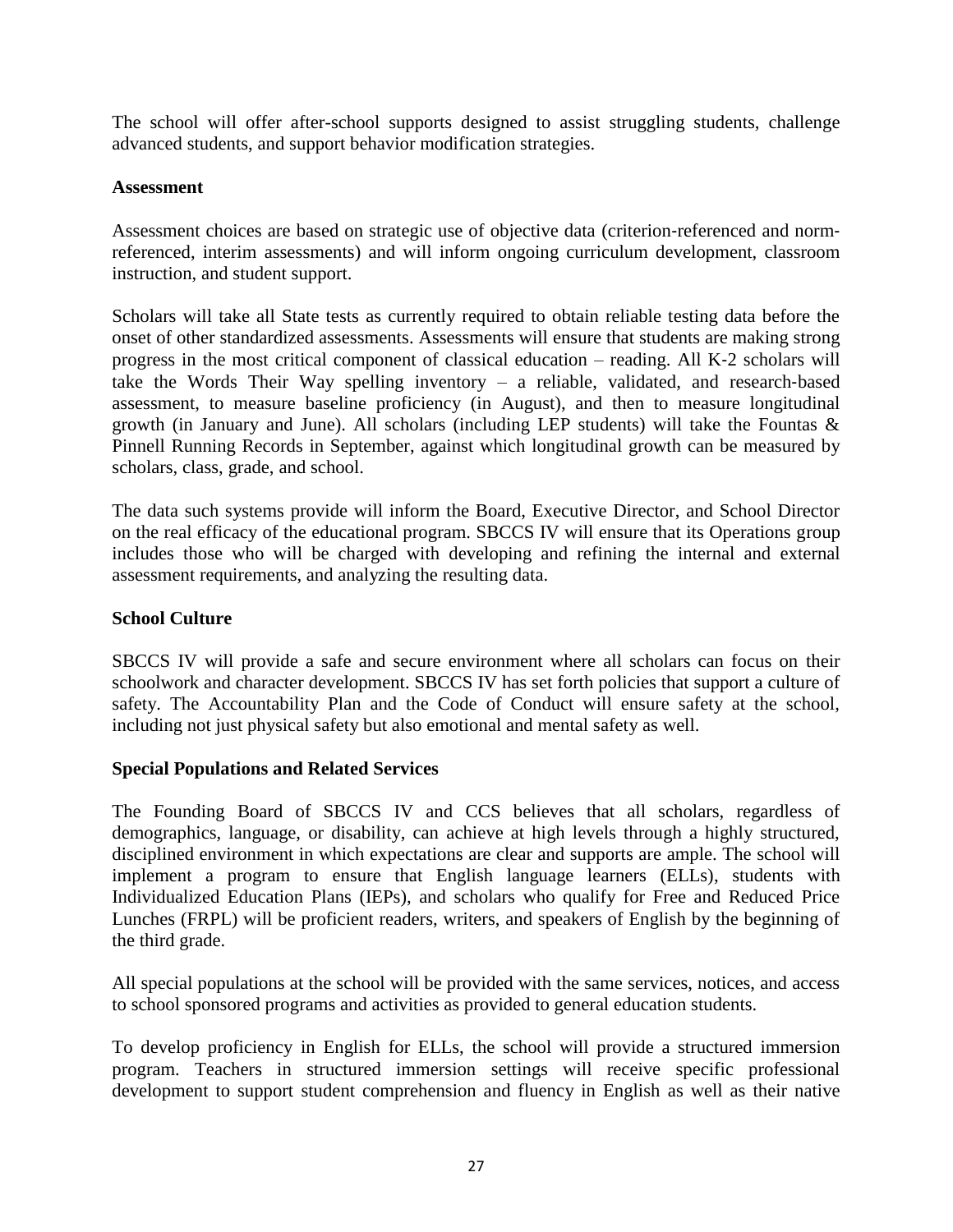language(s). Professional development for all teachers will include clarity of speech training, use of native language when appropriate, maintaining positive outlook setting academic goals, use of visual aids, and differentiated supportive assistance. The school will ensure full compliance with all applicable laws and regulations regarding the education of ELLs and SBCCS IV will ensure that data derived from the NYSITELL, NYSESLAT, and internal assessments, informs differentiated instruction for ELLs, such as providing visual supports, intervention targeting reading and vocabulary, and multi‐sensory approaches to learning.

SBCCS IV will ensure that all scholars with disabilities receive a free and appropriate public education in the least restrictive environment possible. Therefore, to the greatest degree possible in accordance with their Individualized Education Plan (IEP), scholars with disabilities will be educated within the regular education classroom. Students with Disabilities will be educated outside their classroom only when the severity of disability prohibits adequate academic progress even with supplementary aids and services. To ensure that all Students with Disabilities are able to reach the school's academic goals, the school will work with the local school district Committee on Special Education (CSE) to ensure that all required services are provided under federal special education laws. SBCCS IV will ensure that all instructional staff are working to achieve student IEP goals and are able to adjust curriculum and instruction appropriately and responsively, based on academic and behavioral data.

SBCCS IV will offer afterschool tutoring to scholars, including special populations, who are struggling with reading and math. The school will strive for frequent, honest, and transparent communication between specialists and teachers to create carryover of strategies from the classroom environment in order to meet the needs of diverse learners.

# **Recruitment**

SBCCS IV is committed to meet the high expectations of enrollment and retention targets established by the Board of Regents and has a recruitment plan that will ensure equitable widespread access and information to all families, including those with children at-risk for academic failure. The proposed school will comply with all aspects of the New York Charter Schools Act of 1998 (as amended). SBCCS IV marketing materials and student applications will include language (in English, Spanish, and the predominant languages of the communities served) encouraging special student populations to apply to the school through the lottery. The school will hold several parent orientations at the school, preschools, Head Start programs, and day‐care centers, to assist families of special student populations. The Special Education Coordinator for the school will attend all such parent orientations and answer any questions parents of special student populations may have. Employees fluent in Spanish will answer phone calls and emails to ensure that interested parents are encouraged to apply. The school has outlined in the application several engaging ways in which to recruit special student populations in the district of location.

# **Retention**

SBCCS IV has developed a plan to reduce student attrition. This includes providing prospective parents with a unified, clear, and detailed description of the school, its policies, and its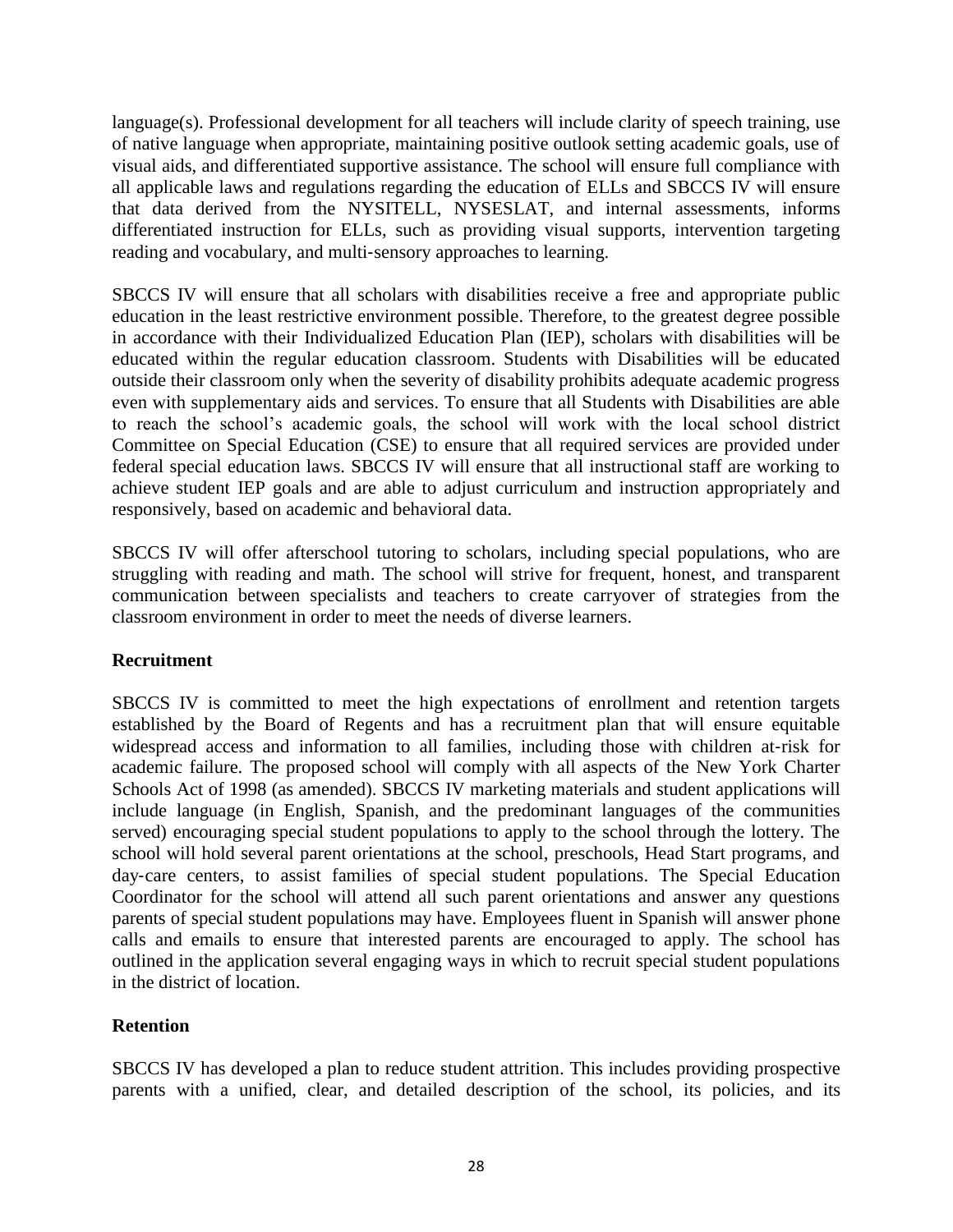requirements. This will inform parents of the academic program details and will reduce the number of parents who decide remove a student from SBCCS IV due to the length of the day or year, the amount of schoolwork, or student expectations. The school will also work with parents who have moved away from the school location in order to facilitate an understanding of transportation options and alternatives.

The school is committed to ensuring all scholars meet the high expectations of its rigorous academic program. It will use a targeted approach to support and retain scholars with language and learning differences. Beginning in Kindergarten, or when a scholar is identified as a student with a disability or an ELL, the school will establish a close relationship with the family. This includes regular communication home via home‐school logs and phone calls, as well as meetings with the team of educators who work with their scholars to provide extra support and through direct invitation to parents to observe their child and work as a team to determine how to better support the scholar. If applicable, these communications will be in the student's native language.

# **Community Outreach**

The applicant group and founding board held community events to present information about the proposed charter school. Through postings on the website, flyers displayed throughout the community, and direct telephone calls, stakeholders (largely parents and families) were invited to learn about the proposed charter school and to help shape the application. Letters and materials were mailed to inform elected officials and other members of the community about the proposed school and to solicit their comments. Additionally, the applicant group and founding board sought guidance from various experts in the field of education. The feedback from all stakeholders, community members, and educational experts was considered and incorporated into the final application.

#### **School Governance and Leadership**

SBCCS IV will be governed by the merged CCS Board of Trustees and will be comprised of between 5 and 13 members. The Board will be responsible for delivering the school's mission, setting school policy and garnering sufficient resources to maintain a viable organization. The Board will include a Chair, Vice Chair, Secretary, and Treasurer. Board members will serve fully renewable, staggered terms of two years to ensure smooth transition of responsibility. The Board will have Executive, Finance/Facilities, Education, and Development Committees. The Board will govern the school and recruit, hire, and evaluate the Executive Director (ED) who will be responsible for managing daily school operations and hiring all staff.

The Executive Committee will be responsible for the Board's further professional development. The Board will continue to take advantage of development seminars offered by the New York City Charter School Center and other support organizations. These trainings will provide an overview of the Board's mandated role and responsibilities, including governance, self‐ assessment, and the Board's relationship with management. The Executive Committee will also provide Board members with information on live, online and recorded seminars addressing Board development and related issues. Board members will be required to attend/observe one such recommended seminar on a continuing basis.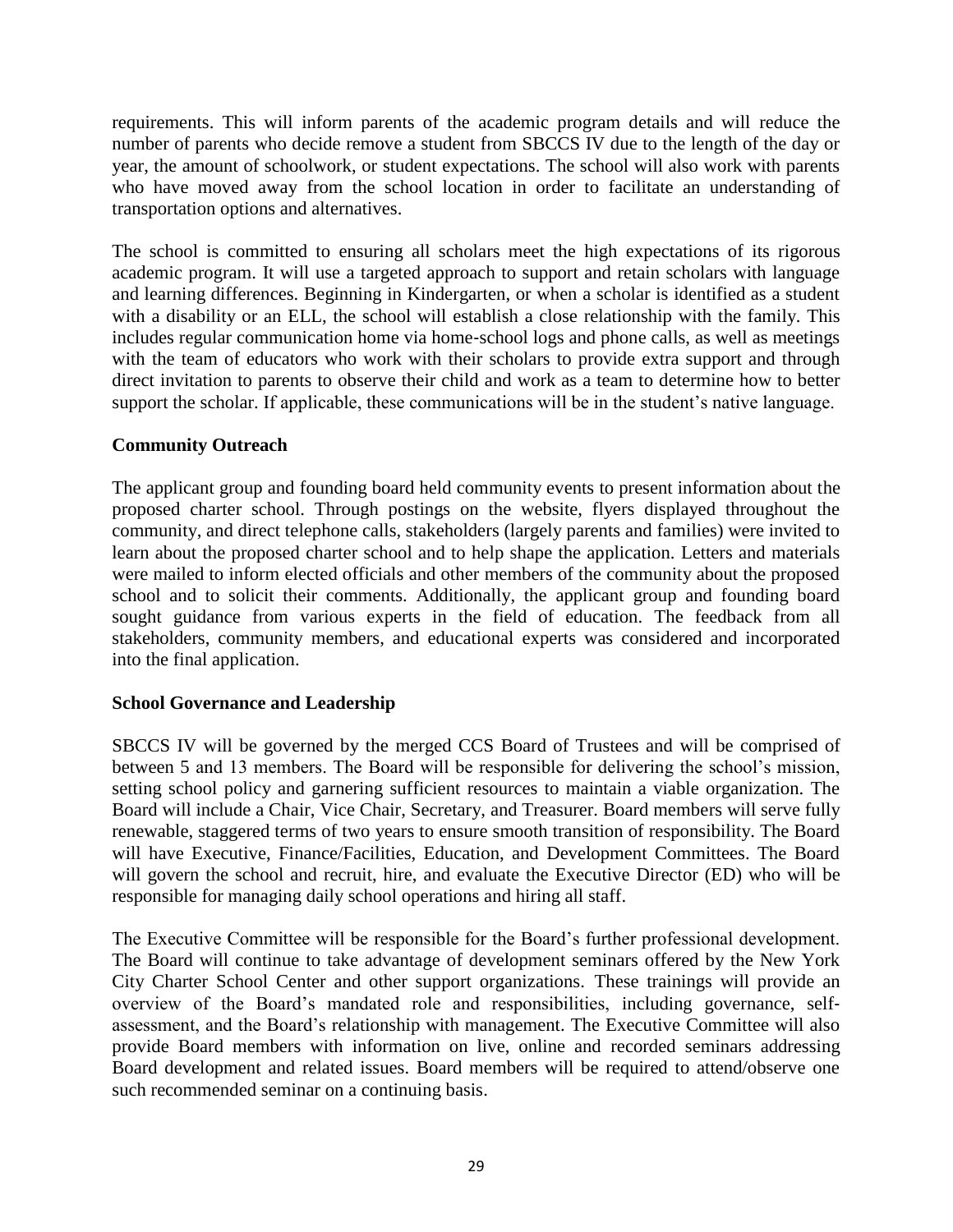All CCS Board of Trustees have substantial experience in education, law, organizational management and governance, fundraising, finance, real estate, and community advocacy. All members have demonstrable ties to the South Bronx, to inner‐city education, and to academic success for all New York City students. The CCS Board of Trustees continually seeks to add additional members to the Board of Trustees who complement the current expertise of Board members. These areas of expertise include (1) substantial experience with successful volunteer groups in the South Bronx, (2) experience with community organizations, (3) commitment to the school mission and energy, (4) fluency in Spanish, (5) leadership skills, and (6) community development. To recruit additional Board members, the school will continue to work with such community resources as Fordham University, Hostos Community College, the South Bronx Overall Economic Development Corporation, New York City Charter School Center, and BoardNetUSA, among others. The Family Advisory Council, consisting of concerned parents of SBCCS IV scholars, will also have monthly interaction with the Board of Trustees.

A School Trustee Background Information form, Statement of Assurance and resume or curriculum vitae was provided for each person that will be on the board. As required, the applicant group has provided a set of draft by-laws and a draft code of ethics.

| <b>Proposed Board Member</b> | <b>Proposed Role on Board</b> |
|------------------------------|-------------------------------|
| Mr. Stephen Baldwin          | Trustee, President            |
| Ms. Melissa Brown is         | Trustee, Treasurer            |
| Mr. J. Kevin Murphy          | <b>Trustee Secretary</b>      |
| Mr. Bill Higgins             | Trustee                       |
| Mr. Larry Hirsch             | Trustee                       |
| Ms. Louisa Childs            | Trustee                       |
| Mr. James Maher, Jr.         | Trustee                       |
| Ms. Ingrid Bateman           | Trustee                       |

The Board of Trustees includes the following individuals:

#### **School Staffing Plan**

The ED is supervised and supported by the Board of Trustees, and will be responsible for implementation of the school's mission. The ED will report at least monthly to the Board of Trustees on the state of the school, progress toward each element of the mission statement, and progress toward each goal in the Accountability Plan. The Board of Trustees will evaluate the ED annually, and will provide detailed and critical feedback regarding his/her performance. The board will also determine the ED's compensation.

The School Director will begin hiring staff for SBCCS IV in January 2017 and is expected to be finalized by May 2017. Organizationally, Grade Team Leaders will report to the School Director. Teachers report to their Grade Team Leader. However, the Director of Curriculum and Instruction will observe and provide feedback to Grade Team Leaders and to their teams. This "matrix structure" is well-developed in other industries. The goal of the Grade Team Leadership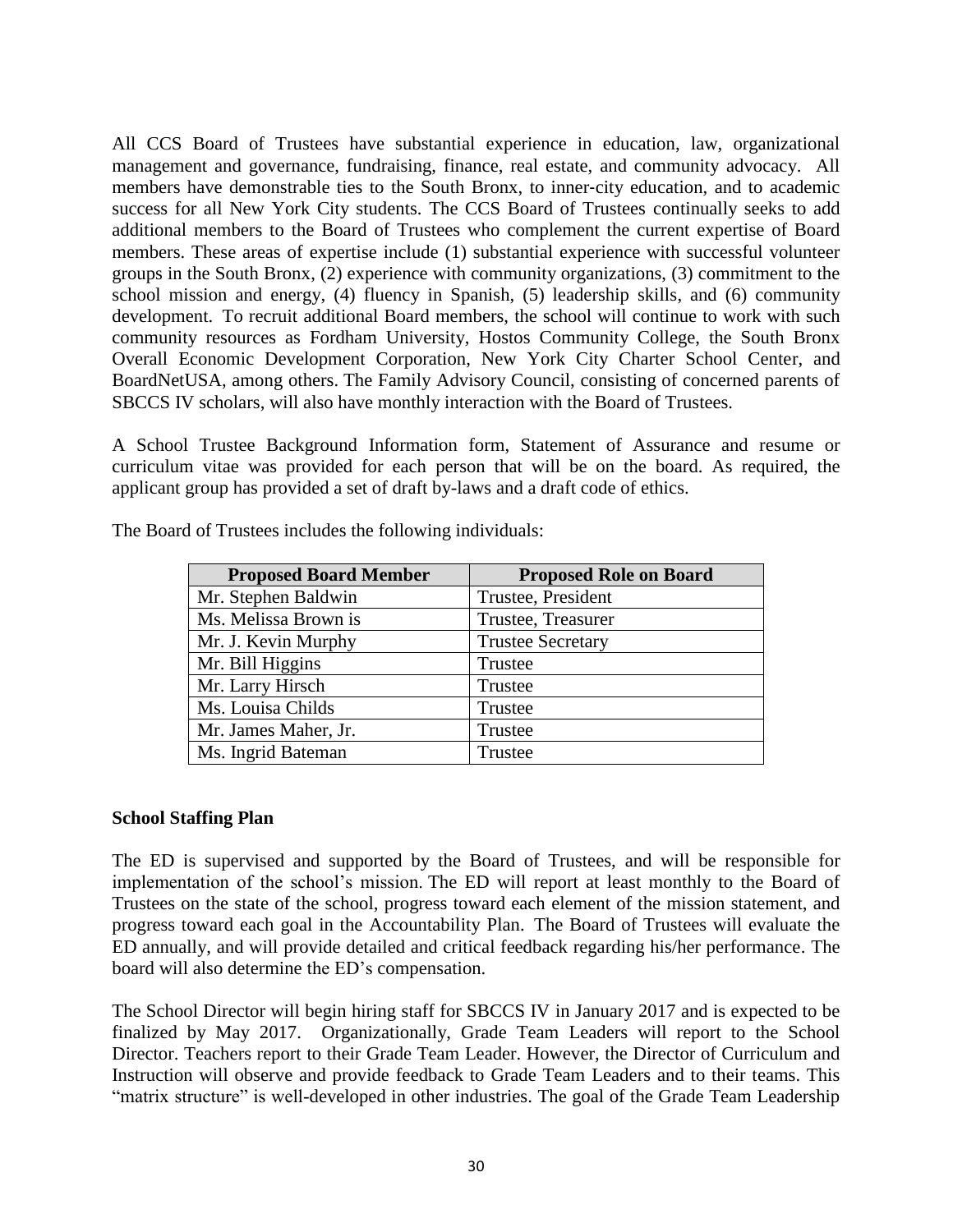program is to provide the school with a more disbursed, collaborative, and ultimately effective means of improving scholar achievement. By providing a select cadre of experienced, missionaligned teachers with additional leadership opportunities, SBCCS IV will develop its faculty and eventually create a "hire from within" culture that reduces the risks associated with administrative turnover.

At full capacity, the school will employ a full complement of staff as outlined in the school's application.

# **Facility**

SBCCS IV will incubate within the permanent facility for SBCCS III for the first 2 years of operation. If chartered, SBCCS IV will partner with a Bronx developer to construct a permanent facility for relocation of SBCCS IV to permanent space in the 2019‐20 school year.

#### **Projected Fiscal and Programmatic Impact on District of Location**

The applicant group provided an analysis of the fiscal and programmatic impact of the proposed school on public and non-public schools in New York City, indicating that the fiscal impact of the South Bronx Classical Charter School IV on the New York City public schools is expected to be nominal.

| Year           | <b>Number of</b><br><b>Students</b><br><b>Enrolled</b> in<br><b>Charter</b><br><b>School</b><br>Per Year <sup>15</sup> | <b>Charter</b><br><b>School Basic</b><br><b>Tuition</b><br>Rate <sup>16</sup> | <b>Total</b><br><b>Charter</b><br><b>School Basic</b><br><b>Tuition</b> | <b>Total District</b><br><b>General Fund</b><br>Budget <sup>17</sup> | <b>Percent of</b><br><b>District</b><br><b>Budget</b> |
|----------------|------------------------------------------------------------------------------------------------------------------------|-------------------------------------------------------------------------------|-------------------------------------------------------------------------|----------------------------------------------------------------------|-------------------------------------------------------|
| 2017-<br>18    | 124                                                                                                                    | \$14,027                                                                      | \$2,297,133                                                             | \$27,600,000,000                                                     | 0.008%                                                |
| 2018-<br>19    | 186                                                                                                                    | \$14,027                                                                      | \$2,749,200                                                             | \$27,600,000,000                                                     | 0.010%                                                |
| 2019-<br>20    | 248                                                                                                                    | \$14,448                                                                      | \$3,353,999                                                             | \$27,600,000,000                                                     | 0.012%                                                |
| 2020-<br>21    | 310                                                                                                                    | \$14,448                                                                      | \$3,939,668                                                             | \$27,600,000,000                                                     | 0.014%                                                |
| $2021 -$<br>22 | 372                                                                                                                    | \$14,881                                                                      | \$4,466,884                                                             | \$27,600,000,000                                                     | 0.016%                                                |

# **Table 2: Projected Fiscal Impact Upon District of Location, 2017-18 to 2021-22<sup>14</sup>**

<sup>&</sup>lt;sup>14</sup> In order to conservatively estimate the fiscal impact upon the district of location, maximum enrollment figures for each year were used.

<sup>15</sup> Source: South Bronx Classical Charter School IV Application

<sup>&</sup>lt;sup>16</sup> Source: Education Law §2856(1)(a)(iii) and NYS Education Department Office of State Aid Charter School Basic Tuition Rate Analysis

<sup>&</sup>lt;sup>17</sup> Source: NYCDOE 2016-17 Budget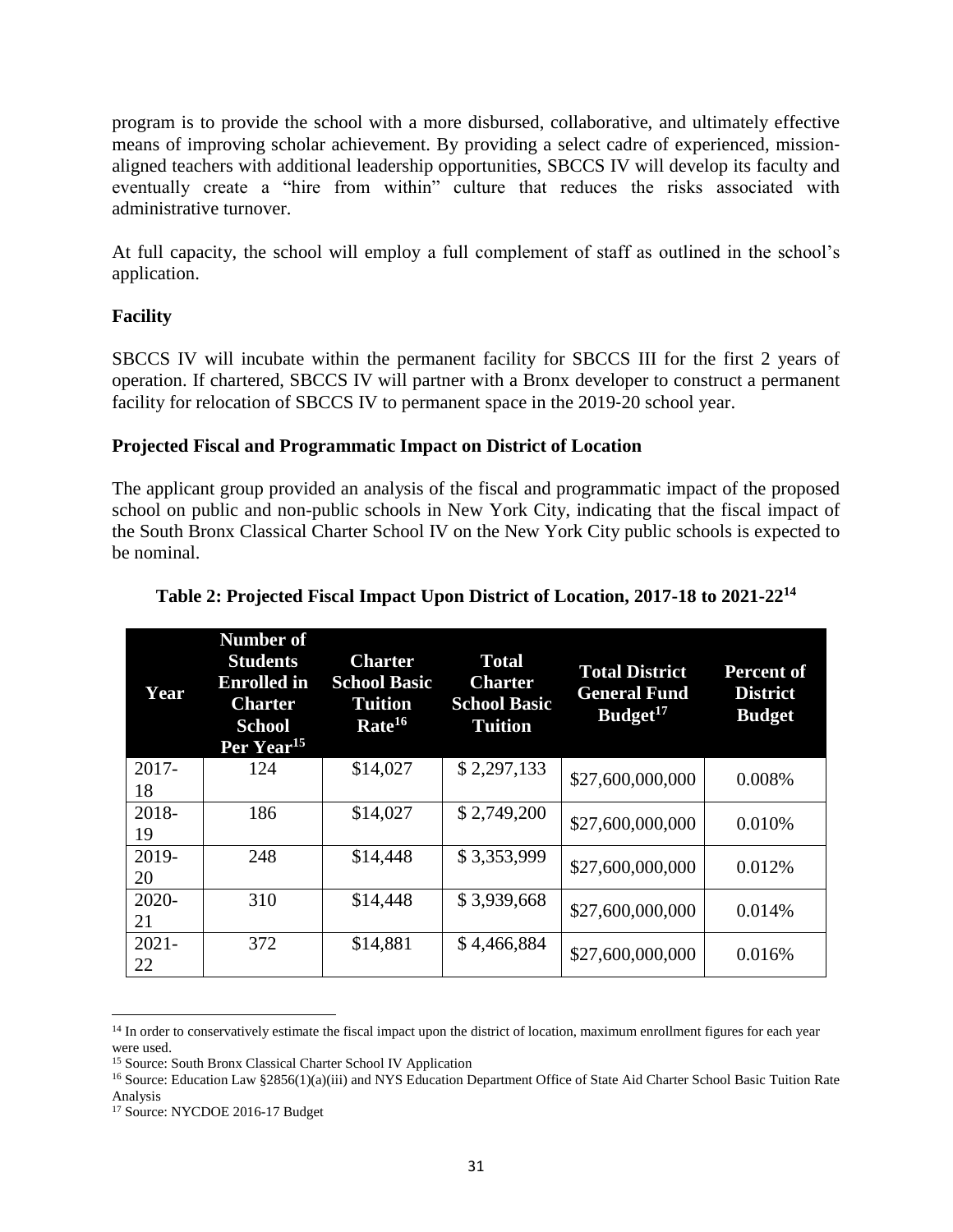SBCCS IV conservatively assumes the NYC school district budget will remain \$27.6 billion for the 2016-17 school year and each subsequent year of the initial charter term. The number of students in the first year of the charter term will be 124, and the financial impact on the NYCDOE will be 0.008%. Over the course of the first charter term, SBCCS IV will grow to serve 372 students in grades K-5 and the financial impact remains minimal throughout this period.

For forecasting purposes, the fiscal impact of this charter school on the district in which it will be located assumes that:

- The NYC Chancellor's budget for the district will not increase over the charter term;
- There will be no fluctuation in the grade levels served by existing charter schools over the course of the charter term;
- The charter school will be able to meet its projected maximum enrollment;
- All students will come from the district of location; and
- All students will attend every day for a 1.0 FTE.

The specifics of the school's enrollment composition are still unavailable. However, the Department acknowledges that the programmatic and fiscal impact of the proposed charter school on other public and private schools in the same area will also be influenced by the proportion of charter school enrollees that would have attended a same-district public or private school had it not been for the presence of this charter school.

# **Table 3: 2014-15 Demographic Detail for Proposed District of Location: NYC CSD/District<sup>18</sup>**

|                                   | <b>Total District</b>    |      |  |
|-----------------------------------|--------------------------|------|--|
|                                   | Enrollment: CSD $9^{19}$ |      |  |
| <b>All Students</b>               | 34,879                   |      |  |
| <b>Economically Disadvantaged</b> | 31,737                   | 91 % |  |
| <b>English Language Learners</b>  | 8,195                    | 23 % |  |
| <b>Students with Disabilities</b> | 7,681                    | 22 % |  |

<sup>18</sup> Source: New York State Report Card

<sup>&</sup>lt;sup>19</sup> NYC CSD 9 is reported here as this is the primary district of location identified by the proposed charter school.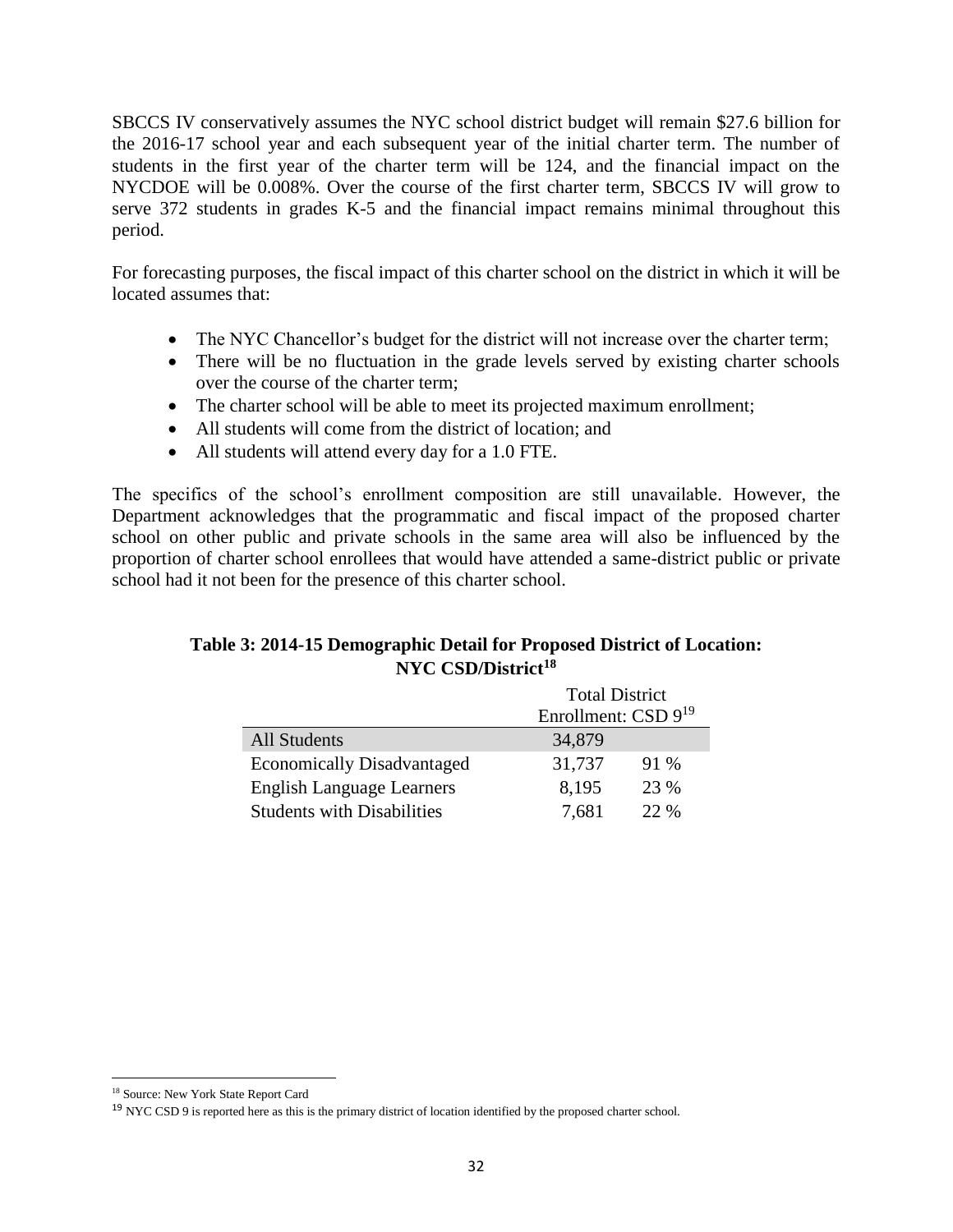| Assessments               | CSD 9 <sup>21</sup><br>Proficiency | <b>NYS</b><br>Proficiency |
|---------------------------|------------------------------------|---------------------------|
| ELA Grades 3-5 Aggregate  | 13%                                | 41%                       |
| Grade 3 ELA               | 14%                                | 31%                       |
| Grade 4 ELA               | 13%                                | 33%                       |
| Grade 5 ELA               | 12%                                | 30%                       |
| Math Grades 3-5 Aggregate | 19%                                | 43%                       |
| Grade 3 Math              | 20%                                | 42%                       |
| Grade 4 Math              | 16%                                | 43%                       |
| Grade 5 Math              | 20%                                | 43%                       |

# **Table 4: 2014-15 Elementary/Middle School Academic Proficiency Rates on NYS Assessments Based on Grade Configurations for Proposed School<sup>20</sup>**

# **Public Hearing and Public Comment**

As required by the Charter Schools Act, the New York City Department of Education conducted a public hearing on November 1, 2016 to solicit comments from the community concerning the proposed South Bronx Classical Charter School IV. One member of the community was present, and one individual commented at the hearing or wrote letters in support of the proposed application. Comments in favor focused on the academic supports that the proposed school would provide students. No comments in opposition were received.

# **Findings**

Based on the comprehensive review of the application and of the applicant, founding group, and proposed board of trustees, the Department makes the following findings:

- 1. The charter school described in the application meets the requirements of Article 56 of the Education Law (as amended) and other applicable laws, rules, and regulations.<sup>22</sup> This finding is based on the following, among other things:
	- i. The applicant has included in the application the information required by Education Law §2851(2).
	- ii. The proposed charter school would meet or exceed enrollment and retention targets, as prescribed by the NYS Board of Regents, of students with disabilities,

 $\overline{a}$ <sup>20</sup> Source: New York State Report Card

<sup>&</sup>lt;sup>21</sup> NYC CSD 9 is reported here as this is the primary district of location identified by the proposed charter school.

<sup>&</sup>lt;sup>22</sup> Education Law  $\S 2852(2)(a)$ .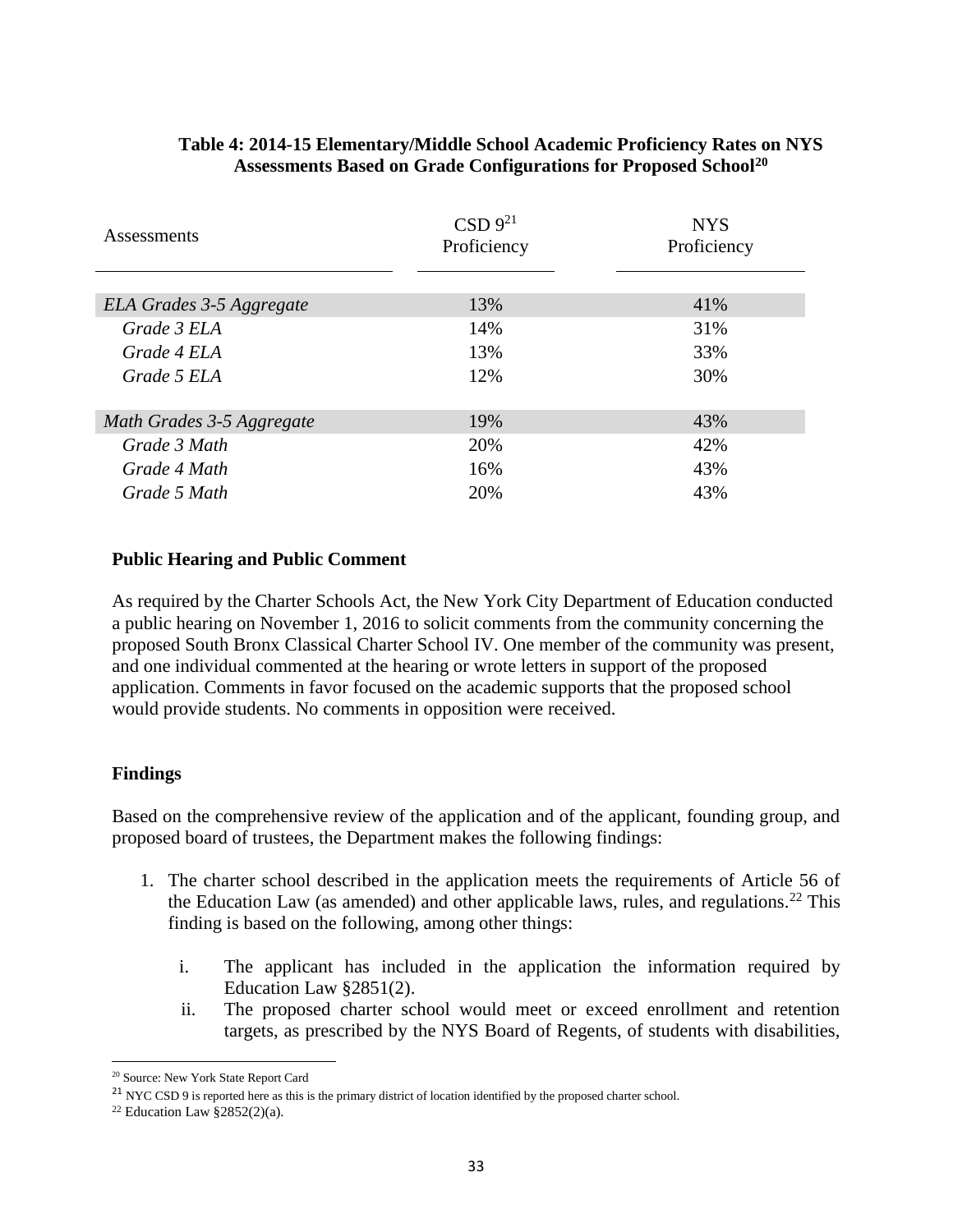English language learners, and students who are eligible applicants for the federal free and reduced price lunch program as required by Education Law §2852(9  $a)(b)(i)$ .

- iii. The applicant has conducted public outreach to solicit community input regarding the proposed charter school and to address comments received from the impacted community concerning the educational and programmatic needs of students in conformity with Education Law §2852(9-a)(b)(ii).
- 2. The applicant has demonstrated the ability to operate the proposed charter school in an educationally and fiscally sound manner.<sup>23</sup> This finding is based on the following, among other things:
	- i. The presentation in the application of a sound description of grades Key features that are core to the school's overall design, and which rigorously addresses the criteria outlined in the Department's RFP in the areas of mission; grades Key design elements; enrollment, recruitment and retention; and community to be served.
	- ii. The presentation in the application of a sound educational plan, which rigorously addresses the criteria outlined in the Department's RFP in the areas of achievement goals; school schedule and calendar; curriculum and instruction; assessment; school culture and climate; and special student populations and related services.
	- iii. The presentation in the application of a sound organizational and fiscal plan, which rigorously addresses the criteria outlined in the Department's RFP in the areas of founding group capacity; board of trustees and governance; management and staffing; evaluation; professional development; facilities; insurance; health, food and transportation services; family and community involvement; financial management; budget and cash flow; pre-opening plan; and dissolution plan.
	- iv. An understanding of the New York State Charter Schools Act, and the skill, will and capacity to successfully launch and operate a high quality public charter school.
- 3. Granting the proposed charter is likely to improve student learning and achievement, will materially further the purposes of the  $Act^{24}$  and will have a significant educational benefit to the students expected to attend the charter school.<sup>25</sup> This finding is based on the totality of the information presented in the application and during the application review process, as summarized in this document.

#### **Recommendation**

Based on the Department's review and findings, the New York State Education Department recommends that the New York State Board of Regents approve the proposal to establish the South Bronx Classical Charter School IV to open in 2017 in CSD 9, 12, 8 or 11 in New York City.

<sup>&</sup>lt;sup>23</sup> Education Law  $\S 2852(2)(b)$ .

<sup>&</sup>lt;sup>24</sup> Education Law  $\S$ 2852(2)(c).

<sup>&</sup>lt;sup>25</sup> As applicable pursuant to Education Law  $\S 2852(2)(d)$ .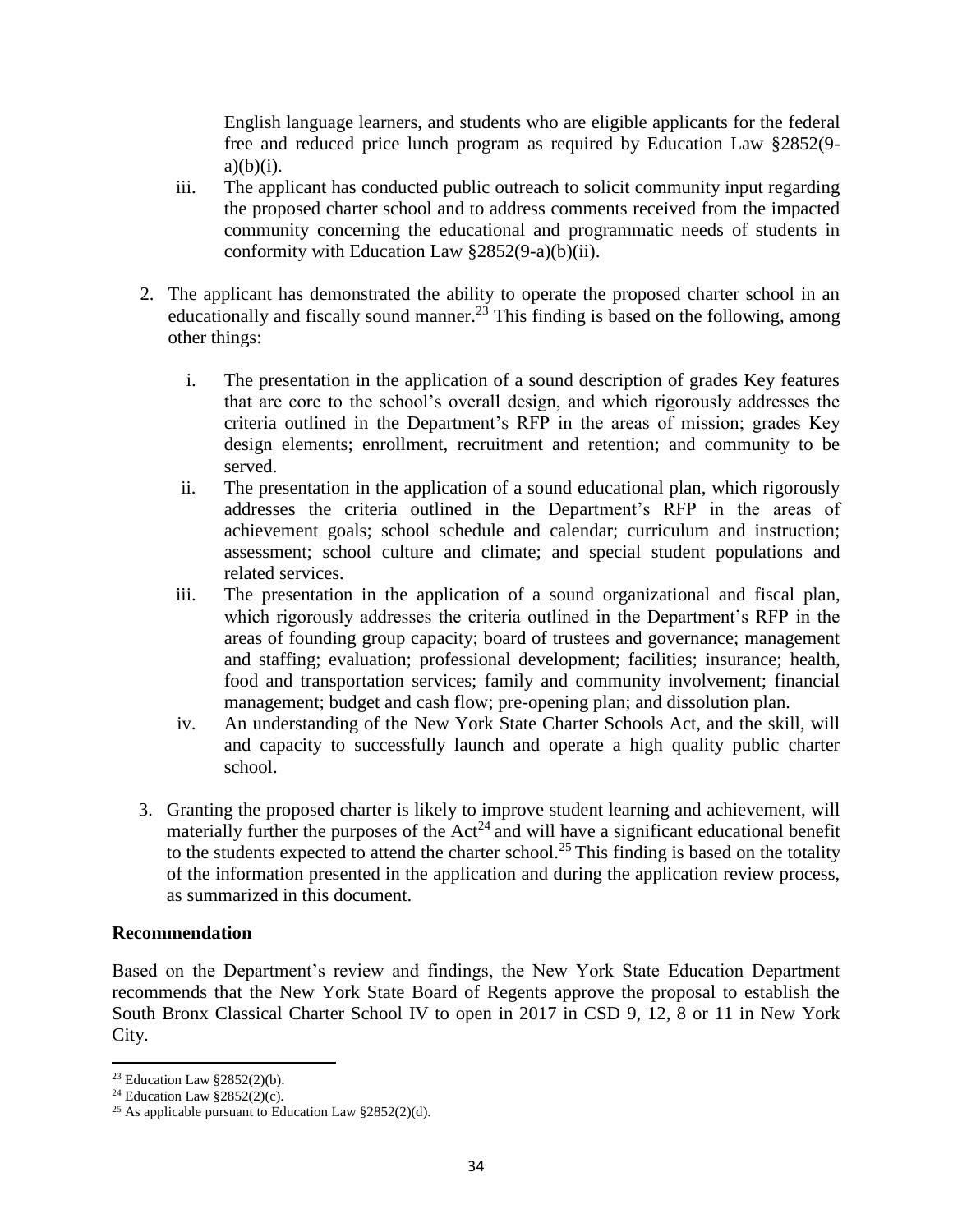Attachment D



# New York State Education Department Charter School Office

Charter School Application Summary, Findings and Recommendation

Application in response to the New York State Education Department 2016 Round 2 Request for Proposals to Establish Charter Schools Authorized by the Board of Regents to establish the proposed:

**Syracuse Academy of Science and Citizenship Charter School**

November 2016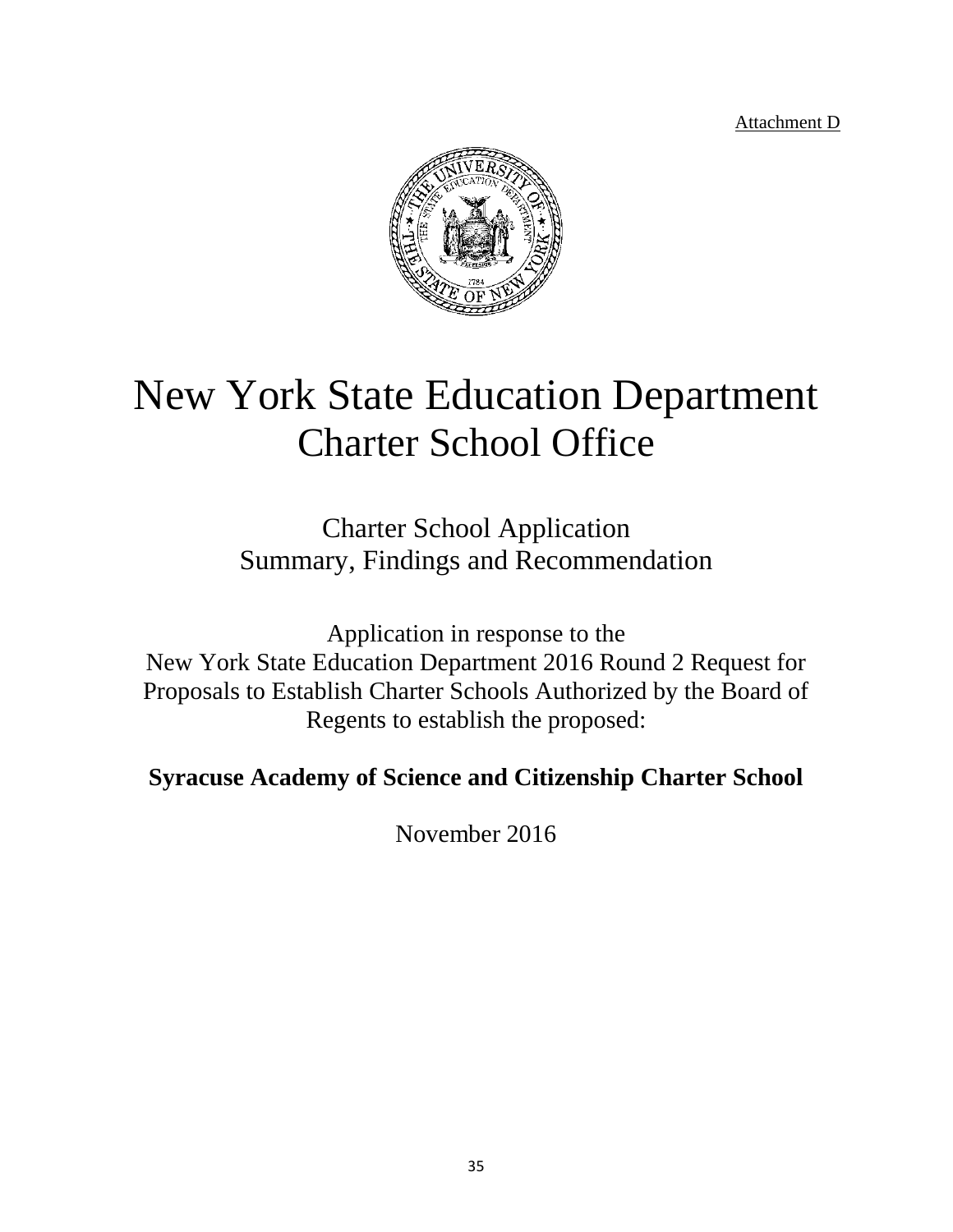# **Table 1: Summary of the Proposed School**

| Syracuse Academy of Science and Citizenship Charter School |  |  |
|------------------------------------------------------------|--|--|
|                                                            |  |  |

| <b>Name of Charter School</b>                                                      | Syracuse Academy of Science and Citizenship Charter School                                                                                                                                                                                                                                                                                                                                                                                                                                                                                                                                  |  |  |
|------------------------------------------------------------------------------------|---------------------------------------------------------------------------------------------------------------------------------------------------------------------------------------------------------------------------------------------------------------------------------------------------------------------------------------------------------------------------------------------------------------------------------------------------------------------------------------------------------------------------------------------------------------------------------------------|--|--|
| <b>Lead Applicant(s)</b>                                                           | Dr. Fehmi Damkaci                                                                                                                                                                                                                                                                                                                                                                                                                                                                                                                                                                           |  |  |
| <b>District of Location</b>                                                        | <b>Syracuse City School District</b>                                                                                                                                                                                                                                                                                                                                                                                                                                                                                                                                                        |  |  |
| <b>Opening Date</b>                                                                | September, 2017                                                                                                                                                                                                                                                                                                                                                                                                                                                                                                                                                                             |  |  |
| <b>Projected Charter Term</b>                                                      | July 2017 to June 2022                                                                                                                                                                                                                                                                                                                                                                                                                                                                                                                                                                      |  |  |
| <b>Management Company</b>                                                          | None                                                                                                                                                                                                                                                                                                                                                                                                                                                                                                                                                                                        |  |  |
| <b>Partners</b>                                                                    | None                                                                                                                                                                                                                                                                                                                                                                                                                                                                                                                                                                                        |  |  |
| <b>Facility</b>                                                                    | Private space                                                                                                                                                                                                                                                                                                                                                                                                                                                                                                                                                                               |  |  |
| <b>Projected Enrollment and</b><br><b>Grade Span during Charter</b><br><b>Term</b> | Year 1 (SY 2017-18): grades K-1-2; 171 students<br>Year 2 (SY 2018-19): grades K-3; 246 students<br>Year 3 (SY 2019-20): grades K-4; 375 students<br>Year 4 (SY 2020-21): grades K-5; 450 students<br>Year 5 (SY 2021-22): grades K-6; 525 students                                                                                                                                                                                                                                                                                                                                         |  |  |
| <b>Planned Grade Span</b><br><b>(beyond Initial Charter</b><br>$Term)^{26}$        | Grades K-12 (See footnote 32)                                                                                                                                                                                                                                                                                                                                                                                                                                                                                                                                                               |  |  |
| <b>Mission Statement</b>                                                           | Syracuse Academy of Science and Citizenship Charter School<br>(SASCCS) will provide support, challenges, and opportunities for<br>its students, and it will instill the necessary skills and knowledge in<br>math, science, and technology to empower students through high<br>intellectual standards, preparing them for college, career, and<br>citizenship. The school seeks to graduate students who can think<br>critically and creatively, who are committed to a lifetime of<br>learning and civic involvement, and who are conscious of local,<br>global, and environmental issues. |  |  |

The proposed school, the Syracuse Academy of Science and Citizenship Charter School (SASCCS), will be chartered under the existing Syracuse Academy of Science Charter School, an Education Corporation authorized by the Board of Regents.

 $26$  The charter school will need to request a subsequent material charter revision in order to serve grade levels beyond those authorized during their initial charter term (K-6).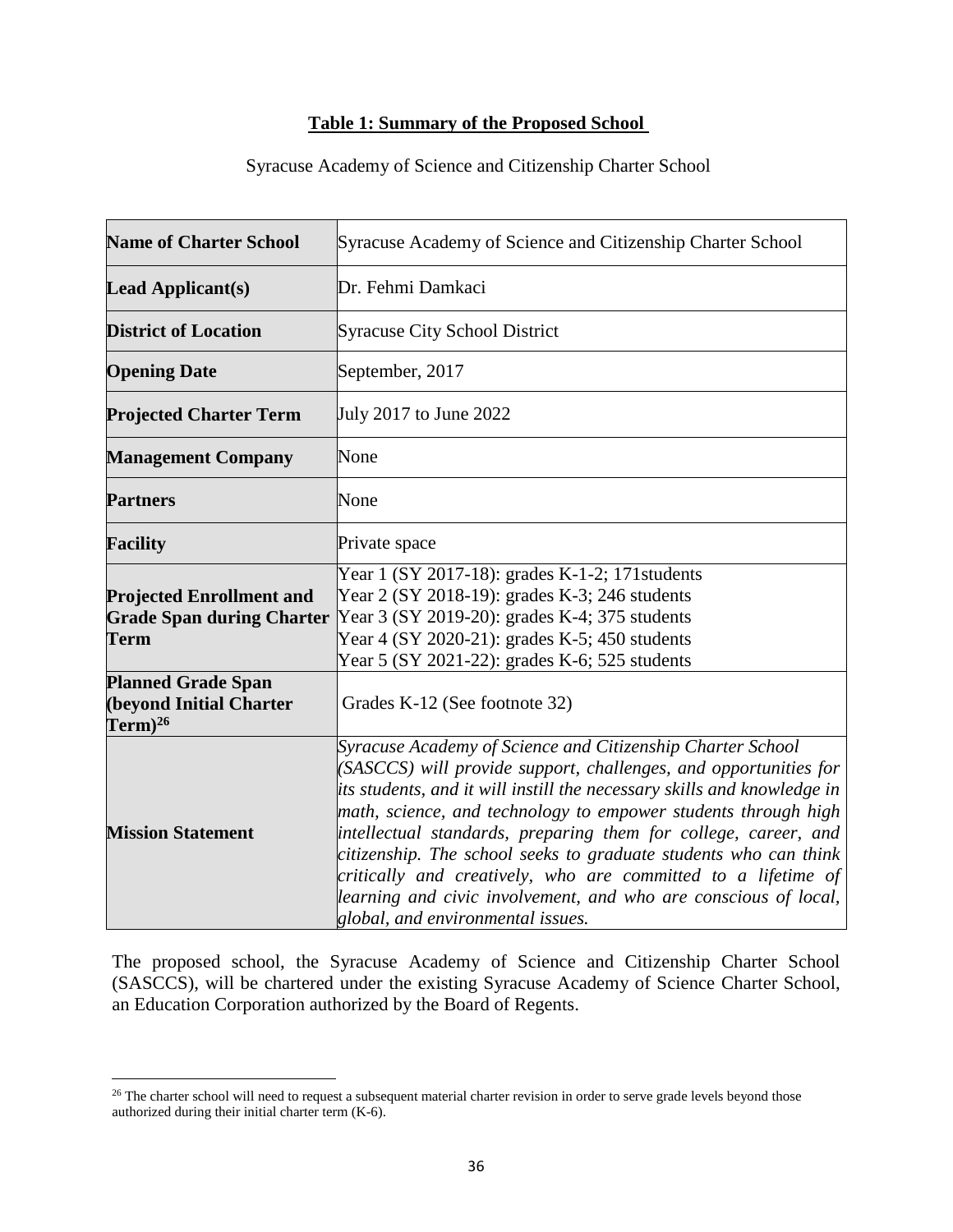SASCCS plans to accomplish its mission by equipping students with the necessary skills and knowledge in STEM subjects for both short-term and long-term academic success, to keep a broad spectrum of college and career options open for all students' future endeavors, and to prepare them to be responsible and productive citizens. SASCCS will model citizenship and civic involvement for all students by inviting local community leaders to speak at the school and use the school to offer extended community services. These activities are designed to empower all students and their communities to develop critical thinking skills and become more involved, caring citizens.

#### **Key Design Elements**

The key design elements for SASCCS are:

- **College Preparatory Model:** SASCCS will create a college-bound culture starting at kindergarten and provide an extensive targeted curriculum aimed at college preparation to ultimately achieve a high college acceptance rate. At the elementary level, these programs include college visits, "college themed" classrooms, guest speakers from local universities, and an annual college week.
- **Focus on STEM and Environmental Education:** The curriculum, which will focus on science, technology, engineering and math (STEM), will provide the necessary foundation for college entrance and subsequent careers in technical fields. The following STEM activities, and additional math and science credit requirements for eventual graduation, will improve student interest in, and academic preparedness for, college and/or a STEM career.
	- o **Global Education:** The school will teach thinking globally and acting locally. The school's enrollment preference for English language learners (ELLs) will create a diverse student population and create a small-world community within the school to promote its global educational mission at all grade levels. The school will combine extensive local and international interactions through local, national, and international field trips and through visits by local, national, and international leaders and members of institutions, to improve their understanding of other cultures for K-12 grades.
	- o **Community Service Learning (Citizenship):** At SASCCS, volunteering and service is core to the school's identity. Volunteerism is an enriching experience that benefits all students. Community service learning embedded in the curriculum fosters constructive participation by students, parents, and staff in the life of the school and promotes citizenship.
	- o **Global Involvement:** SASCCS will encourage a connection to global citizenship for all students. This will encourage newly arrived Americans and ELLs to share their culture and skill based strengths with the larger school community. Optional trips to locations outside of the country in the older grade levels will be coordinated with teachers, families, and the community. Faculty will also be encouraged to prepare their students to participate in international competitions, attendance at which may be sponsored by the school.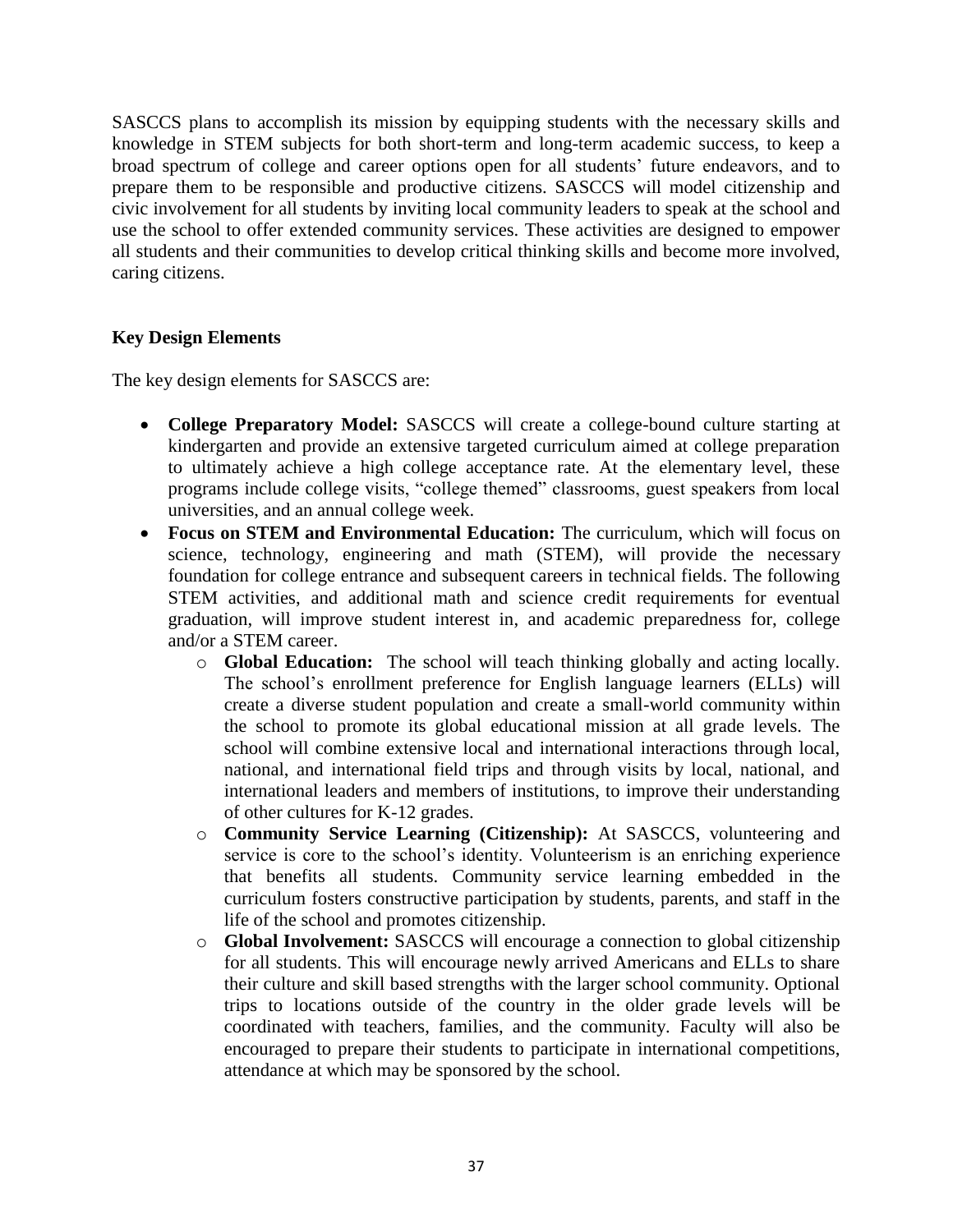- **Student Centered School Structure**: SASCCS will focus on student learning needs and design or modify structures, programs, and opportunities with the unique learning needs of all students in mind, particularly those traditionally at-risk for academic failure. Accordingly, SASCCS will offer students a small, safe, nurturing environment with a low student/teacher ratio. SASCCS will have a longer school day than the district of location resulting in approximately 23 more days per year of instructional time. The school will provide daily remedial instruction, tutoring or academic enrichment in math and reading for all students during the regular school day. All teachers, including ENL and special education teachers, will be available to students to provide after-school tutoring if needed. Additionally, SASCCS will offer enrichment programs to all students (e.g., science fairs, coding, Microsoft certification, robotics, Lego League, summer science research, etc.).
- **Parental Involvement and Home Visits**: Parental/guardian involvement, including home visits, will constitute a significant part of the school's strategic goals. SASCCS teachers will contact a minimum of ten of their student's parents/guardians each week, and will carry out a minimum of twelve home visits each academic year. SASCCS will organize several events throughout the year to encourage parents/guardians to participate in school-based activities and celebrations. These connections will be determined through consultation with school leadership and will connect parents/guardians to the school through positive and constructive conversations.

# **Education Plan**

The school will provide approximately 7.5 hours of daily instruction. SASCCS will operate 180 days of instruction for the first three years of operation. This will be increased to 195 instructional days beginning in year 4 and thereafter. The school's master schedule will include daily remedial instruction or academic enrichment for all students during the regular school day, and remedial tutoring for core academic subjects (including push-in and pull-out support given to students in need of academic assistance). Students who excel academically will participate in enrichment classes. Students will also participate in science fairs to gain valuable presentation and experiential skills.

In the summer, all staff members will participate in 60 hours of professional development (PD). During the school year, staff members will also receive a minimum of two full PD days as well as external special seminars and training opportunities. Teachers will have a weekly common departmental planning time to ensure horizontal and vertical curriculum alignment and to share best practices. Additionally, teachers will be encouraged to conduct four peer observations throughout the school year.

SASCCS will adapt the curriculum, which is driven by benchmark and end of year assessments and aligned to NYS Learning Standards (NYSLS) developed by the Education Corporation's existing school in Syracuse. The educational plan will be backwards designed keeping in mind the school's mission of ensuring students are college and career ready. The NYSLS aligned curriculum will be divided into four quarters. Each quarter will include a set of specific skills defined by measurable learning outcomes. Based on the local interim and state assessment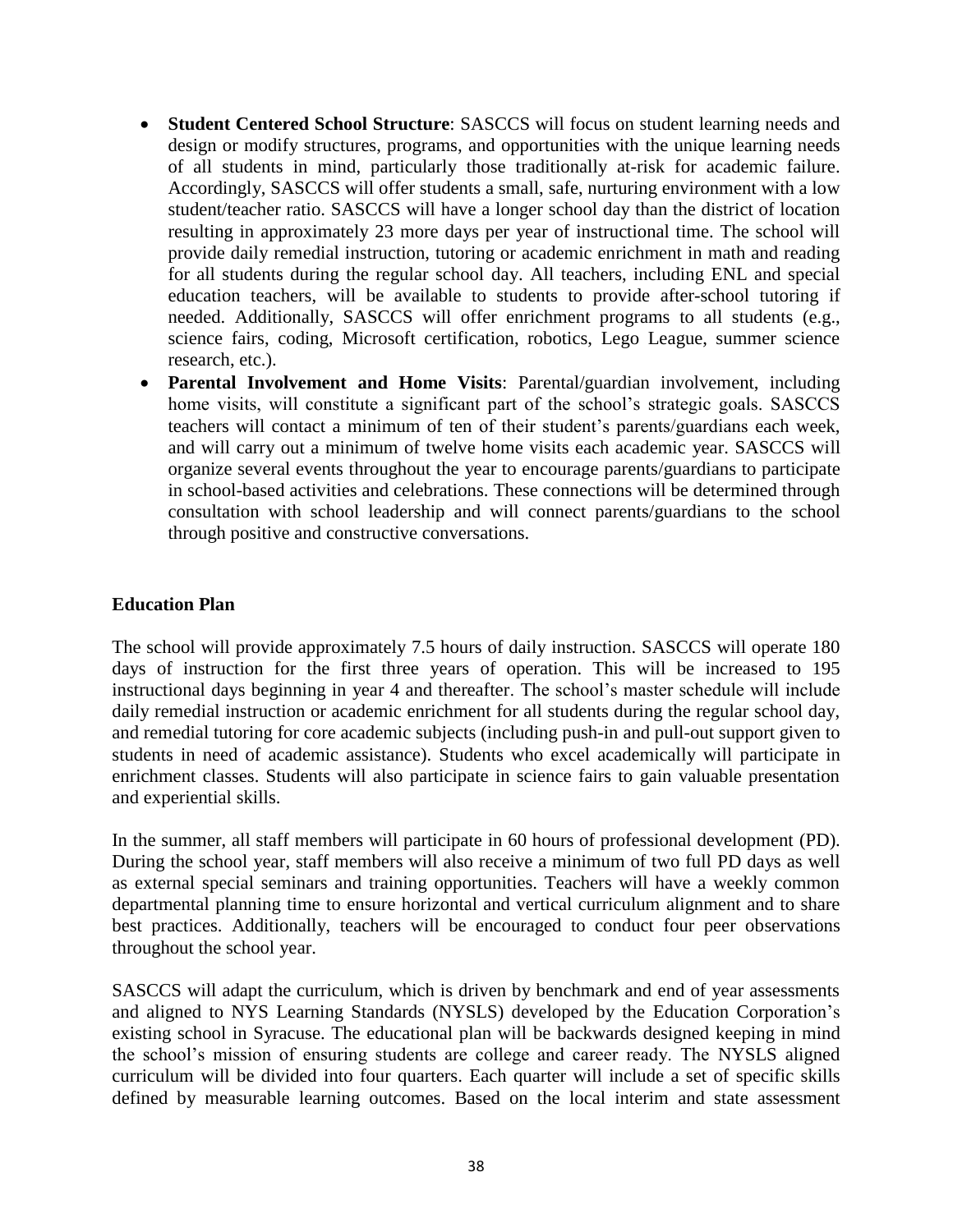results, the curriculum will be reviewed and updated by teams including classroom teachers, school administration, and subject expert consultants.

The school model relies on a curriculum that focuses on mathematics and science, and also acknowledges its primary role of developing literate graduates capable of functioning as successful adults. All classrooms will be named after colleges, and field trips will be organized to local university campuses, even in early grade levels, to create the awareness and desire to go to college.

English Language Arts (ELA) Curriculum, Assessment, and Resources: In kindergarten through second grade, a combination of instructional strategies will be used in order to meet needs of all students. Lower grades at SASCCS will have 100 minutes dedicated to reading instruction, 50 minutes to guided reading, and 50 minutes to writing block daily. ELA instruction will be done in a variety of ways, primarily using the modules provided through EngageNY as well as other instructional programs such as the Journey's Reading Program for reading and Lucy Caulkin's Writer's Workshop series for writing. Students will be divided into small groups and rotated between guided reading, literacy lessons, and self-directed computer-based instructions. A coteacher will be assigned to each class for grades K-4 to enable targeted small group instruction. Student reading levels will be assessed using Star Reading and Fountas & Pinnell. After initial testing, students' work will be regularly reassessed to ensure proper placement. In grades 3-4, ELA instruction will be designed around text study, word study, interactive read aloud, and reading comprehension through independent and guided reading. Students with significant deficits in decoding will receive additional targeted intervention.

Math Curriculum, Assessment, and Resources: The goal of the elementary math program is to build students' conceptual understanding of the mathematics outlined in New York State Learning standards while promoting critical thinking. Math instruction will be primarily conducted using the modules provided through EngageNY and instructional materials such as the Go Math instructional series.

Social Studies and Science: Students in grades K-6 will have science and social studies every other day. The goal for students at the end of grade 5 is to have a foundational grasp of civics, world history, United States history, American history and values, geography (including an understanding of local, county, state, and national geography), and economics (including concepts related to money, exchange, and job roles) as they pertain to the SASCCS. Students will be encouraged to read for meaning, while also having hands-on opportunities for learning. In science, grades K-6 will use FUSION Science textbooks as the basis for an inquiry-based science curriculum with scaffolding activities. This curriculum is designed to provide all students with stimulating experiences in the life, earth, and physical sciences and technology while simultaneously developing their critical-thinking and problem-solving skills.

#### **Assessment**

Assessments will be implemented to ensure that the goals of a lesson, a unit, content area, a program or the school are reached. Since performance-based accountability is one of the key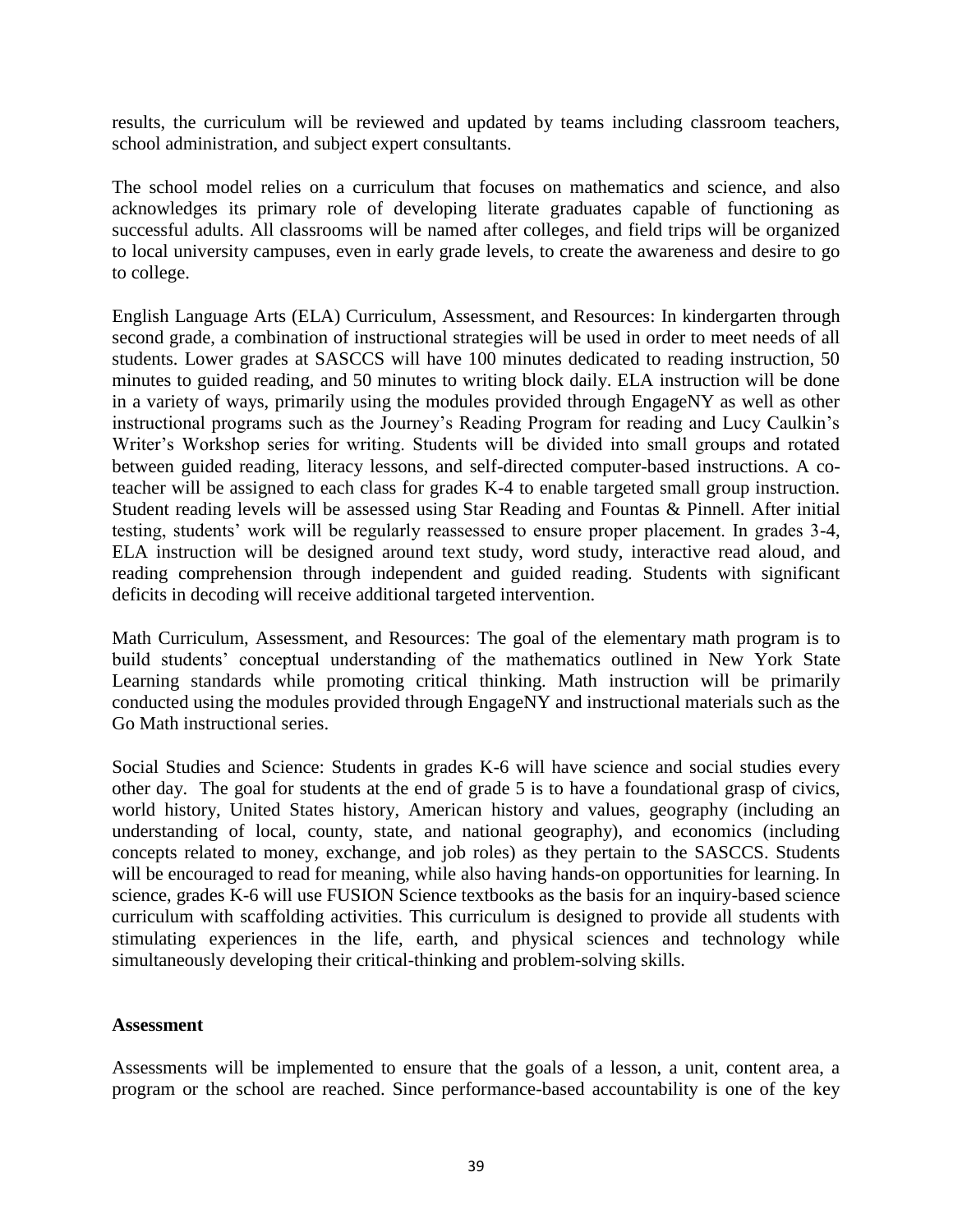design elements at SASCCS, assessments will be used as a basis for allowing board, administrators, and educators to create a better educational environment and educational activities to help each student excel further from year to year and in a specific content area. Moreover, assessments will be used not only for assessing students but also for assessing the programs implemented by the school. SASCCS evaluation and assessment will be conducted on an annual, quarterly, monthly, weekly, and daily basis. The evaluation data will provide opportunities for teachers and administrators to follow the overall progress of the school and to critique the program, adapt instructional approaches, and establish new goals and expectations to better serve the student population. Assessment data will integrated into a dashboard system designed to help the board monitor the soundness of educational programs at SASCCS in a timely fashion and to set goals and take action.

#### **School Culture**

The school will teach universally recognized values (e.g., honesty, stewardship, kindness, generosity, courage, freedom, justice, equality, citizenship and respect) as part of its character education program for all students. Parents will be encouraged to be part of the efforts to reinforce these values outside of the school setting. The school will offer extracurricular activities to help students build character and life skills. These programs will be offered on a monthly basis and last three to four hours. In addition, each program will provide focus-group reflections that allow for a transfer of learning between the activities and the classroom.

# **Special Populations and Related Services**

SASCCS will deliver the same curriculum and have the same expectations for all students, including special education and ELL students. Students with disabilities and ELL students will receive instruction primarily integrated into general education classes, as appropriate. Supplemental instruction by special education teachers or ENL teachers will be provided.

All teachers will be trained in delivering modified instruction to serve the needs of the special education and ELL population in their classes by providing multiple means of representation, providing multiple means of action and expression, and/or providing multiple means of engagement to address cognitive diversity in their classroom. All teachers will have the responsibility to read IEPs and talk with the special education or ELL coordinator to develop a teaching strategy for their content.

All SASCCS teachers will be trained to teach academic language and challenging content to all students, including ELLs. At SASCCS all teachers will be responsible for outcomes of all students, including ELLs. ELLs will work with faculty to develop English language proficiency while sharing their skills and strengths with the school community to also develop native language proficiency if applicable.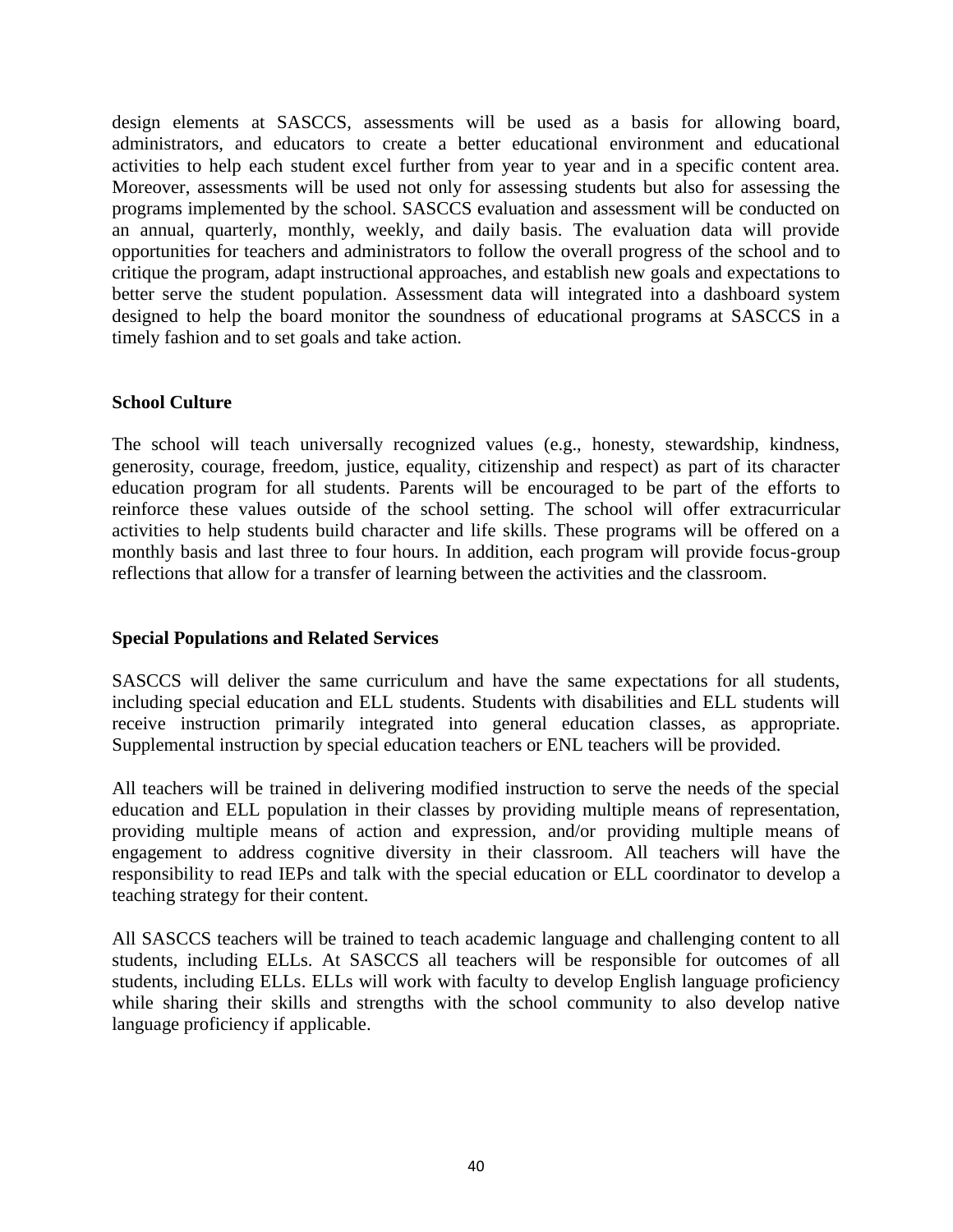#### **Recruitment**

SASCCS intends to use a weighted lottery system for ELL students. SASCCS will combine this with reaching oput to the significant refugee population in Syracuse using the networks of Catholic Charities, Interfaith Works, North-side Learning Center (providing after-school programs for refugee student populations) and cultural centers established by immigrant groups. This strategy will also assist with the recruitment of students eligible for the free and reduced price lunch (FRPL) program. SASCCS is also planning to locate in a private facility near this population base.

SASCCS will actively seek out families who have children with disabilities and communicate qualifications of the instructional staff in detail during the enrollment process. The school will reach out to local agencies serve all students that provide services to special education students such as Arise, Hillside, and Access and inform them of the programs provided for students with disabilities and qualifications of the instructors.

#### **Retention**

SASCCS will create a safe environment, where students feel a sense of belonging and are motivated to succeed. SASCCS will closely monitor academic and behavior data to provide the necessary supports for all students. For students in need of intervention, Response to Intervention (RtI) will be employed. Students who need special services will be identified in a timely manner. Social workers will work with teachers and parents to address socio-economic and behavior needs of the students.

Parents of ELL students will be encouraged to fully participate in school activities. SASCCS will hire staff members from similar background of the student population whenever possible. A Cultural Day will be scheduled where each classroom presents a country to the students, parents, and teachers. The whole school community will be exposed to other cultures and parents of immigrant students will share their ethnic and cultural traditions and food. Home visits will help teachers to connect to the parents and students.

# **Community Outreach**

SASCCS, through their existing school, has a strong connection to the Syracuse community. organizers have used many instruments and media to reach the Syracuse public, including: SASCCS has engaged in meetings with several community leaders, conducted public surveys, visited religious organizations, and have held sixteen public information sessions. SASCCS has reached over 3,000 parents and stakeholders during public outreach events and activities. They have met, informed and received feedback from many political, business, and community leaders from a wide range of backgrounds.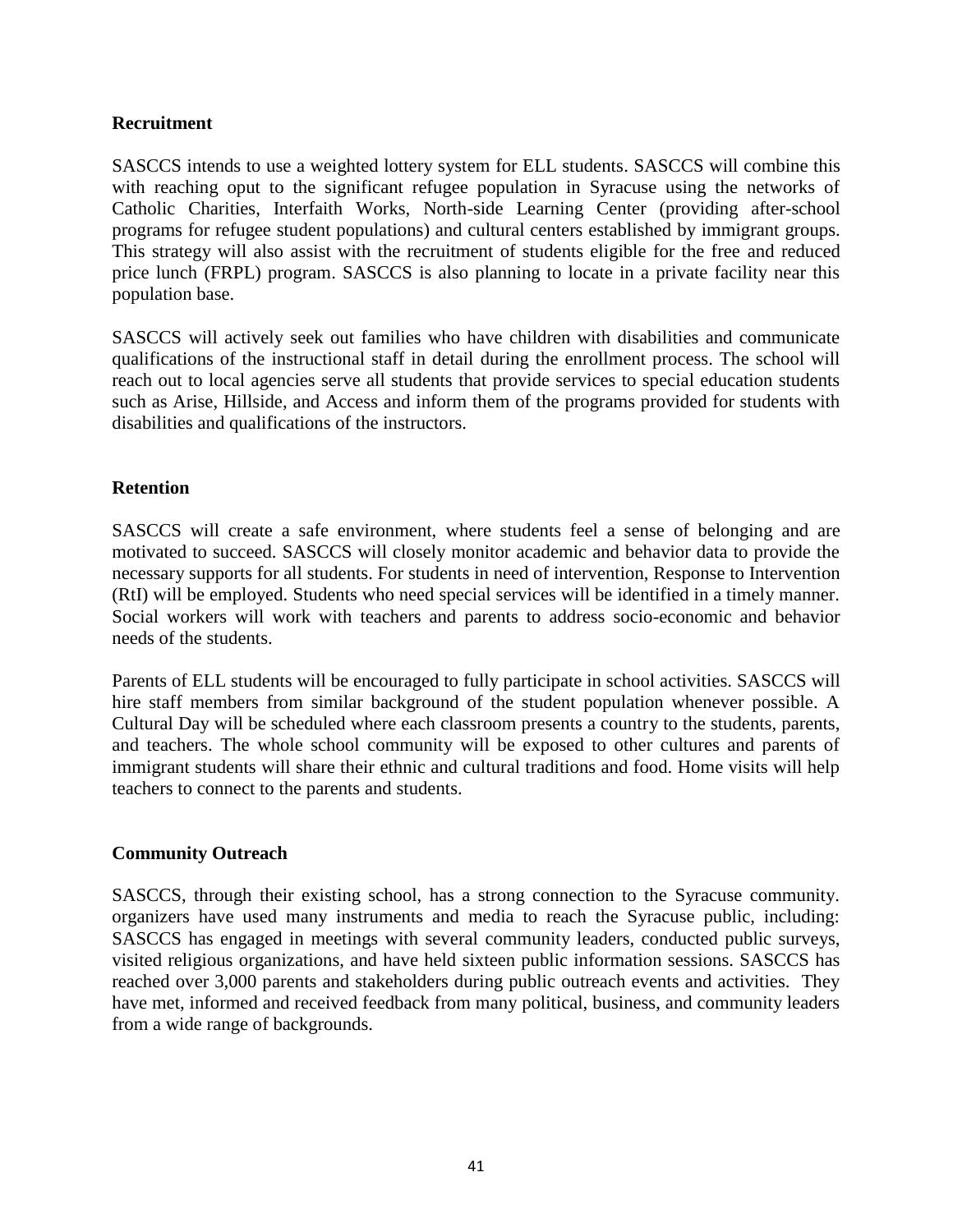#### **School Governance and Leadership**

The applicant group includes an established Board of Trustees from the existing Syracuse Academy of Science Charter School Education Corporation who have successfully developed the capacity to oversee a K-12 charter school (Syracuse Academy of Science Charter School) in Syracuse, NY and a charter school (Utica Academy of Science Charter School) serving grades 6 through 12 in Utica, NY. This existing Education Corporation seeks to disseminate best practices again in Syracuse as a response to a perceived community need. The current trustees of the Education Corporation have extensive experience in national and international education at both the secondary and postsecondary levels. Two members were successful founders of charter schools established in New York and Massachusetts. Other members include university professors and leaders, community leaders, parents, a former public school superintendent, a current K-12 charter school superintendent, and a judge.

The Board of Trustees will have no fewer than 5 and no more than 9 members at any time. Members will serve staggered terms of 1, 2 or 3 years. The Board will engage in PD. Board meetings will be conducted in accordance with the NYS Open Meetings Law and the authorizedapproved school's bylaws.

A School Trustee Background Information form, Statement of Assurance and resume or curriculum vitae was provided for each of the seven members who will comprise the board. As required, the applicant group has provided a set of draft by-laws and a draft code of ethics.

| <b>Proposed Board Member</b> | <b>Proposed Role on Board</b> |
|------------------------------|-------------------------------|
| Dr. Fehmi Damkaci            | Trustee, President            |
| Dr. Ahmet Ay                 | Trustee, Vice-President       |
| Muris Hadzic, ABD            | Trustee, Treasurer            |
| Dr. Murat Baysal             | <b>Trustee Secretary</b>      |
| Jawwaad Rasheed, J.D.        | Trustee                       |
| Ms. Chanel Turnquest         | Trustee                       |

The Board of Trustees includes the following individuals:

The Board will hold an annual retreat to evaluate annual goals, strategic planning, succession, and financial planning. The Board will work with external consultants for board development. The topics of such will include board roles and responsibilities, board assessment, long range planning, plan implementation, academic program assessment, program evaluation, fiscal management, educational law and changes.

Additionally, the Board of Trustees will establish an Advisory Board, consisting of community leaders, parents, educators, business leaders, and other professionals, who will provide complementary expertise and counseling to the Board of Trustees. The Board of Trustees may request counsel as needed on various aspects of school development, community involvement, and public outreach, and resources to support the mission of the school.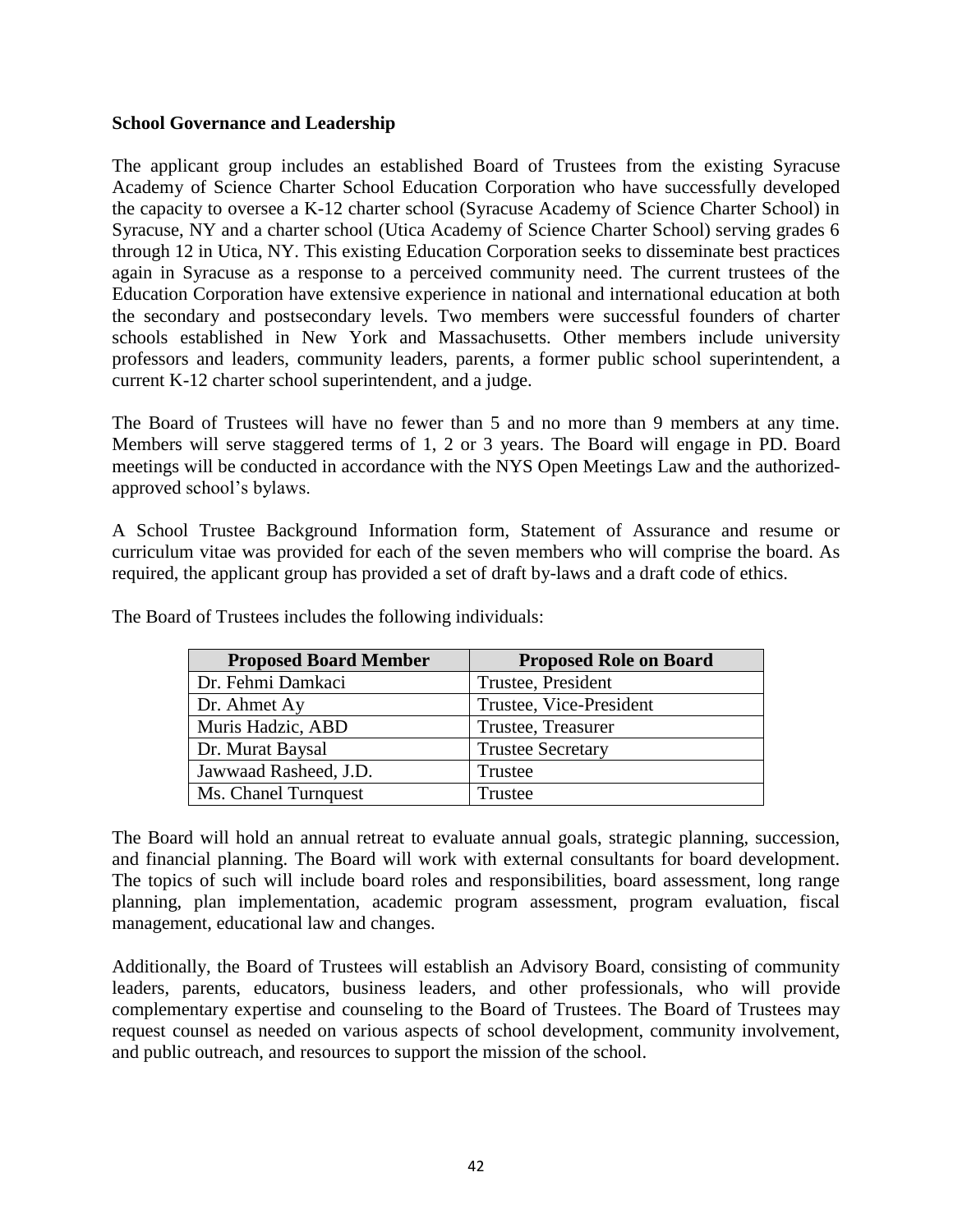#### **School Staffing Plan**

The Board of Trustees will appoint a superintendent to serve as the chief executive officer of the charter schools in the merged Education Corporation. The superintendent is responsible for the educational, organization and fiscal operations of all schools in the Education Corporation. He/she will be supported by a school director, elementary and middle school deans, a dean of students, and teachers. In grades K-4, two teachers, one as head teacher and other as co-teacher, will be in every classroom

The superintendent will provide monthly educational reports to the Board, which includes, but is not limited to, student achievement assessment data, staffing needs, discipline issues, and programmatic recommendations for the discussion and review of Board members. The Board will practice active oversight of the charter school management, fiscal operations, and progress toward academic and other school goals. Every month, key academic, cultural, operational, and financial data will be presented to the Board and the public.

#### **Facility**

The applicant group has identified a possible facility within the Syracuse City School District for lease. The identified facility can adequately house the proposed school. The convenience of this location will facilitate the enrollment of a more diverse student body from different areas of the city.

#### **Projected Fiscal and Programmatic Impact on District of Location**

The applicant group provided an analysis of the fiscal and programmatic impact of the proposed school on public and non-public schools within Syracuse City School District, indicating that the fiscal impact of the SASCCS on the Syracuse City School District public and non-public schools is expected to be nominal.

The applicant group assumes that all students enrolled in SASCCS will reside within the Syracuse City School District. Table 2 shows the potential financial impact on the district using the district's adopted 2016-2017 annual budget of \$407,058,998 with a 3% yearly increase. The five-year budget and impact table are calculated based on the per pupil state aid of \$12,430 for the Syracuse City School District resident students. Even with a 3% yearly increase in the state aid per pupil rate for charter schools, the total financial impact will not be higher than 2%, a small impact.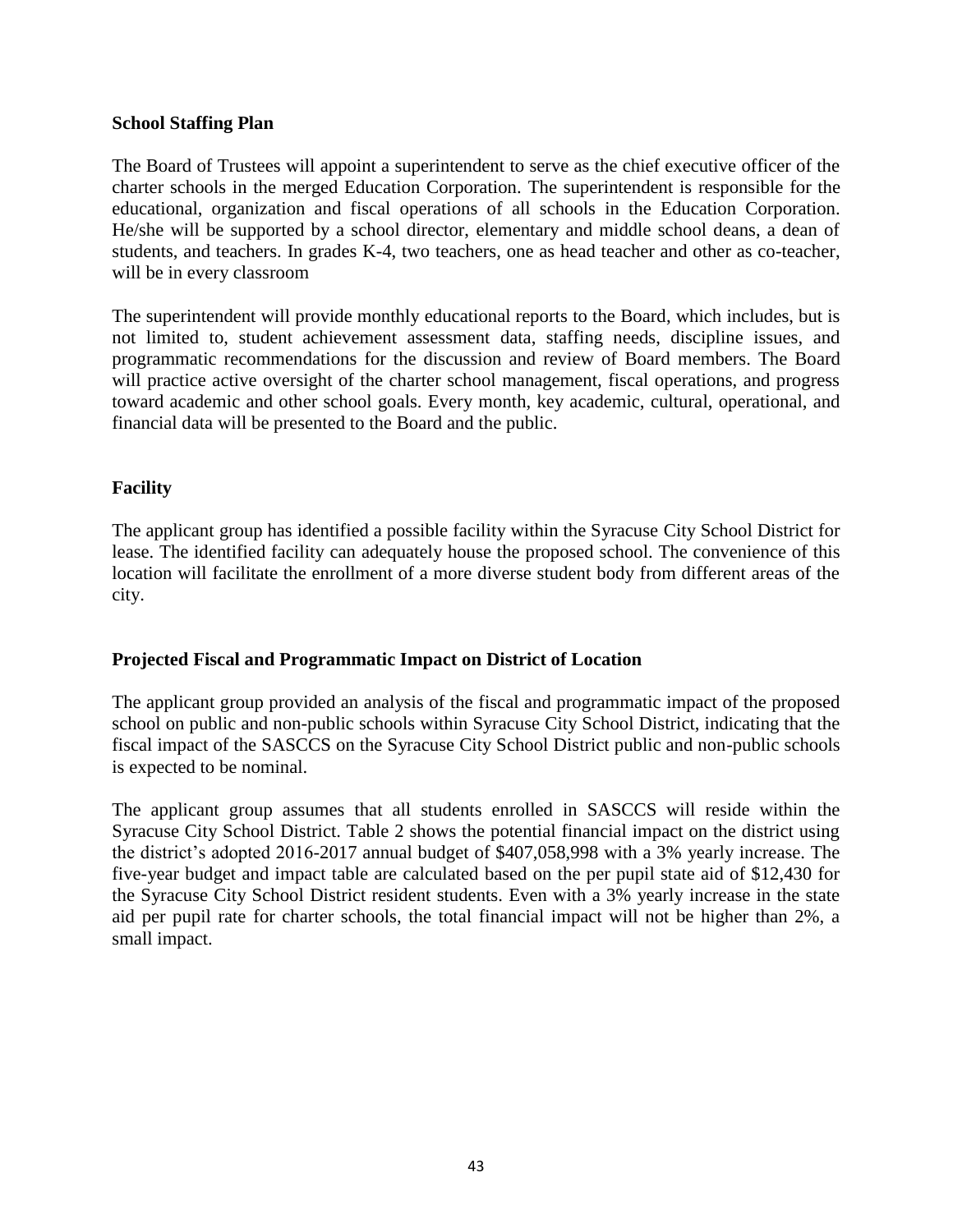| Year           | <b>Number</b><br>of<br><b>Students</b><br><b>Enrolled</b><br>in<br><b>Charter</b><br><b>School</b><br>Per Year <sup>28</sup> | <b>Charter School</b><br><b>Basic Tuition</b><br>Rate <sup>29</sup> | <b>Total</b><br>Charter<br><b>School</b><br><b>Basic</b><br><b>Tuition</b> | <b>Total District</b><br><b>General Fund</b><br>Budget <sup>30</sup> | <b>Percent of</b><br><b>District</b><br><b>Budget</b> |
|----------------|------------------------------------------------------------------------------------------------------------------------------|---------------------------------------------------------------------|----------------------------------------------------------------------------|----------------------------------------------------------------------|-------------------------------------------------------|
| $2017 -$<br>18 | 171                                                                                                                          | \$12,430                                                            | \$2,635,551                                                                | \$419,270,768                                                        | 1%                                                    |
| 2018-<br>19    | 246                                                                                                                          | \$12,430                                                            | \$3,572,015                                                                | \$431,848,891                                                        | 1%                                                    |
| 2019-<br>20    | 375                                                                                                                          | \$12,430                                                            | \$5,098,384                                                                | \$444,804,358                                                        | 1%                                                    |
| $2020 -$<br>21 | 450                                                                                                                          | \$12,430                                                            | \$6,125,290                                                                | \$458,148,488                                                        | 1%                                                    |
| $2021 -$<br>22 | 525                                                                                                                          | \$12,430                                                            | \$7,153,430                                                                | \$471,892,943                                                        | 2%                                                    |

**Table 2: Projected Fiscal Impact Upon District of Location, 2017-18 to 2021-22<sup>27</sup>**

For forecasting purposes, the fiscal impact of this charter school on the district in which it will be located assumes that:

- There will be no fluctuation in the grade levels served by existing charter schools over the course of the charter term;
- The charter school will be able to meet its projected maximum enrollment;
- All students will come from the district of location; and
- All students will attend every day for a 1.0 FTE.

The specifics of the school's enrollment composition are still unavailable; however, the Department acknowledges that the programmatic and fiscal impact of the proposed charter school on other public and private schools in the same area will also be influenced by the proportion of charter school enrollees that would have attended a same-district public or private school had it not been for the presence of this charter school.

 $^{27}$  In order to conservatively estimate the fiscal impact upon the district of location, maximum enrollment figures for each year were used.

<sup>28</sup> Source: Syracuse Academy of Science and Citizenship Charter School Application

<sup>&</sup>lt;sup>29</sup> Source: Education Law §2856(1)(a)(iii) and NYS Education Department Office of State Aid Charter School Basic Tuition Rate Analysis

<sup>30</sup> Source: Syracuse City 2016 Executive Budget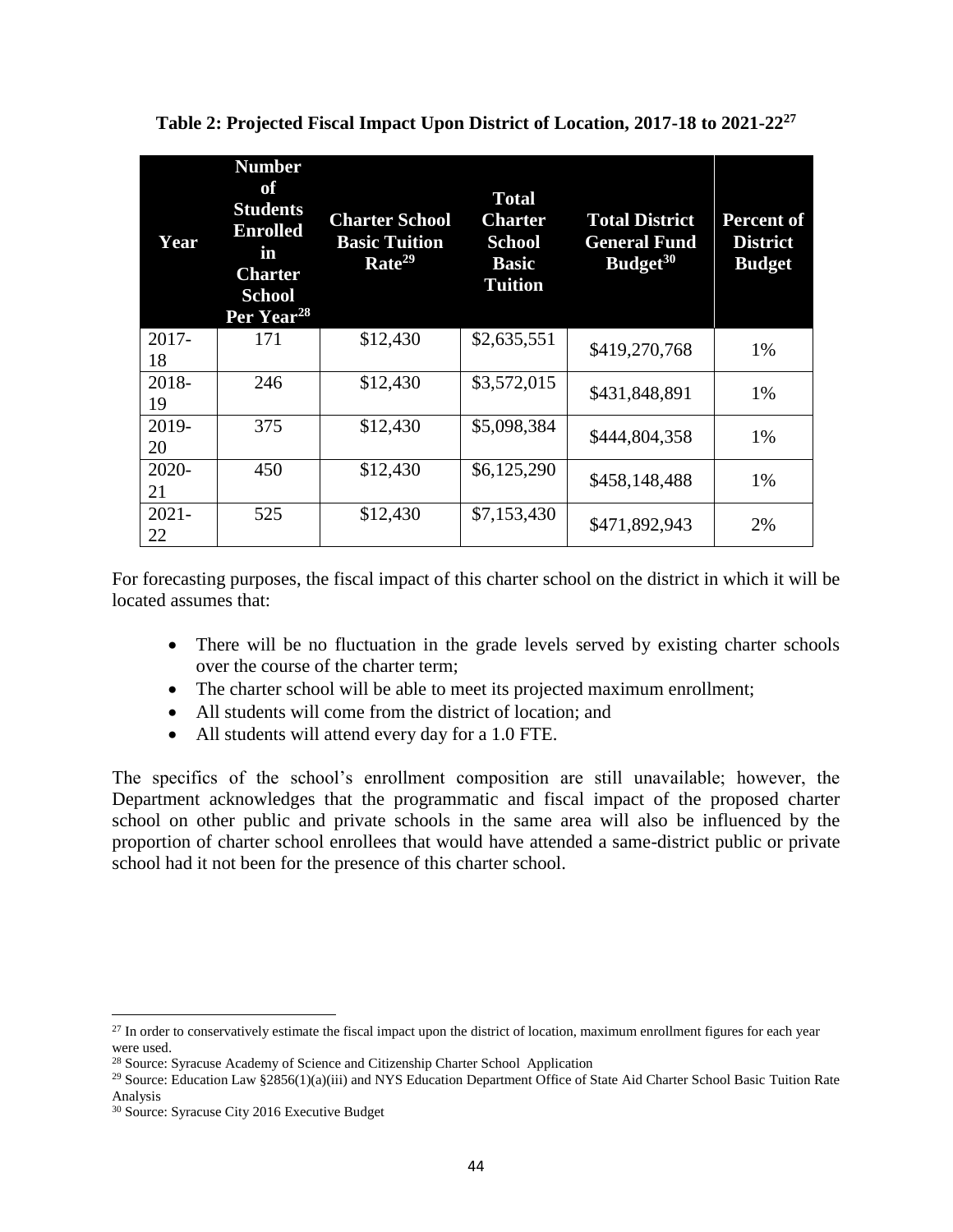|                                   | <b>Total District</b> |     |  |
|-----------------------------------|-----------------------|-----|--|
|                                   | Enrollment: Syracuse  |     |  |
| <b>All Students</b>               | 20,084                |     |  |
| <b>Economically Disadvantaged</b> | 15,499                | 77% |  |
| <b>English Language Learners</b>  | 3,010                 | 15% |  |
| <b>Students with Disabilities</b> | 3976                  | 20% |  |

# **Table 3: 2014-15 Demographic Detail for Proposed District of Location: Syracuse CSD/District<sup>31</sup>**

#### **Table 4: 2014-15 Elementary/Middle School Academic Proficiency Rates on NYS Assessments Based on Grade Configurations for Proposed School<sup>32</sup>**

| Assessments               | Syracuse CSD<br>Proficiency | <b>NYS</b><br>Proficiency |
|---------------------------|-----------------------------|---------------------------|
|                           |                             |                           |
| ELA Grades 3-5 Aggregate  | 8%                          | 31%                       |
| Grade 3 ELA               | 8%                          | 31%                       |
| Grade 4 ELA               | 9%                          | 33%                       |
| Grade 5 ELA               | 7%                          | 30%                       |
| Grade 6 ELA               | 8%                          | 31%                       |
| Math Grades 3-5 Aggregate | 12%                         | 42%                       |
| Grade 3 Math              | 13%                         | 42%                       |
| Grade 4 Math              | 14%                         | 43%                       |
| Grade 5 Math              | 10%                         | 43%                       |
| Grade 6 Math              | 9%                          | 39%                       |

#### **Public Hearing and Public Comment**

 $\overline{a}$ 

As required by the Charter Schools Act, the Syracuse City School District conducted a public hearing on Tuesday, October 11, 2016 to solicit comments from the community concerning the proposed Syracuse Academy of Science and Citizenship Charter School. Forty-seven (47) members of the community were listed on the hearing sign-up sheets. 28 individuals commented or wrote letters in support of the proposed application. Seven individuals commented or wrote letters in opposition of the proposed application.

<sup>&</sup>lt;sup>31</sup> Source: Student Information Repository System (SIRS) 2014-15 Report 303 BEDS Day Enrollment Verification Report by Location of Enrollment & Student Subgroup

<sup>&</sup>lt;sup>32</sup> Source: Student Information Repository System (SIRS) 2014-15 Report 101 High School Accountability Data Verification Report; 2014-15 Report 102 Elementary/Middle-Level Accountability Data Verification Report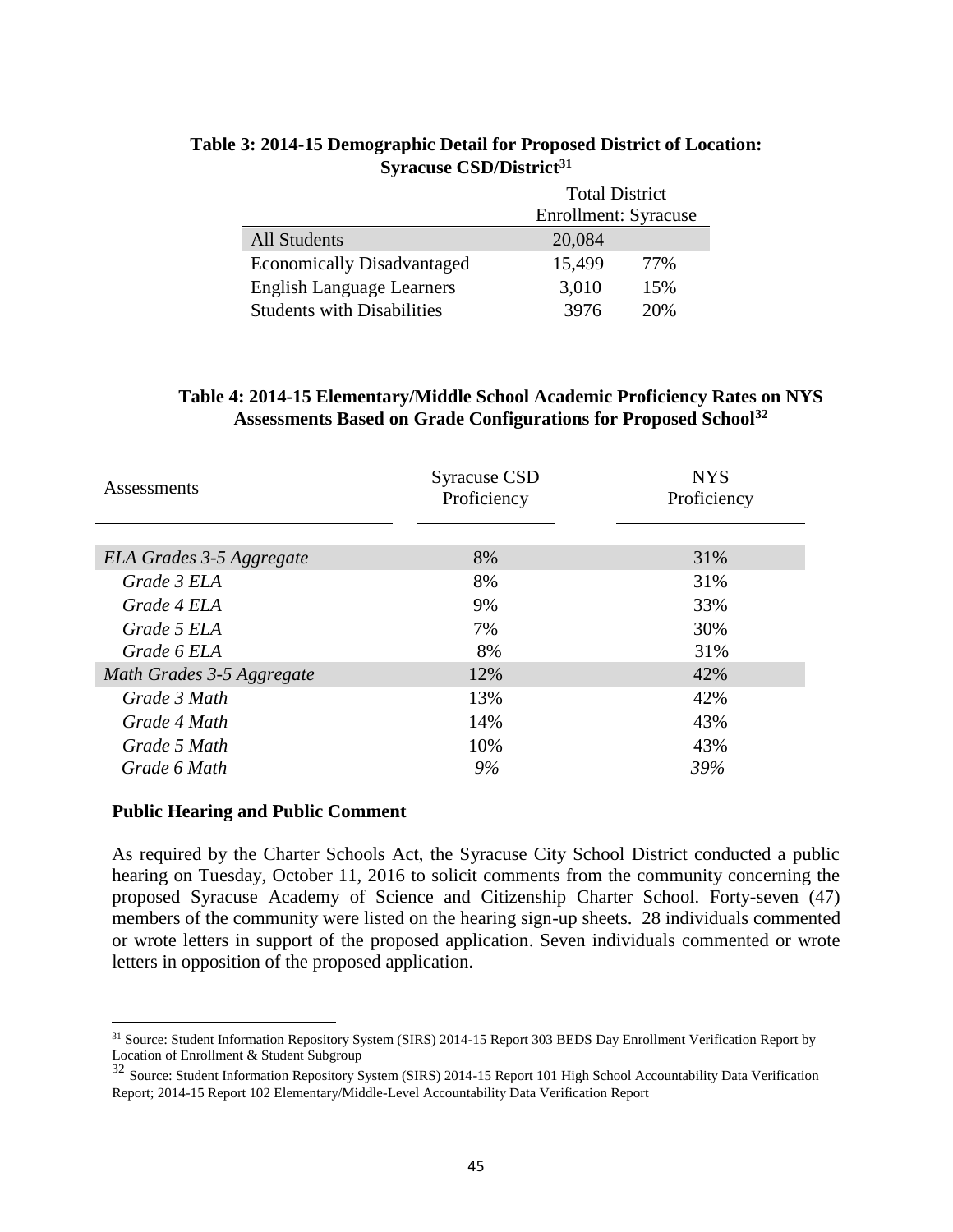# **Findings**

Based on the comprehensive review of the application and of the applicant, founding group, and proposed board of trustees, the Department makes the following findings:

- 1. The charter school described in the application meets the requirements of Article 56 of the Education Law (as amended) and other applicable laws, rules, and regulations.<sup>33</sup> This finding is based on the following, among other things:
	- i. The applicant has included in the application the information required by Education Law §2851(2).
	- ii. The proposed charter school would meet or exceed enrollment and retention targets, as prescribed by the NYS Board of Regents, of students with disabilities, English language learners, and students who are eligible applicants for the federal free and reduced price lunch program as required by Education Law §2852(9  $a)(b)(i)$ .
	- iii. The applicant has conducted public outreach to solicit community input regarding the proposed charter school and to address comments received from the impacted community concerning the educational and programmatic needs of students in conformity with Education Law §2852(9-a)(b)(ii).
- 2. The applicant has demonstrated the ability to operate the proposed charter school in an educationally and fiscally sound manner.<sup>34</sup> This finding is based on the following, among other things:
	- i. The presentation in the application of a sound description of key features that are core to the school's overall design, and which rigorously addresses the criteria outlined in the Department's RFP in the areas of mission; key design elements; enrollment, recruitment and retention; and community to be served.
	- ii. The presentation in the application of a sound educational plan, which rigorously addresses the criteria outlined in the Department's RFP in the areas of achievement goals; school schedule and calendar; curriculum and instruction; assessment; school culture and climate; and special student populations and related services.
	- iii. The presentation in the application of a sound organizational and fiscal plan, which rigorously addresses the criteria outlined in the Department's RFP in the areas of founding group capacity; board of trustees and governance; management and staffing; evaluation; professional development; facilities; insurance; health, food and transportation services; family and community involvement; financial management; budget and cash flow; pre-opening plan; and dissolution plan.
	- iv. An understanding of the New York State Charter Schools Act, and the skill, will and capacity to successfully launch and operate a high quality public charter school.

 $\overline{a}$ <sup>33</sup> Education Law §2852(2)(a).

<sup>34</sup> Education Law §2852(2)(b).